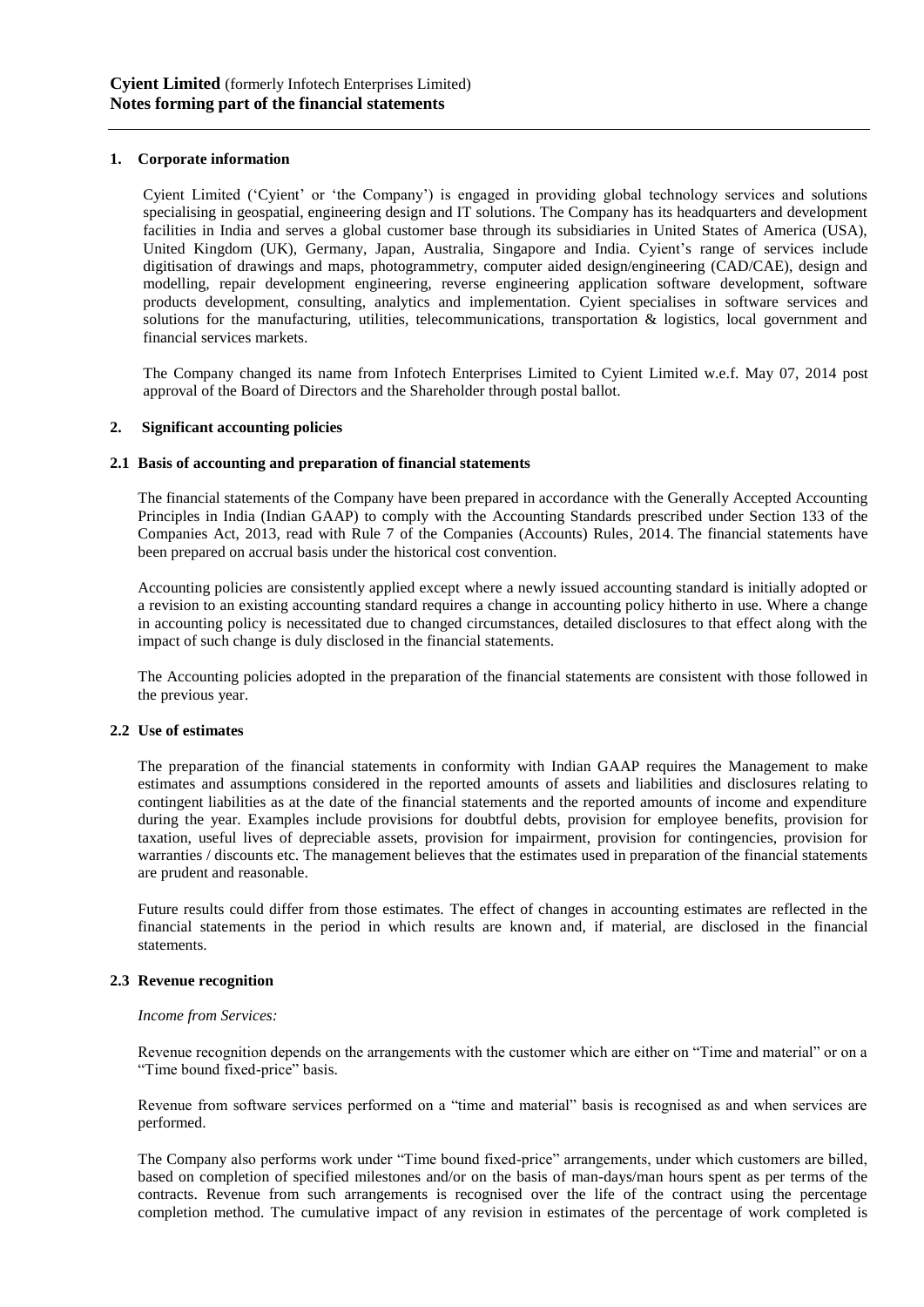reflected in the year in which the change becomes known. Provision for estimated losses on such engagements is made in the year in which such loss becomes probable and can be reasonably estimated.

Revenue from sale of equipment is recognised when the product has been delivered, in accordance with the sales contract.

Reimbursement of expenditure is recognised under revenue along with recognition of sale of service to which it relates.

Revenue is net of volume discounts which are estimated and accounted for based on the terms of the contracts and also net of applicable indirect taxes.

Amounts received or billed in advance of services performed are recorded as unearned revenue. Unbilled revenue represents amounts recognised based on services performed in advance of billings in accordance with contract terms and is net of estimated allowances for uncertainties and provision for estimated losses.

## **2.4 Other income**

Income from interest is recognised on a time proportion basis taking into account the amount outstanding and rate applicable in the transaction.

Dividend income is recognised when the Company's right to receive dividend is established.

#### **2.5 Fixed assets, intangible assets and capital work-in-progress**

Fixed Assets are stated at actual cost, less accumulated depreciation and impairment. The cost of fixed assets comprises its purchase price net of any trade discounts and rebates, any import duties and other taxes (other than those subsequently recoverable from the tax authorities), any directly attributable expenditure on making the assets ready for its intended use, other incidental expenses and interest on borrowings attributable to acquisition of qualifying fixed assets up to the date the assets is ready for its intended use. Subsequent expenses on fixed assets after its purchase is capitalised only if such expenses results in an increase in the future benefits from such assets beyond the previously assessed standards of performance.

The cost and the accumulated depreciation for fixed assets sold, retired or otherwise disposed off are removed from the stated values and the resulting gains and losses are recognised in the Statement of Profit and Loss.

Asset under installation or under construction as at Balance sheet date are shown as Capital Work in Progress (CWIP).

Intangible assets are recorded at the consideration paid for acquisition of such assets and are carried at cost less accumulated amortisation and impairment.

#### **Intangible assets under development:**

Expenditure incurred towards development (Refer Note 2.9) eligible for capitalization are carried as intangible assets under development where such assets are not yet ready for their intended use.

#### **2.6 Depreciation & amortisation**

Depreciable amount for assets is the cost of an asset, or other amount substituted for cost, less its estimated residual value.

Depreciation on tangible fixed assets has been provided on the straight-line method as per the useful life prescribed in Schedule II to the Companies Act, 2013 except in respect of the following categories of assets, in whose case the life of the assets has been assessed as under based on technical advise, taking into account the nature of the asset, the estimated usage of the asset, the operating conditions of the asset, past history of replacement, anticipated technological changes, manufacturers warranties and maintenance support, etc.: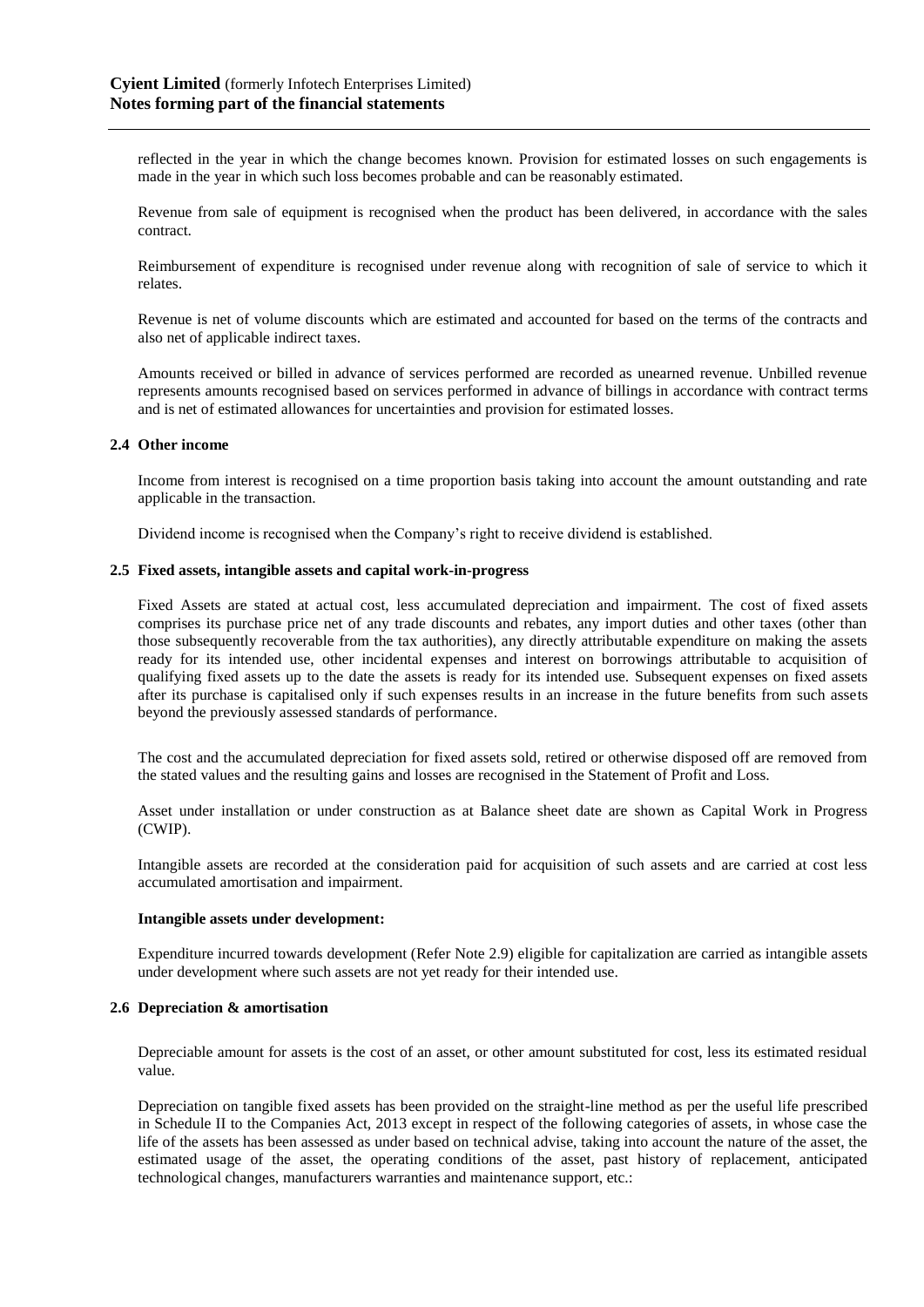| <b>Type of asset</b>   | <b>Useful life</b>                                |
|------------------------|---------------------------------------------------|
| Leasehold Land         | Over the lease period of $6 - 79$ years           |
| <b>Building</b>        | 28 years                                          |
| Leasehold Improvements | Shorter of lease period or estimated useful lives |
| Plant and Equipment    | 10 years                                          |
| Computers              | 3 years                                           |

Intangible assets are amortised over their estimated useful life on straight line method basis as follows:

| <b>Type of asset</b>                          | <b>Useful life</b>                           |
|-----------------------------------------------|----------------------------------------------|
| Software                                      | 3 years                                      |
| Software purchased for use in the<br>projects | Over the period of the<br>respective project |
| Customer rights                               | 3 years                                      |

The estimated useful life of the intangible assets and the amortisation period are reviewed at the end of each financial year and the amortisation period is revised to reflect the changed pattern, if any.

Depreciation is charged on pro-rata basis from the date of capitalisation. Individual assets costing  $\bar{\tau}$  5000 or less are fully depreciated in the year of acquisition.

# **2.7 Impairment of assets**

At each balance sheet date, the Management reviews the carrying amount of its assets to determine whether there is any indication that those assets were impaired. If any such indication exists, the recoverable amount of the asset is estimated in order to determine the extent of impairment loss. Recoverable amount is the higher of an assets' net selling price and value in use. In assessing value in use, the estimated future cash flows expected from the continuing use of the asset and from its disposal are discounted to their present value using a pre-tax discount rate that reflects the current market assessment of time value of money and the risk specific to the asset.

When there is indication, that impairment loss recognised for an asset in earlier accounting period no longer exists or may have decreased such reversal of impairment loss is recognised in the Statement of Profit and Loss.

#### **2.8 Investments**

Investments are either classified as current or long-term, based on Management's intent at the time of making the investment. Current investments are carried individually, at the lower of cost and fair value. Long-term investments are carried individually at cost less provision made to recognise any diminution, other than temporary, in the value of such investment. Cost of investments includes acquisition charges such as brokerage, fees and duties. Provision is made to recognise any reduction in the carrying value of long-term investments and any reversal of such reduction is credited to the Statement of Profit and Loss.

## **2.9 Research and development**

Research costs are expensed as incurred. Development costs are expensed as incurred unless technical and commercial feasibility of the project is demonstrated, future economic benefits are probable, the Company has intention and ability to complete and use the asset and the costs are measure reliably, in which case such expenditure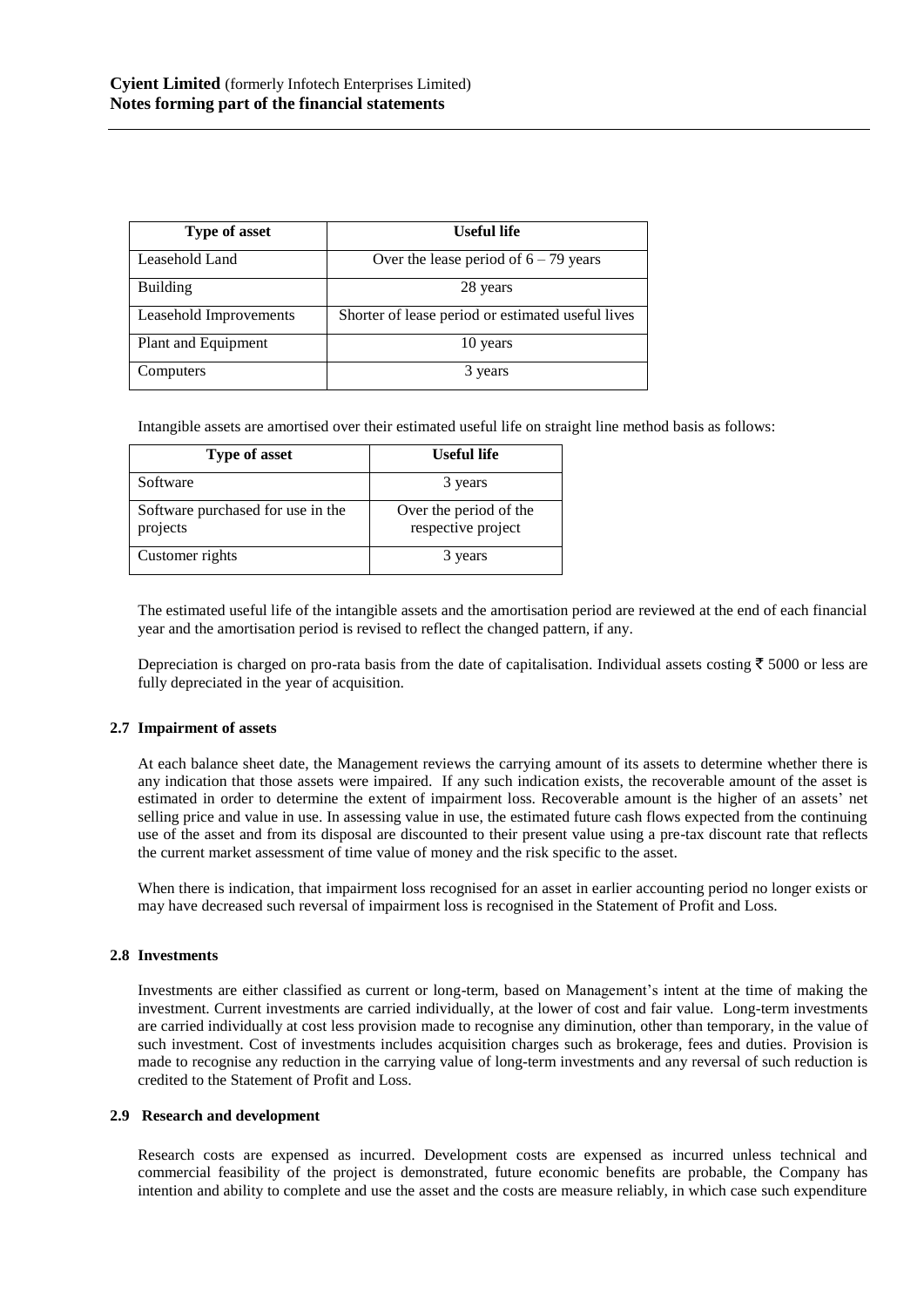is capitalised. The amount capitalised comprises expenditure that can be directly attributed or allocated on a reasonable and consistent basis to creating, producing and making the asset ready for its intended use.

## **2.10 Foreign currency transactions / translations**

The transactions in foreign exchange entered into by the Company are accounted at the exchange rate prevalent on the date of the transaction. Foreign currency monetary items (other than derivative contracts) outstanding as at Balance Sheet date are restated at year end exchange rate. Non-monetary items are carried at historical cost and the exchange gains or losses are recognised in the Statement of Profit and Loss. Exchange differences arising on a monetary item that, in substance, form part of an enterprise's net investments in a non-integral foreign operation are accumulated in a foreign currency translation reserve.

The operations of foreign branches of the Company are integral in nature and the financial statements of these branches are translated using the same principles and procedures as those of head office.

The Company uses foreign exchange forward contracts to hedge its exposure to movements in foreign exchange fluctuations. The use of these foreign exchange forward contracts reduces the risk or cost to the Company and the Company does not use those for trading or speculation purposes.

In case of forward exchange contract or any other financial instruments that is in substance a forward exchange contract (other than for a firm commitment or a highly probable forecast) to hedge the foreign currency risk, the premium or discount arising at the inception of the contract is amortised as expense or income over the life of the contract. Exchange differences on such forward exchange contracts are recognised in the Statement of Profit and Loss in the reporting period in which the exchange rates change. Gain/Loss on settlement of transaction arising on cancellation or renewal of such a forward exchange contract is recognised as income or as expense for the period.

## **2.11 Derivative instruments and hedge accounting**

The Company uses foreign exchange forward contracts (derivative contracts) to hedge its risks associated with foreign currency fluctuations relating to highly probable forecast transactions. The use of foreign exchange forward contracts is governed by the Company's policies on the use of such financial derivatives consistent with the Company's risk management strategy. The Company does not use derivative financial instruments for speculative purposes.

The Company designates such derivative contracts in a cash flow hedging relationship by applying the hedge accounting principles set out in Accounting Standard 30 "Financial Instruments – Recognition and Measurement" (AS-30) as issued by ICAI in respect of such derivative contracts, designated in a hedging relationship, used to hedge its risks associated with foreign currency fluctuations relating to certain firm commitments and highly probable forecast transactions. These derivative contracts are stated at the fair value at each reporting date. Changes in fair value of these foreign exchange forward contracts that are designated and effective as hedges of future cash flows are recognised directly in the "Hedging reserve account" under Reserves and Surplus, net of applicable deferred income taxes and the ineffective portion is recognised immediately in the Statement of Profit and Loss. Amounts accumulated in the "Hedging reserve account" are reclassified to the Statement of Profit and Loss in the same periods during which the forecasted transaction affects profit and loss. Hedge accounting is discontinued when the hedging instrument expires or is sold, terminated, or exercised, or no longer qualifies for hedge accounting. For forecasted transactions, any cumulative gain or loss on the hedging instrument recognised in the "Hedging reserve account" is retained until the forecasted transaction occurs. If the forecasted transaction is no longer expected to occur, the net cumulative gain or loss recognised in "Hedging reserve account" is immediately transferred to the Statement of Profit and Loss.

Derivative contracts that are not designated in a cash flow hedging relationship are marked to market, where ever required, as at the Balance Sheet date and the unrealised losses, if any, are dealt with in the Statement of Profit and Loss. Unrealised gains, if any, on such derivatives are not recognised in the Statement of Profit and Loss.

# **2.12 Employee benefits**

Employee benefits include provided fund, superannuation fund, employee's state insurance scheme, gratuity fund and compensated absences.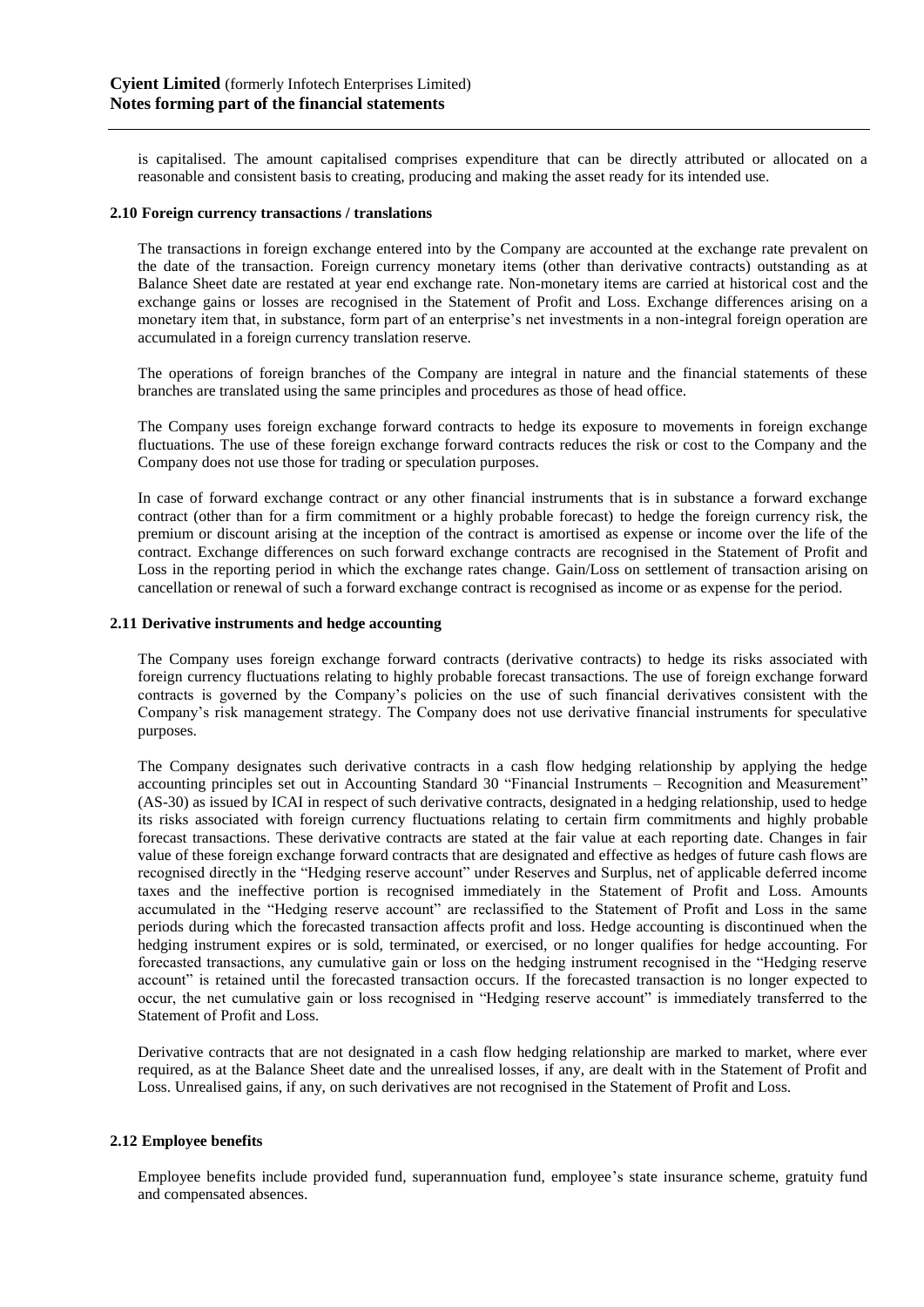## *Defined contribution plans*

Contributions in respect of Employees Provident Fund and Pension Fund which are defined contribution schemes, are made to a fund administered and managed by the Government of India and are charged as an expense based on the amount of contribution required to be made and when service are rendered by the employees.

Contributions under the superannuation plan which is a defined contribution scheme, are made to a fund administered and managed by the Life Insurance Corporation of India and are charged as an expense based on the amount of contribution required to be made and when service are rendered by the employees.

## *Defined benefit plans*

The Company also provides for other retirement benefits in the form of gratuity. The Company accounts for its liability towards Gratuity based on actuarial valuation made by an independent actuary as at the balance sheet date based on projected unit credit method. Actuarial gains and losses are recognised in the Statement of Profit and Loss in the period in which they occur.

#### *Compensated absences*

The employees of the Company are entitled to compensated absence. The employees can carry-forward a portion of the unutilised accrued compensated absence and utilise it in future periods or receive cash compensation at retirement or termination of employment for the unutilised accrued compensated absence. The Company records an obligation for compensated absences in the period in which the employee renders the services that increase this entitlement. The Company measures the expected cost of compensated absence based on actuarial valuation made by an independent actuary as at the balance sheet date on projected unit credit method.

#### *Other short-term employee benefits*

Other short-term employee benefits, including overseas social security contributions and performance incentives expected to be paid in exchange for the services rendered by employees are recognised during the period when the employee renders service.

#### **2.13 Taxes on Income**

Current income tax expense comprises of taxes on income from operations in India and in foreign jurisdictions. Income tax payable in India is determined in accordance with the applicable tax rates and the provisions of the Income Tax Act, 1961. Tax expense relating to foreign operations is determined in accordance with tax laws applicable in countries where such operations are domiciled.

A provision is made for income tax annually, based on tax liability computed, after considering tax allowances and exemptions. Tax expense for a year comprises of current tax and deferred tax.

Deferred tax is recognised on timing difference, being the difference between the taxable income and the accounting income that originate in one period and are capable of reversal in one or more subsequent periods. Deferred tax is measured using the tax rates and the tax laws enacted or substantively enacted as at the reporting date. Deferred tax liabilities are recognised for all timing differences. Deferred tax assets are recognised for timing differences of items other than unabsorbed depreciation and carry forward losses only to the extent that reasonable certainty exists that sufficient future taxable income will be available to realise the assets. Deferred tax assets and liabilities are offset if such items relate to taxes on income levied by the same governing tax laws and the Company has a legally enforceable right for such set off. Deferred tax assets are reviewed at each balance sheet date for their realisability.

Current and deferred tax relating to items directly recognised in reserves are recognised in reserves and not in the Statement of Profit and Loss.

# *MAT credit*

Minimum Alternate Tax (MAT) credit is recognised as an asset only when and to the extent there is convincing evidence that the Company will pay normal income tax during the specified period. In the year in which the MAT credit becomes eligible to be recognised as an asset, in accordance with the provisions contained in the Guidance Note on Accounting for Credit Available under Minimum Alternate Tax, issued by the ICAI, the said asset is created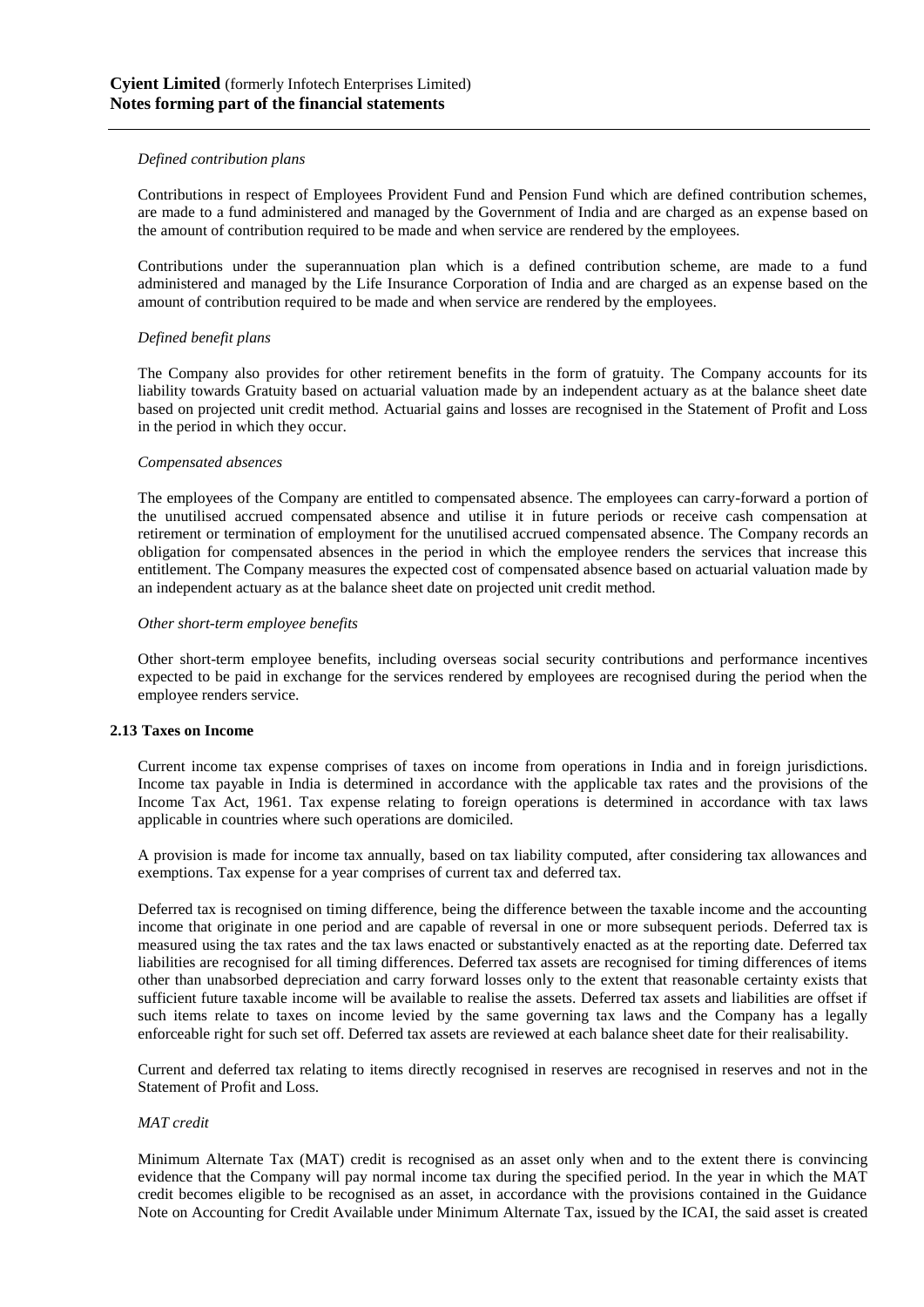by way of a credit to the Statement of Profit and Loss and shown as 'MAT Credit Entitlement'. The Company reviews the same at each Balance Sheet date and writes down the carrying amount of MAT Credit Entitlement to the extent there is no longer convincing evidence to the effect that the Company will pay normal income tax during the specified period.

Advance taxes and provisions for current income taxes are presented in the balance sheet after off-setting advance tax paid and income tax provision arising in the same tax jurisdiction and the intention is to settle the asset and liability on net basis.

## **2.14 Leases**

#### **(a) Where the Company is the lessee –**

Lease arrangements where the risks and rewards incidental to ownership of an asset substantially vest with the lessor, are recognised as operating leases. Lease rentals under operating leases are recognised in the Statement of Profit and Loss on a straight-line basis over the lease term.

#### **(b) Where the Company is the lessor –**

Assets subject to operating leases are included in fixed assets. Lease income is recognised in the statement of Profit and Loss over the lease period. Costs, including depreciation, are recognised as an expense in the statement of Profit and Loss.

#### **2.15 Warranty Costs**

Post-sales client support and warranty costs are estimated by the Management on the basis of technical evaluation and past experience of costs. Provision is made for the estimated liability in respect of warranty costs in the year of recognition of revenue and is included in the Statement of Profit and Loss. The estimates used for accounting for warranty costs are reviewed periodically and revisions are made as and when required.

#### **2.16 Earnings per share (EPS)**

Basic earnings per share is computed by dividing the profit / (loss) after tax (including the post-tax effect of extraordinary items, if any) by the weighted average number of equity shares outstanding during the year. Diluted earnings per share is computed by dividing the profit / (loss) after tax (including the post-tax effect of any extra ordinary items, if any) as adjusted for dividend, interest and other charges to expense or income relating to the dilutive potential equity shares, by the weighted average number of equity shares considered for deriving basic earnings per share and also the weighted average number of equity shares which could have been issued on the conversion of all dilutive potential equity shares. Dilutive potential equity shares are deemed converted as at the beginning of the period, unless they have been issued at a later date. The dilutive potential equity shares are adjusted for the proceeds receivable had the shares been actually issued at fair value (i.e. average market value of the outstanding shares). Dilutive potential equity shares are determined independently for each period presented.

The number of equity shares and potentially dilutive equity shares are adjusted for share splits / reverse share splits and bonus shares, as appropriate.

#### **2.17 Associates Stock Options**

Stock options granted to the associates of the Company under various Stock Option Schemes established after June 19, 1999 are evaluated as per the accounting treatment prescribed under SEBI (Employee Stock Option Scheme and Employee Stock Purchase Scheme) Guidelines 1999 / SEBI (Share Based Employee Benefits) Regulations, 2014, as amended, issued by Securities Exchange Board of India and the Guidance note on Accounting for Employee Share-Based payments, issued by ICAI.

The exercise price under the aforesaid schemes is the market price as defined in the SEBI Guidelines from time to time. i.e. market price equals the latest available closing price, prior to the date of the meeting of the Board of Directors in which options are granted/ shares are issued, on the stock exchange on which the shares of the Company are listed. If the shares are listed on more than one stock exchange, then the stock exchange where there is highest trading volume on the said date is considered. The Company measures compensation cost relating to employee stock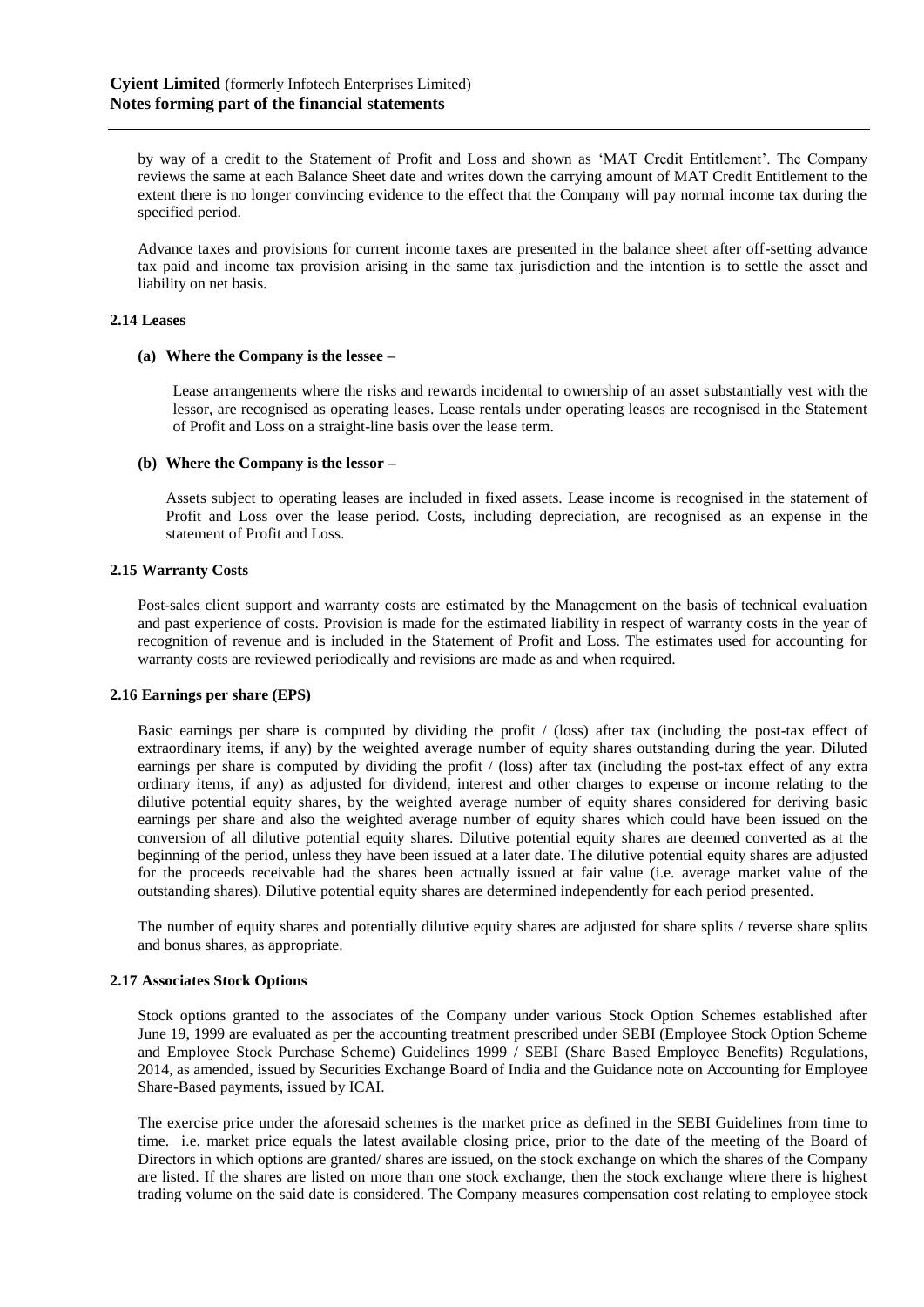option using the intrinsic value method and considering that all options are granted as above there is no compensation cost to be charged to the Statement of Profit and Loss.

# **2.18 Provisions, Contingent liabilities and Contingent Assets**

A provision is recognised when the Company has a present obligation as a result of past event and it is probable that an outflow of resources will be required to settle the obligation, in respect of which reliable estimate can be made. Provisions (excluding retirement benefits) are not discounted to its present value and are determined based on best estimate required to settle the obligation at the balance sheet date. These are reviewed at each balance sheet date and adjusted to reflect the current best estimates. Contingent liabilities are disclosed in the Notes. Contingent assets are not recognised in the financial statements.

#### **2.19 Cash and cash equivalents (for the purposes of Cash Flow Statement)**

Cash comprises cash on hand, in bank and demand deposits with banks. The Company considers all highly liquid financial instruments, which are readily convertible into cash and have original maturities of three months or less from the date of purchase, to be cash equivalents. Such cash equivalents are subject to insignificant risk of changes in value.

Cash flows are reported using indirect method, whereby profit / (loss) before extraordinary items and tax is adjusted for the effects of transaction of non- cash nature and any deferrals or accruals of past or future cash receipts or payments. The cash flows from operating, investing and financing activities of the Company are segregated based on the available information.

## **2.20 Service tax input credit**

Service tax input credit is accounted for in the books in the period in which the underlying service rendered is accounted and when there is no uncertainty in availing/utilising the credits.

# **2.21 Operating Cycle**

Based on the nature of activities of the Company and the normal time between acquisition of assets and their realisation in cash or cash equivalents, the Company has determined its operating cycle as 12 months for the purpose of classification of assets and liabilities as current and non-current.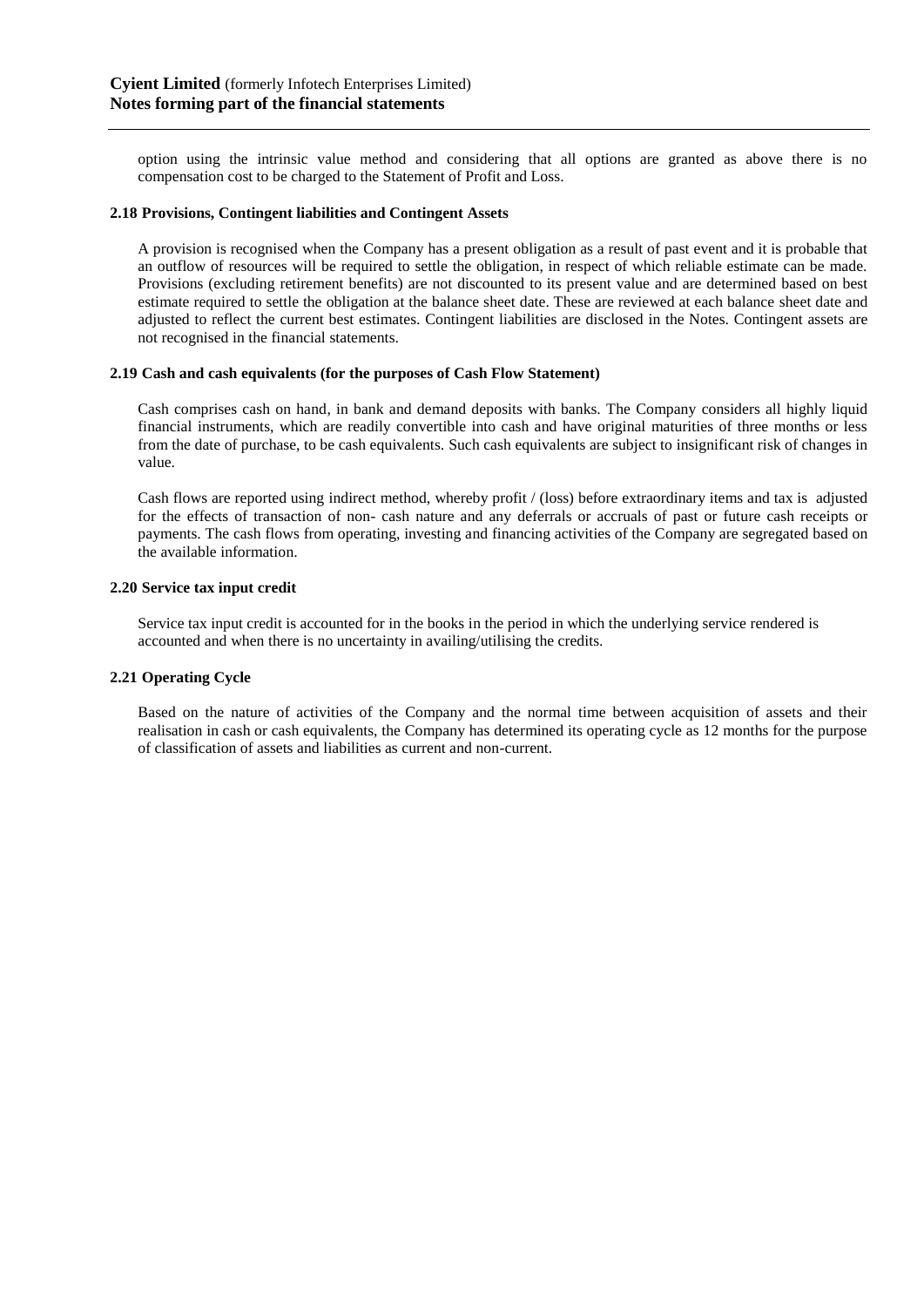# **21. Contingent Liabilities and Commitments**

# **21.1 Contingent liabilities**

|                                                            |                       | (Amount in $\bar{z}$ ) |
|------------------------------------------------------------|-----------------------|------------------------|
| <b>Particulars</b>                                         | As at                 | As at                  |
|                                                            | <b>March 31, 2016</b> | <b>March 31, 2015</b>  |
| Claims against the Company not acknowledged as debt<br>(i) | 433.959.229           | 356,391,935            |
| (Refer Note (a), (b), (c), (d) $\&$ (e) below)             |                       |                        |
| (ii) Guarantees (Refer Note (f) below)                     | 5.796.822.286         | 1,505,387,236          |

- a. The Company has disputed various demands (including draft notice of demand) raised by Income Tax authorities for the assessment years 1997-98 to 2010-11 (March 31, 2015 – 1997-98 to 2010-11). The orders are pending at various stages of appeals. The aggregate amount of disputed tax not provided for is  $\bar{\xi}$  155,897,185 (March 31, 2015 -  $\bar{\xi}$  138,351,334). The Company is confident that these appeals will be decided in its favour.
- b. The Company has disputed various demands raised by the Sales Tax authorities for the financial years 2004-05 to 2009-10 and 2012 - 13 (March 31, 2015 – 2004-05 to 2009-10). The Company has filed appeals, which are pending with the appropriate authorities. The aggregate amount of disputed tax not provided for is  $\bar{\tau}$  20,098,231 (March 31, 2015 -  $\bar{\tau}$  20,096,061). The Company is confident that these appeals will be decided in its favour. The above does not include show cause notices received by the Company.
- c. The Company has disputed various demands raised by the Service Tax authorities for the financial years 2006-07 to 2013-14 (March 31, 2015 -2006-07 to 2012-13). The Company has filed appeals, which are pending with the appropriate authorities. The aggregate amount of disputed tax not provided for is  $\bar{\xi}$  140,104,649 (March 31, 2015 -  $\bar{\xi}$  172,263,324). The Company is confident that these appeals will be decided in its favour. The above does not include show cause notices received by the Company.
- d. During the previous year, the Company received an order from Provident Fund (PF) authorities regarding PF payment on certain allowances given by the Company to its employees for the years 2010-11 to 2012-13. The Company appealed against the order and the same is pending before Provident Fund Appellate Tribunal. The Company paid  $\bar{\xi}$  5,136,244 (March 31, 2015 -  $\bar{\xi}$  5,136,244) under protest, being 20% of the total demand of ₹ 25,681,216 (March 31, 2015 - ₹ 25,681,216).
- e. The Government of India notified an amendment to the Payment of Bonus Act, 1961 whereby the applicable slabs as well as coverage limit was enhanced. The said amendment was made effective April 1, 2014. The Company has contested the retrospective applicability of the amendment for the financial year 2014-15 in the High Court of Judicature at Hyderabad for the states of Telangana and Andhra Pradesh. The aggregate amount of liability pertaining to the financial year 2014-15, not provided for, is  $\bar{x}$  92,177,948.
- f. Corporate guarantee given to subsidiary's bankers to obtain line of credit  $\bar{\tau}$  5,796,822,286  $(March 31, 2015 - \overline{5} 1, 505, 387, 236).$

# **21.2 Commitments**

|                                                                |                                | (Amount in ₹)           |
|----------------------------------------------------------------|--------------------------------|-------------------------|
| <b>Particulars</b>                                             | As at<br><b>March 31, 2016</b> | As at<br>March 31, 2015 |
| (i) Estimated amount of contracts remaining to be executed on  |                                |                         |
| capital account and not provided for (net of capital advances) |                                |                         |
| Tangible assets                                                | 60,324,945                     | 49, 137, 538            |
| Intangible assets (Refer Note below)                           | 139,524,000                    | 21,326,862              |
| (ii) Financial support to a subsidiary Company                 | 533,178,050                    | 479,323,840             |
| $\mathbf{r}$ . A set of the set of $\mathbf{r}$                | $\cdots$                       |                         |

 **Note**: Commitment towards intangible assets include software and related purchases.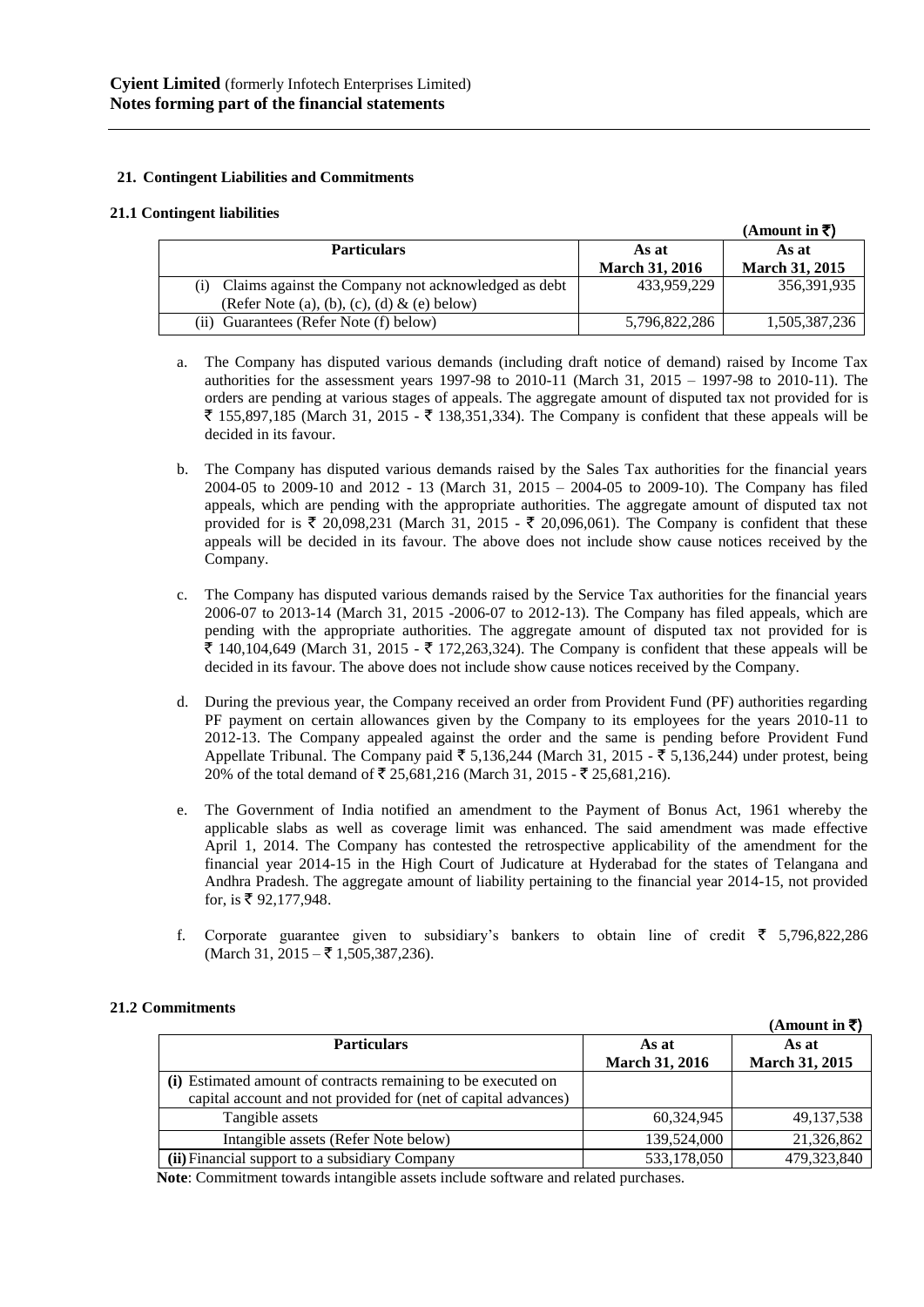- **(iii)** During the previous year, the Company acquired 74% of the share capital of Rangsons Electronics Private Limited on February 4, 2015 (Refer Note 29.1(iii)). According to conditions stipulated in the Investment Agreement, the Company has an option to acquire the balance 26% of the share capital, on or before seven years from the date of the acquisition. These balance shares are currently placed in an Escrow account with a registered escrow agent as the custodian.
- **21.3** The Company has certain outstanding export obligations / commitments as at March 31, 2016 and March 31, 2015. The Management is confident of meeting these obligations within the stipulated period of time or obtain extensions.
- **22.** Disclosures required under Section 22 of the Micro, Small and Medium Enterprises Development Act, 2006:

|                                                                                               |                                | (Amount in ₹)                  |
|-----------------------------------------------------------------------------------------------|--------------------------------|--------------------------------|
| <b>Particulars</b>                                                                            | As at<br><b>March 31, 2016</b> | As at<br><b>March 31, 2015</b> |
|                                                                                               |                                |                                |
| (i) Principal amount remaining unpaid to any supplier as at the<br>end of the accounting year | 3,055,599                      | 4,121,880                      |
| (ii) Interest due thereon remaining unpaid to any supplier as at                              |                                |                                |
| the end of the accounting year                                                                |                                |                                |
| (iii) The amount of interest paid along with the amounts of the                               |                                |                                |
| payment made to the supplier beyond the appointed day                                         |                                |                                |
| (iv) The amount of interest due and payable for the year                                      |                                |                                |
| (v) The amount of interest accrued and remaining unpaid at the                                |                                |                                |
| end of the accounting year                                                                    |                                |                                |
| (vi) The amount of further interest due and payable even in the                               |                                |                                |
| succeeding year, until such date when the interest dues as                                    |                                |                                |
| above are actually paid                                                                       |                                |                                |

Dues to Micro and Small Enterprises have been determined to the extent such parties have been identified on the basis of information collected by the Management. This has been relied upon by the auditors.

# **23. Dues from Subsidiaries / Joint Venture**

**(i)** The details of trade receivables and contractually reimbursable expenses due from subsidiaries / joint venture are given below:

|                                                                          |                         |                                | (Amount in ₹)                  |
|--------------------------------------------------------------------------|-------------------------|--------------------------------|--------------------------------|
| Party name                                                               | Relationship            | As at<br><b>March 31, 2016</b> | As at<br><b>March 31, 2015</b> |
| Cyient Inc. (formerly Infotech Enterprises<br>America Inc.)              | Subsidiary              | 548,874,844                    | 343,120,321                    |
| Cyient Europe Limited (formerly Infotech<br>Enterprises Europe Limited)  | Subsidiary              | 228,766,976                    | 395,602,017                    |
| Cyient Benelux BV (formerly Infotech<br>Enterprises Benelux BV)          | Step-down<br>Subsidiary | 59,823,016                     | 81,965,489                     |
| Cyient Schweiz GmbH (formerly Infotech<br>Enterprises GmbH)              | Step-down<br>Subsidiary |                                | 311,306                        |
| Cyient GmbH (formerly Infotech Enterprises<br>GmbH)                      | Subsidiary              | 49,267,351                     | 199, 190, 355                  |
| Cyient AB (formerly Infotech Enterprises AB)                             | Step-down<br>Subsidiary | 92,610,159                     | 48,250,373                     |
| Cyient Canada Inc. (formerly Infotech<br>Software Solutions Canada Inc.) | Step-down<br>Subsidiary | 76,960,788                     | 98,919,137                     |
| Infotech Geospatial (India) Private Limited<br>(Refer Note 40)           | Subsidiary              |                                | 13, 151, 351                   |
| Cyient KK (formerly Infotech Enterprises<br>Japan KK)                    | Subsidiary              | 101,592,155                    | 96, 377, 382                   |
| <b>Infotech Enterprises Information Technology</b>                       | Subsidiary              |                                | 1,795,478                      |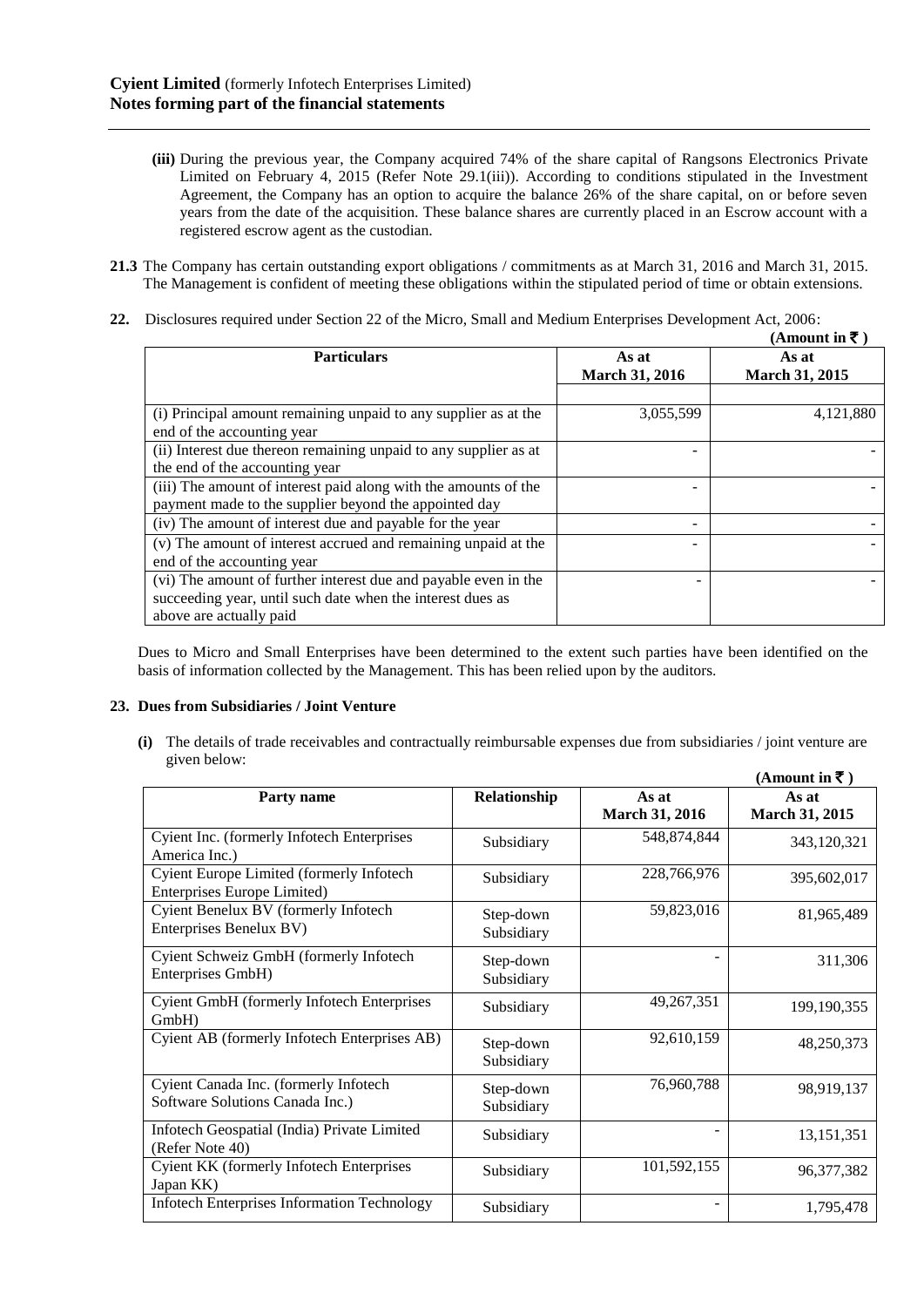| Party name                                                                    | Relationship  | As at<br><b>March 31, 2016</b> | As at<br>March 31, 2015 |
|-------------------------------------------------------------------------------|---------------|--------------------------------|-------------------------|
| Services Private Limited (Refer Note 29.1(vi))                                |               |                                |                         |
| Infotech HAL Limited                                                          | Joint Venture | 21, 191, 187                   | 14,983,950              |
| Cyient Australia Pty Limited (Refer Note<br>29.1(ii)                          | Subsidiary    | 160,795,725                    |                         |
| Cyient Insights Private Limited (formerly<br>Invati Insights Private Limited) | Subsidiary    | 1,387                          |                         |
| Rangsons Electronics Private Limited                                          | Subsidiary    | 485,423                        |                         |
| Cyient Singapore Private Limited (Refer Note<br>29.1(v)                       | Subsidiary    | 18,298,529                     |                         |

**(ii)** The details of loans and advances to subsidiaries / joint venture are given below:-

|                                         |                     |                               |              |                                                                                       | (Amount in ₹) |
|-----------------------------------------|---------------------|-------------------------------|--------------|---------------------------------------------------------------------------------------|---------------|
| <b>Particulars</b>                      | <b>Relationship</b> | <b>Balance as at March 31</b> |              | <b>Maximum amount</b><br>outstanding at any time<br>during the year ended<br>March 31 |               |
|                                         |                     | 2016                          | 2015         | 2016                                                                                  | 2015          |
| Cyient KK (formerly Infotech            | Subsidiary          | 113,684,968                   | 82,613,278   | 113,684,968                                                                           | 82,613,278    |
| Enterprises Japan KK)                   |                     |                               |              |                                                                                       |               |
| <b>Infotech Enterprises Information</b> | Subsidiary          |                               | 3,631,158    | 10,918,896                                                                            | 34,177,650    |
| <b>Technology Services Private</b>      |                     |                               |              |                                                                                       |               |
| Limited (Refer Note $29.1$ (vi))        |                     |                               |              |                                                                                       |               |
| Infotech Geospatial (India)             | Subsidiary          |                               | 31, 347, 462 |                                                                                       | 38,628,850    |
| Private Limited (Refer Note 40)         |                     |                               |              |                                                                                       |               |
| Infotech HAL Limited                    | Joint Venture       | 8,331,287                     | 4,383,665    | 8,683,588                                                                             | 4,383,664     |
| <b>Cyient Insights Private Limited</b>  | Subsidiary          | 62,686,522                    | 26,000,000   | 62,686,521                                                                            | 26,000,000    |
| (formerly Invati Insights Private       |                     |                               |              |                                                                                       |               |
| Limited)                                |                     |                               |              |                                                                                       |               |
| Rangsons Electronics Private            | Subsidiary          | 150,000,000                   |              | 150,000,000                                                                           |               |
| Limited                                 |                     |                               |              |                                                                                       |               |
| <b>Total</b>                            |                     | 334,702,777                   | 147,975,563  | 345,973,973                                                                           | 185,803,442   |

**Note:**

The above loans and advances are in the nature of advances (interest free) given in the ordinary course of business and are not in the nature of loans. Disclosures as per Regulation 34(3) of Securities and Exchange Board of India (listing obligations and disclosure requirements) Regulations, 2015 are not applicable**,** except for loan given to Cyient Insights Private Limited (formerly Invati Insights Private Limited)  $\bar{\tau}$  62,686,522 (March 31, 2015 -₹ 26,000,000) and Rangsons Electronics Private Limited ₹150,000,000 (March 31, 2015 - ₹ Nil).

# **24. Derivative Instruments and Hedging**

**24.1** The Company, in accordance with its risk management policies and procedures, enters into foreign exchange forward contracts to manage its exposure in foreign exchange rates.

The Company has applied the hedge accounting principles set out in Accounting Standard – 30 "Financial Instruments – Recognition and Measurement" (AS-30) as issued by the ICAI in respect of such derivative contracts, designated in a hedging relationship, used to hedge its risks associated with foreign currency fluctuations relating to certain firm commitments and highly probable forecast transactions. Accordingly, in respect of all such outstanding contracts as on March 31, 2016, that were designated and effective as hedges of the future cash flows, gain aggregating  $\bar{\tau}$  135,683,272 (net) (March 31, 2015 –  $\bar{\tau}$  459,585,048) has been recognised under the Hedging Reserve account (Refer Note 4c).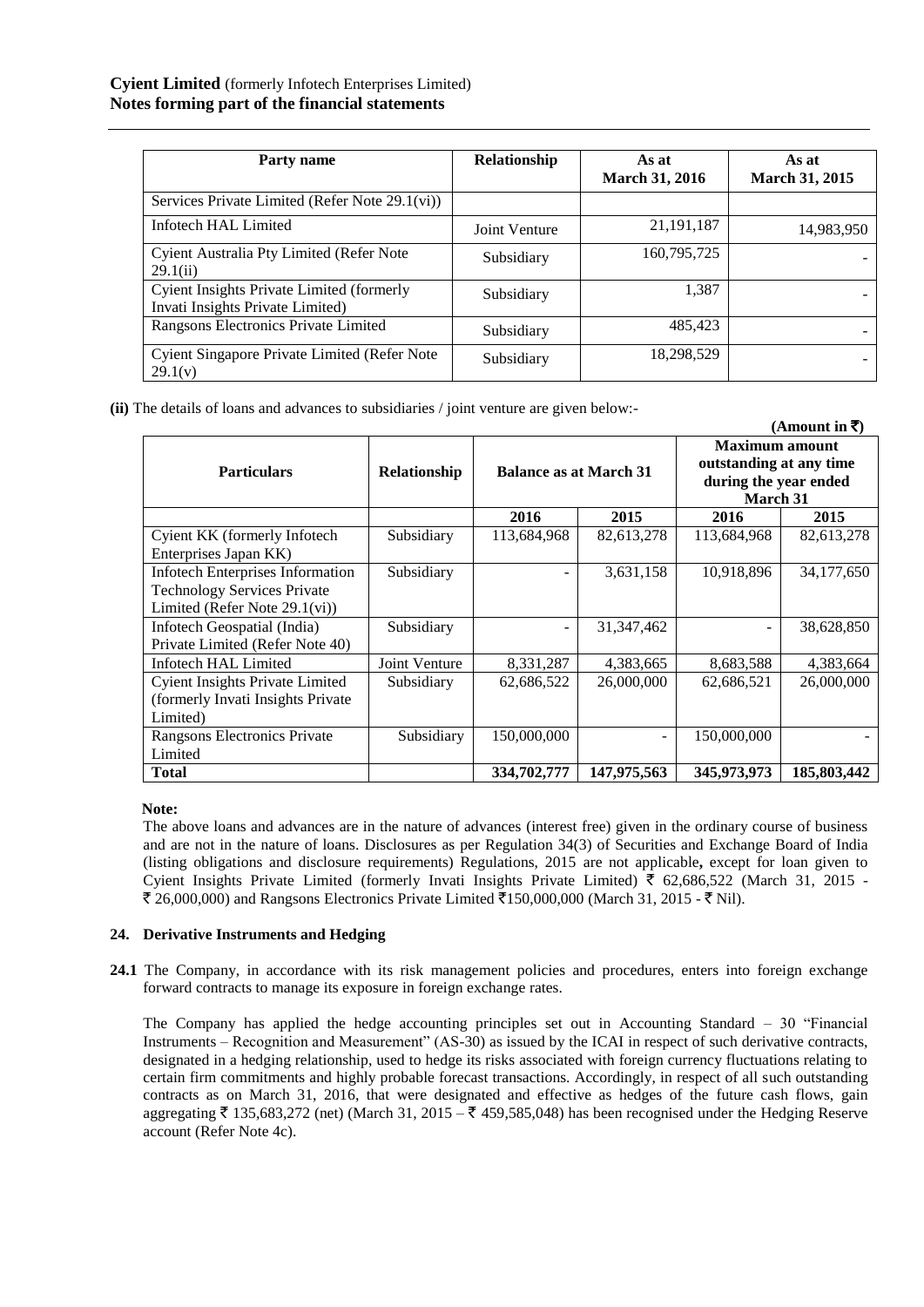|                    |                         |             |                             | (Amount in $\bar{z}$ ) |  |
|--------------------|-------------------------|-------------|-----------------------------|------------------------|--|
| <b>Particulars</b> | <b>Derivative Asset</b> |             | <b>Derivative Liability</b> |                        |  |
|                    | March 31,               | March 31,   | March 31,                   | March 31,              |  |
|                    | 2016                    | 2015        | 2016                        | 2015                   |  |
| Current            | 171.255.316             | 462,817,433 | 35.572.044                  | 3,232,386              |  |
| Non-current        |                         |             |                             |                        |  |

The fair values of such derivative contracts designated as Cash Flow hedges outstanding are as follows:

Outstanding forward exchange contracts as on March 31, 2016:

| Currency    | No of            | <b>Amount</b> in | Amount in $\bar{z}$ | Buy / Sell  | <b>Cross currency</b> |  |
|-------------|------------------|------------------|---------------------|-------------|-----------------------|--|
|             | <b>Contracts</b> | foreign          |                     |             |                       |  |
|             |                  | currency         |                     |             |                       |  |
| <b>USD</b>  | 24               | 72,500,000       | 5,081,070,000       | Sell        | <b>Rupees</b>         |  |
| <b>EURO</b> | 17               | 24,000,000       | 1,873,880,000       | Sell        | <b>Rupees</b>         |  |
| <b>GBP</b>  | 12               | 5,800,000        | 613,763,000         | <b>Sell</b> | Rupees                |  |
| <b>AUD</b>  | 14               | 7,200,000        | 365,106,000         | Sell        | <b>Rupees</b>         |  |

Outstanding forward exchange contracts as on March 31, 2015:

| Currency    | No of            | <b>Amount</b> in | Amount in $\bar{\tau}$ | <b>Buy / Sell</b> | <b>Cross currency</b> |
|-------------|------------------|------------------|------------------------|-------------------|-----------------------|
|             | <b>Contracts</b> | foreign          |                        |                   |                       |
|             |                  | currency         |                        |                   |                       |
| <b>USD</b>  | 26               | 85,000,000       | 5,590,020,000          | Sell              | Rupees                |
| <b>EURO</b> | 12               | 24,000,000       | 2,006,300,000          | Sell              | <b>Rupees</b>         |
| <b>GBP</b>  | 12               | 2,400,000        | 253,286,000            | Sell              | <b>Rupees</b>         |
| <b>AUD</b>  | 12               | 7,200,000        | 403,098,000            | Sell              | <b>Rupees</b>         |

- **24.2** Other income for the year includes  $\bar{\tau}$  346,447,613 (2014-15  $\bar{\tau}$  586,511,680) towards gain on settlement of derivative contracts under principles of AS-30.
- **24.3** The year-end foreign currency exposures that have not been hedged by a derivative instrument or otherwise are given below:

|                 | As at March 31, 2016: |                                |                            |                      |                 |                        | (Amount in ₹) |
|-----------------|-----------------------|--------------------------------|----------------------------|----------------------|-----------------|------------------------|---------------|
| <b>Currency</b> | <b>Cash and</b>       | <b>Current and Non-current</b> |                            | <b>Trade and</b>     | <b>Trade</b>    | Other                  | <b>Total</b>  |
|                 | Cash<br>equivalents   | Loans $\&$<br>advances         | Other<br>current<br>assets | other<br>receivables | <b>Payables</b> | current<br>liabilities |               |
| <b>AED</b>      | 1,213,622             | 235,101                        | 5,250                      | 267,402              |                 | (3,505)                | 1,717,870     |
| <b>AUD</b>      | 1,313,933             | 1,271,521                      | 2,246,555                  | 6,503,440            | (792, 247)      | (576, 890)             | 9,966,312     |
| <b>BND</b>      |                       |                                |                            | 27,000               | (96,320)        |                        | (69, 320)     |
| CAD             | 137,517               |                                |                            | 31,255               | (255, 124)      | (1,030,710)            | (1, 117, 062) |
| <b>CHF</b>      |                       |                                |                            | 79,035               |                 | (2,585)                | 76,450        |
| <b>CNY</b>      |                       |                                |                            |                      |                 | (59,701)               | (59,701)      |
| <b>DKK</b>      |                       |                                |                            |                      | (150)           |                        | (150)         |
| <b>EUR</b>      | 776,799               | 2,528,549                      | 3,306,792                  | 3,312,474            | (894, 685)      | (283, 671)             | 8,746,258     |
| <b>GBP</b>      | 522,654               | 289,863                        | 2,180,477                  | 2,380,062            | (325, 658)      | (17,686)               | 5,029,712     |
| <b>HKD</b>      |                       |                                | 827,954                    |                      | (5,450)         |                        | 822,504       |
| <b>JPY</b>      |                       | 1,676,406                      | 5,719,351                  | 132,235,921          | (67, 458, 024)  |                        | 72,173,654    |
| <b>KRW</b>      | 254,824,750           | 62,251,295                     |                            | 237,139              |                 | $\overline{a}$         | 317, 313, 184 |
| <b>MYR</b>      | 1,832,328             | 3,630,868                      | 811,480                    | 649,222              |                 | (25, 385)              | 6,898,513     |
| <b>NOK</b>      | 10,682                | 685,587                        |                            |                      | (64, 963)       |                        | 631,306       |
| <b>NZD</b>      | 537,821               | 101,264                        | 502,299                    | 1,423,620            |                 |                        | 2,565,004     |
| PHP             | 195,316               | 4                              |                            |                      |                 |                        | 195,320       |
| <b>PLN</b>      |                       |                                |                            | 298,224              |                 |                        | 298,224       |
| SAR             |                       |                                |                            |                      | (12,957)        |                        | (12, 957)     |
| <b>SEK</b>      | -                     |                                |                            | 2,636,809            | (101, 879)      | (113, 845)             | 2,421,085     |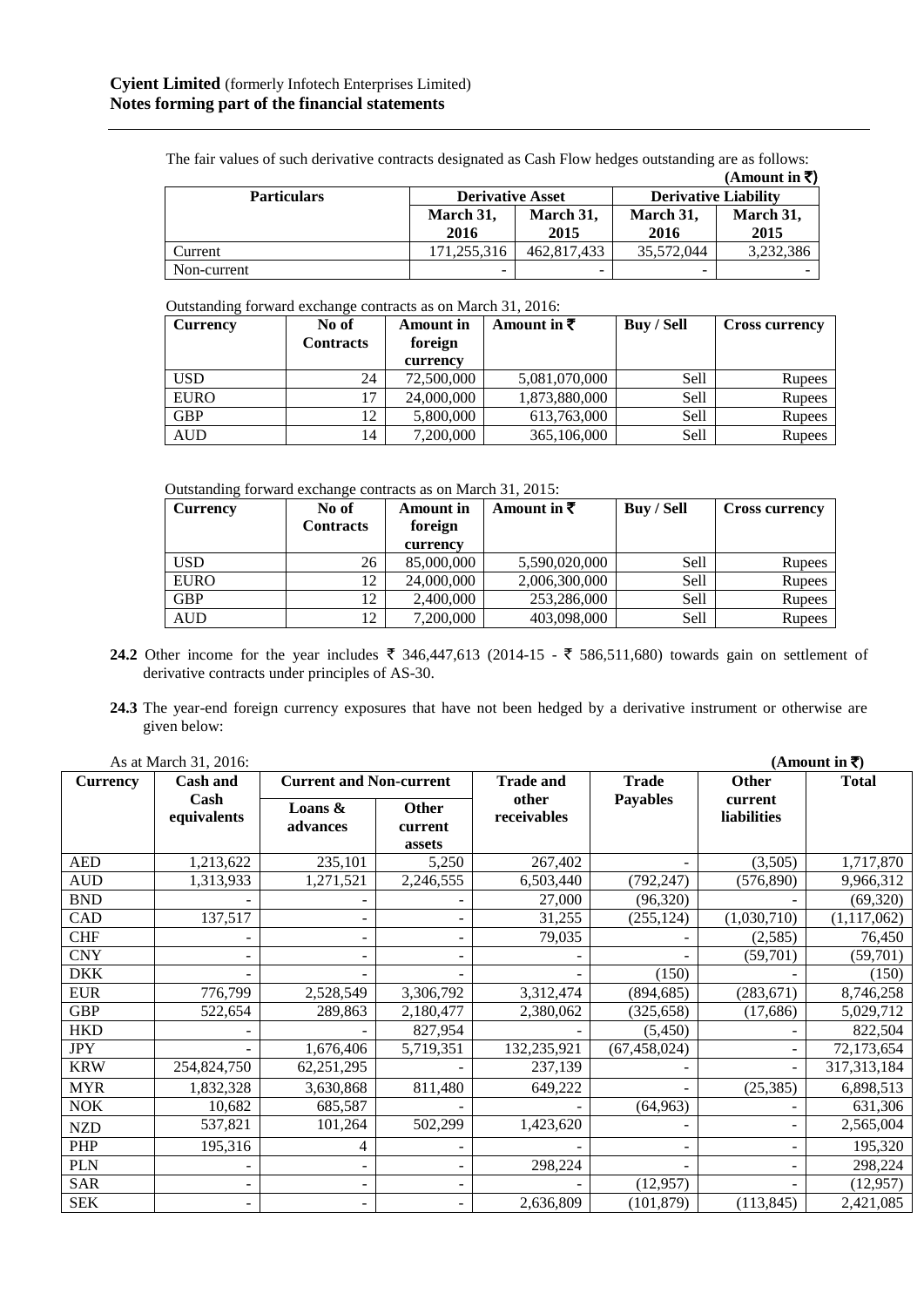# **Cyient Limited** (formerly Infotech Enterprises Limited) **Notes forming part of the financial statements**

| Equivalent |             |               |             |               |                 |                 |               |
|------------|-------------|---------------|-------------|---------------|-----------------|-----------------|---------------|
|            | 778.157.447 | 1,135,414,582 | 952,025,922 | 2,528,251,392 | (583, 536, 122) | (154, 384, 624) | 4,655,928,597 |
| <b>ZAR</b> | 52.004      | 3.952         | -           |               | 744)            | (93.159)        | (37.947)      |
| <b>USD</b> | 6,755,485   | 11.506.005    | 4.187.063   | 22,195,434    | (5,768,214)     | (344.380)       | 38,531,393    |
| <b>TWD</b> | 784,093     | 4.409.734     |             | 928,820       | (285, 414)      | (25, 407)       | 5,811,826     |
| <b>SGD</b> | .086.281    |               | 187.311     | 1,070,556     | (39, 131)       | (298, 764)      | 2,006,253     |

|                 | As at March 31, 2015: |             |                                |                  |                 |                          | (Amount in ₹)   |
|-----------------|-----------------------|-------------|--------------------------------|------------------|-----------------|--------------------------|-----------------|
| <b>Currency</b> | <b>Cash and</b>       |             | <b>Current and Non-current</b> | <b>Trade and</b> | <b>Trade</b>    | <b>Other</b>             | <b>Total</b>    |
|                 | Cash                  | Loans &     | Other                          | other            | <b>Payables</b> | current                  |                 |
|                 | equivalents           | advances    | current                        | receivables      |                 | <b>liabilities</b>       |                 |
|                 |                       |             | assets                         |                  |                 |                          |                 |
| <b>AED</b>      | 47,276                | 84,010      |                                | 258,912          | (78, 509)       |                          | 311,689         |
| <b>AUD</b>      | 2,027,973             | 105,411     | 2,394,777                      | 6,794,857        | (3,303,175)     | (624, 317)               | 7,395,526       |
| <b>BND</b>      |                       |             |                                | 369,534          | (74, 720)       |                          | 294,814         |
| CAD             | 7,299                 | 86,699      | 2,390                          | 232,096          | (19, 145)       |                          | 309,339         |
| <b>CHF</b>      |                       |             | 77,738                         | 4,694            |                 | (143, 053)               | (60, 621)       |
| <b>DKK</b>      |                       |             |                                |                  |                 | (150)                    | (150)           |
| <b>EUR</b>      | 1,191,091             | 373,453     | 2,642,910                      | 5,138,253        | (333, 185)      | (594, 243)               | 8,418,279       |
| <b>GBP</b>      | 798,462               | 253,374     | 1,229,763                      | 4,299,232        | (36, 357)       |                          | 6,544,474       |
| <b>JPY</b>      |                       |             | 113,075                        | 103,918,933      | (33, 424, 138)  | (2,518,717)              | 68,089,153      |
| <b>KRW</b>      | 84,321,862            | 11,924,475  | 55,941,875                     |                  | (95, 247, 931)  | (163, 717, 008)          | (106, 776, 727) |
| <b>MYR</b>      | 773,081               | 148,832     | 781,351                        |                  | (291, 499)      | (531,778)                | 879,987         |
| $\rm NOK$       | 10,217                | 25,902      |                                |                  | (54, 313)       |                          | (18, 194)       |
| <b>NZD</b>      | 78,487                |             | 661,299                        | 1,074,854        | (397, 014)      |                          | 1,417,626       |
| PHP             | 197,916               |             |                                |                  |                 | $\overline{\phantom{a}}$ | 197,916         |
| QAR             |                       |             |                                | 496,527          | (259,065)       | $\overline{\phantom{a}}$ | 237,462         |
| <b>SAR</b>      |                       |             |                                |                  | (14,100)        |                          | (14,100)        |
| <b>SEK</b>      |                       |             |                                | 2,186,189        | (95, 727)       | (71, 978)                | 2,018,484       |
| SGD             | 224,377               | 18,865      | 8,844                          | 247,080          | (191,960)       | (90, 862)                | 216,344         |
| <b>TWD</b>      | 946,811               | 243,743     | 1,416,247                      | 15,501,754       | (365, 666)      | (738, 210)               | 17,004,679      |
| <b>USD</b>      | 3,495,501             | 5,603,275   | 8,405,255                      | 22,511,165       | (3,017,150)     | (618, 941)               | 36,379,105      |
| ₹               | 503,757,347           | 414,769,779 | 987,846,690                    | 2,680,728,893    | (438, 602, 471) | (153, 559, 721)          | 3,994,940,517   |
| Equivalent      |                       |             |                                |                  |                 |                          |                 |

#### **25. Disclosure required in terms of clause 13.5A of Chapter XIII on Guidelines for preferential issue, SEBI (Disclosure and Investor Protection) Guidelines, 2000. (Amount in** `**)**

|                                                                                                                      |     |                       | (Amount in ₹)         |
|----------------------------------------------------------------------------------------------------------------------|-----|-----------------------|-----------------------|
| <b>Particulars</b>                                                                                                   |     | As at                 | As at                 |
|                                                                                                                      |     | <b>March 31, 2016</b> | <b>March 31, 2015</b> |
| 2,724,000 Compulsorily convertible preference shares (CCPS)                                                          |     |                       |                       |
| of $\bar{\tau}$ 360 each issued to GA Global Investments Limited, Cyprus                                             |     |                       |                       |
| (Refer Note (i) below)                                                                                               |     | 980,640,000           | 980,640,000           |
| 4,417,277 equity shares of ₹ 5 each at premium of ₹ 355 per<br>share issued to GA Global Investments Limited, Cyprus |     | 1,590,219,720         | 1,590,219,720         |
| 1,166,420 equity shares of ₹ 5 each at a premium of ₹ 355 per                                                        |     |                       |                       |
| share issued to Carrier International Mauritius Limited, Mauritius                                                   |     | 419,911,200           | 419,911,200           |
| Total amount received on preferential issue of shares                                                                | (A) | 2,990,770,920         | 2,990,770,920         |
| Amounts utilised out of the above:                                                                                   |     |                       |                       |
| Purchase of fixed assets                                                                                             |     | 662,833,608           | 662,833,608           |
| Payment of fee for increasing authorised capital                                                                     |     | 5,750,000             | 5,750,000             |
| Investment in wholly-owned subsidiary in Cyient Inc.                                                                 |     | 508, 553, 272         | 508, 553, 272         |
| Investment in wholly-owned subsidiary TTM (India) Private                                                            |     |                       |                       |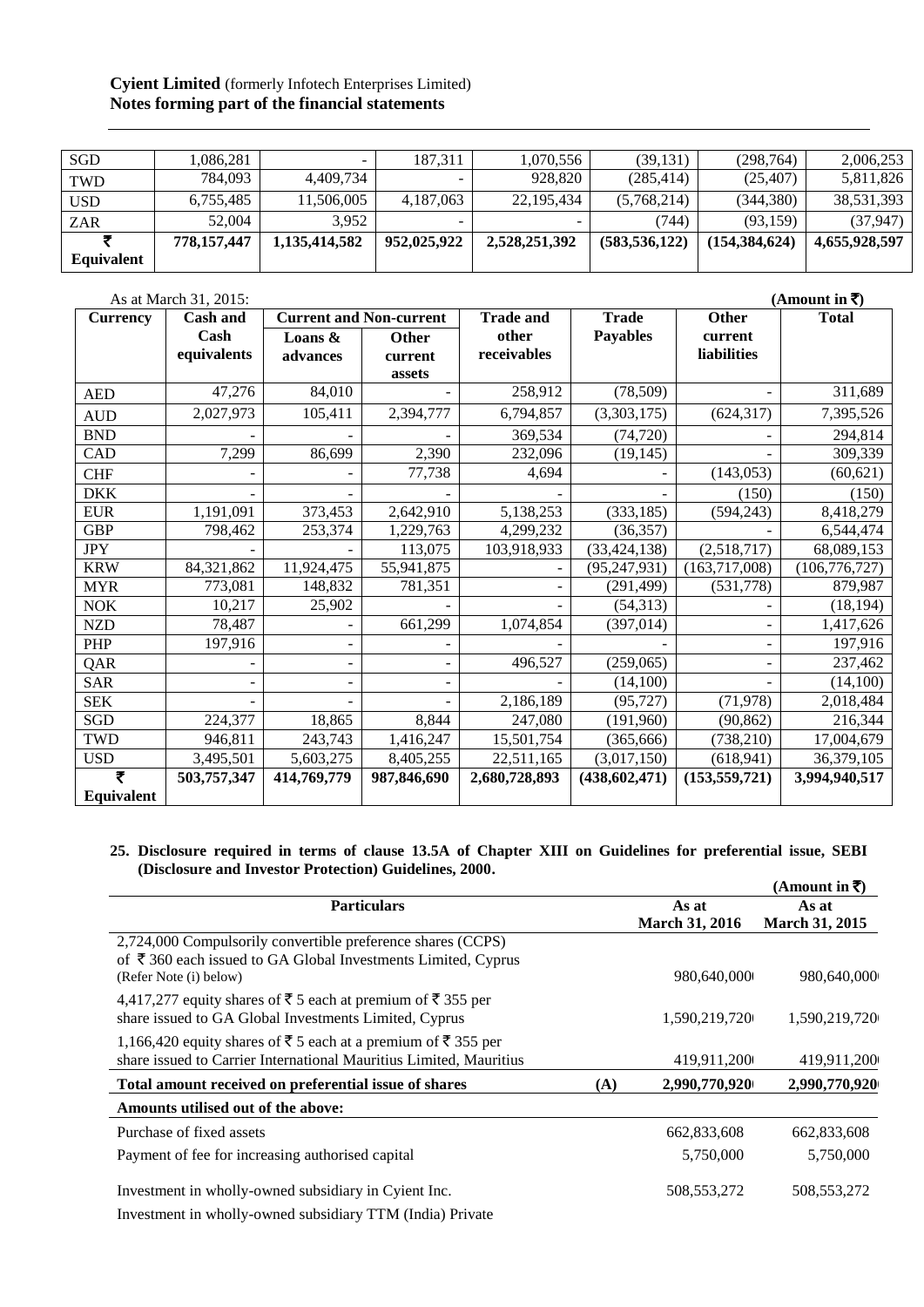# **Cyient Limited** (formerly Infotech Enterprises Limited) **Notes forming part of the financial statements**

| Limited                                                                                                     |                   | 40,742,353    | 40,742,353    |
|-------------------------------------------------------------------------------------------------------------|-------------------|---------------|---------------|
| Investment in wholly-owned subsidiary TTM Institute of                                                      |                   |               |               |
| <b>Information Technology Private Limited</b>                                                               |                   | 100,000       | 100,000       |
| Investment in 10% stake in Kalyani Net Ventures Limited<br>Repayment of outstanding Term Loan with Tamilnad |                   | 26,065,000    | 26,065,000    |
| Mercantile Bank Limited                                                                                     |                   | 242,522,539   | 242,522,539   |
| Investment in Rangsons Electronics Pvt Limited                                                              |                   | 1,331,079,085 | 1,331,079,085 |
| <b>Utilisation for Working Capital</b>                                                                      |                   | 173, 125, 063 |               |
| <b>Total amount utilised</b>                                                                                | (B)               | 2,990,770,920 | 2,817,645,857 |
| <b>Balance</b>                                                                                              | $(C) = (A) - (B)$ |               | 173,125,063   |
| Income from temporary investment of untilised funds:                                                        |                   |               |               |
| Sale of Investment in 10% stake in Kalyani Net Ventures Limited                                             |                   | 16,882,171    | 16,882,171    |
| Dividend received on investments                                                                            |                   | 231,145,706   | 231,145,706   |
| Interest received on investments (Net)                                                                      |                   | 1,055,680,093 | 1,016,238,936 |
| Interest accrued but not received, included above                                                           |                   |               | (86,093,850)  |
| <b>Total</b>                                                                                                | (D)               | 1,303,707,970 | 1,178,172,963 |
| <b>Total Net Balance</b>                                                                                    | $(E) = (C) + (D)$ | 1,303,707,970 | 1,351,298,026 |
| <b>Investment / Utilisation of balance funds</b>                                                            |                   |               |               |
| Short-Term Deposits with various banks                                                                      |                   |               | 1,351,298,026 |
| <b>Utilisation for Working Capital</b>                                                                      |                   | 1,303,707,970 |               |
| Net Outstading unutilised funds                                                                             |                   |               | 1,351,298,026 |

**Notes:**

(i) The Company had issued 2,724,000 Compulsorily Convertible Preference Shares ("CCPS") with a face value of ` 360 on July 6, 2007 to M/s. GA Global Investments Limited ("GA" or "the Allottee"). The terms and conditions of the issue of these CCPS including the right to convert the CCPS into Equity Shares were subject to the provisions of the Agreement entered into between the Allottee and the Company, dated June 28, 2007, the guidelines issued by SEBI, RBI etc., and the Special Resolution passed in the Extraordinary General Meeting of members of the Company held on June 23, 2007. The CCPS were to be converted into equal number of equity shares within a period of 18 months from the date of allotment at the option of the allottee and if no option is exercised, the same shall be automatically converted into equity shares at the end of 18 months.

GA Global investments exercised the option to convert the CCPS and in pursuance of this exercise the Company allotted 2,724,000 equity shares of  $\overline{5}$  5 each, at a premium of  $\overline{5}$  355 each on December 9, 2008. As such, there are no preference shares in the Company post the above conversion.

The Company altered the capital clause of the Memorandum of Association by deleting the reference to the clauses pertaining to Compulsorily Convertible Preference Shares (CCPS). The clauses were no longer relevant as the said CCPS were issued in 2007 and have since been converted into equity shares. Form 5 was filed with the Registrar of Companies, Andhra Pradesh, notifying the said alteration (as approved by the members through postal ballot) on June 1, 2010.

- (ii) The Company does not maintain a separate bank account to manage these funds received on a preferential basis. The above allocation is based on Management's information systems.
- (iii) During the year, the Company has utilised an amount of  $\bar{\tau}$  1,476,833,033 from the proceeds of preferential issue for working capital purpose.
- **26.**

# **a. CIF value of imports**

|                    |                       | (Amount in $\bar{x}$ ) |
|--------------------|-----------------------|------------------------|
| <b>Particulars</b> | Year ended            | Year ended             |
|                    | <b>March 31, 2016</b> | <b>March 31, 2015</b>  |
| Capital goods      | 84,780,517            | 115,618,885            |
| Others             | 15.105                | 91.459                 |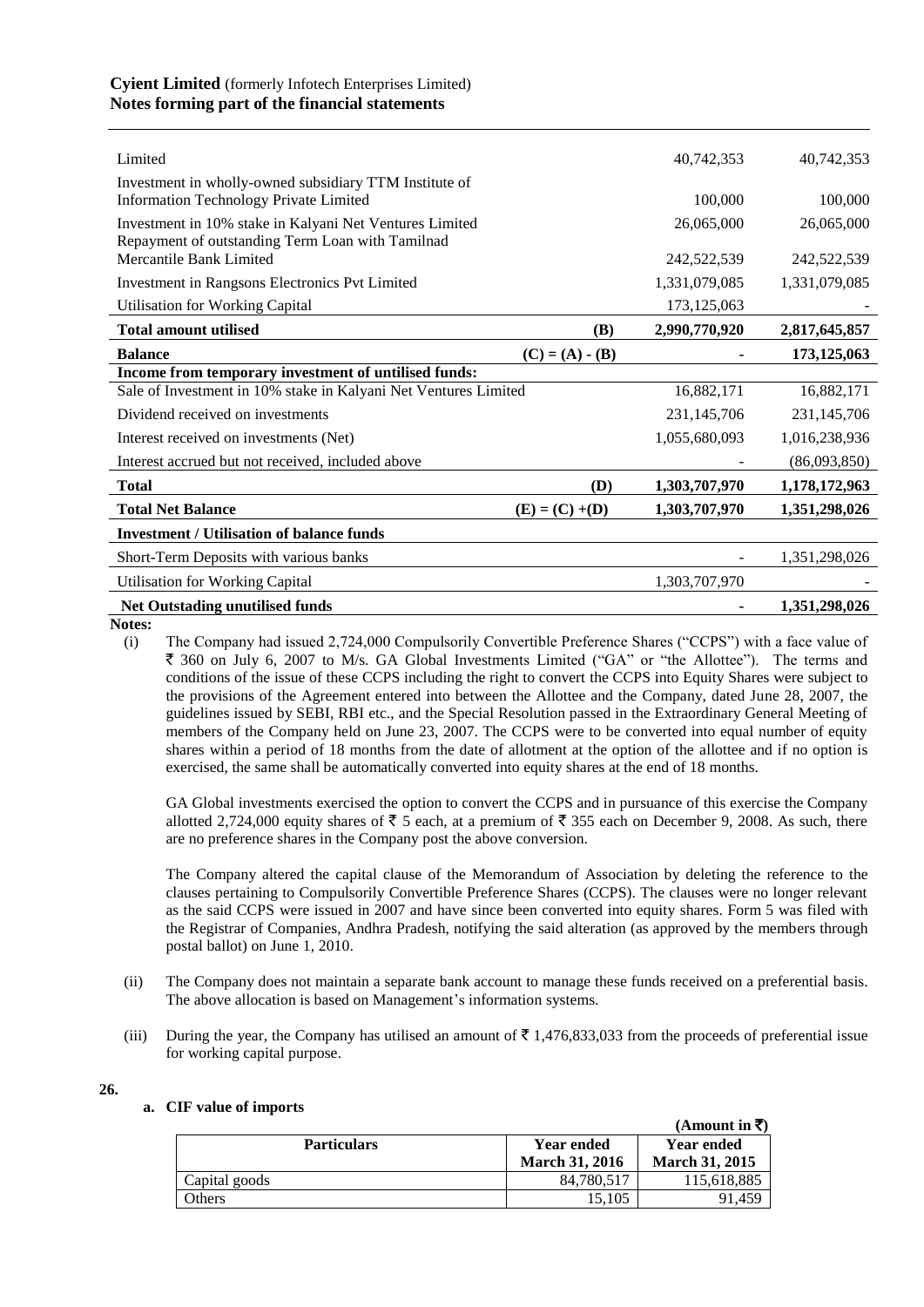# **b. Earnings in Foreign Currency**

|                                      |                       | (Amount in $\overline{\tau}$ ) |
|--------------------------------------|-----------------------|--------------------------------|
| <b>Particulars</b>                   | <b>Year ended</b>     | <b>Year ended</b>              |
|                                      | <b>March 31, 2016</b> | <b>March 31, 2015</b>          |
| Income from services                 | 11,713,009,254        | 12,179,129,545                 |
| Domestic revenue in foreign currency | 523,082               | 645.980                        |
| Interest income                      | 1,327,939             | 1,407,263                      |

# **c. Expenditure in Foreign Currency (on accrual basis)**

|                                                             |                                            | (Amount in ₹)                              |
|-------------------------------------------------------------|--------------------------------------------|--------------------------------------------|
| <b>Particulars</b>                                          | <b>Year ended</b><br><b>March 31, 2016</b> | <b>Year ended</b><br><b>March 31, 2015</b> |
| I. Expenditure:                                             |                                            |                                            |
| a. Travel                                                   | 297,585,681                                | 336,779,814                                |
| b. Legal & professional charges                             | 15,087,594                                 | 14,990,050                                 |
| c. Sub-contracting charges                                  | 367,218,543                                | 459,787,590                                |
| d. Others                                                   | 62,111,033                                 | 32,940,786                                 |
|                                                             |                                            |                                            |
| II. Expenditure incurred at overseas branches:              |                                            |                                            |
| a. Salaries & bonus                                         | 865,628,918                                | 993, 175, 226                              |
| b. Social Security and other benefits in overseas employees | 71,512,933                                 | 75,057,097                                 |
| c. Travel                                                   | 81,885,853                                 | 78,995,931                                 |
| d. Legal & professional charges                             | 92,110,212                                 | 29,712,044                                 |
| e. Sub-contracting charges                                  | 38,584,075                                 | 27,622,556                                 |
| f. Others                                                   | 172,826,269                                | 135,558,294                                |
| Total $(I + II)$                                            | 2,064,551,111                              | 2,184,619,388                              |

# **d. Remittance in foreign currency for dividend**

|                                                 |              |               |                                 | (Amount in $\bar{z}$ ) |
|-------------------------------------------------|--------------|---------------|---------------------------------|------------------------|
| <b>Particulars</b>                              | Number of    | Number of     | <b>Gross amount of dividend</b> |                        |
|                                                 | non-resident | equity shares | 2016                            | 2015                   |
|                                                 | shareholders | held          |                                 |                        |
| Final dividend for 2013-14                      | 27           | 19,125,451    |                                 | 57,376,353             |
| Interim dividend declared on September 11, 2014 | 23           | 19,105,451    |                                 | 57,316,353             |
| Final dividend for 2014-15                      | 26           | 19,134,818    | 95,674,090                      |                        |
| Interim dividend declared on October 15, 2015   | 23           | 19,119,201    | 57,357,603                      |                        |
| Interim dividend declared on March 17, 2016     | 23           | 19,163,701    | 76,654,804                      | $\sim$                 |

# **27. Employee benefits:**

The employee benefit schemes are as under:

# **27.1 Defined contribution plans**

# **i. Provident fund:**

The Company makes provident fund contributions which are defined contribution plans for qualifying employees. Under the scheme, the Company is required to contribute a specified percentage of the payroll costs to fund the benefits. These contributions are made to the Fund administered and managed by the Government of India. The Company's monthly contributions are charged to the Statement of Profit and Loss in the period they are incurred. Total expense recognised during the year aggregated  $\bar{\tau}$  255,054,518 (2014-15 -  $\bar{\tau}$  248,138,132).

# **ii. (a) Superannuation fund - India**

The employees receive benefit under a Superannuation scheme which is a defined contribution scheme wherein the employee has an option to choose the percentage of contribution in between 5% to 15% of the basic salary of the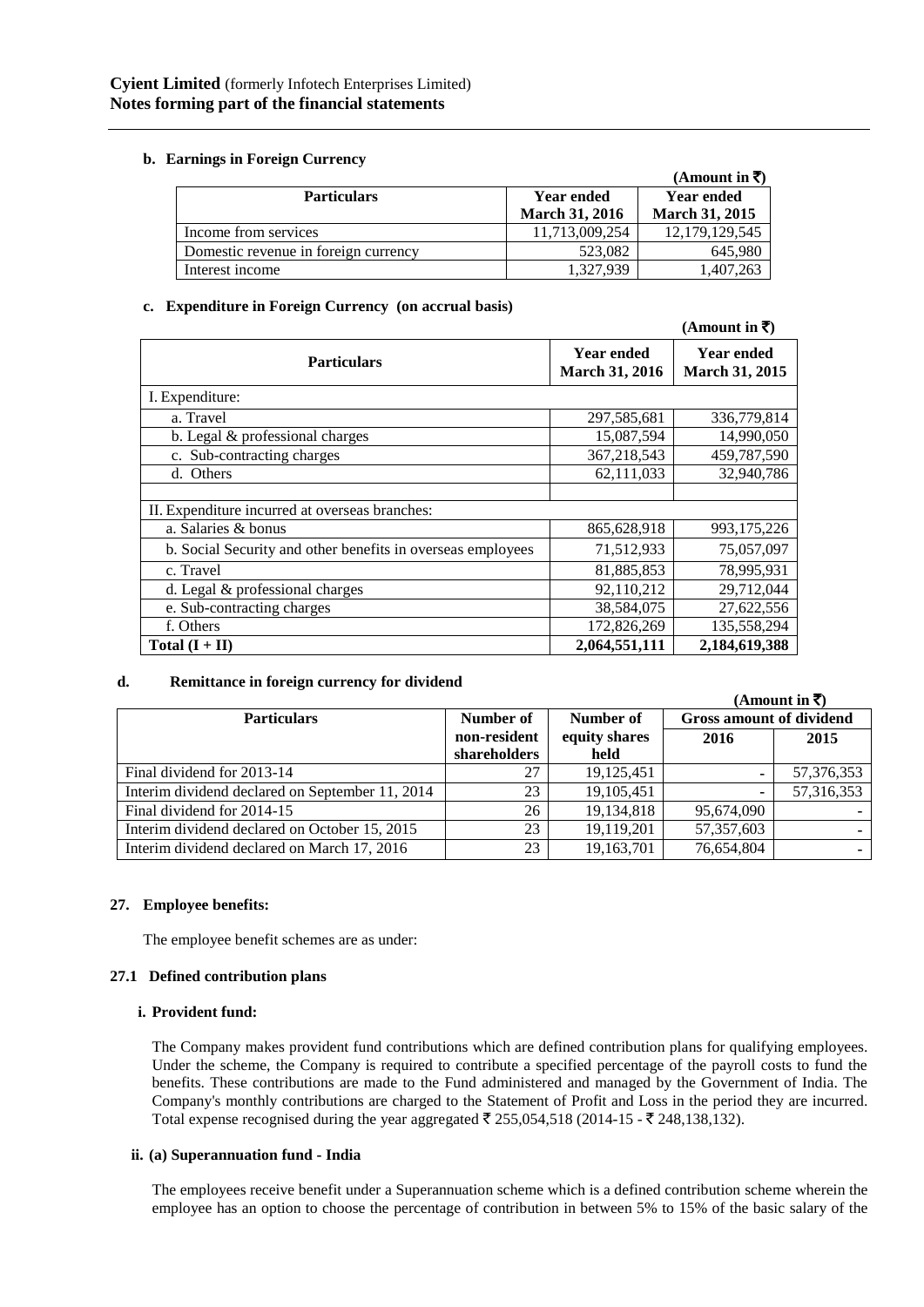covered employee. These contributions are made to a fund administrated by Life Insurance Corporation of India. The Company's monthly contributions are charged to the Statement of Profit and Loss in the period they are incurred. Total expense recognised during the year aggregated  $\bar{\tau}$  22,737,403 (2014-15 -  $\bar{\tau}$  26,769,754).

## **(b) Superannuation Fund** – **Australia**

The employees at the Australia branch of the Company are also covered under a superannuation scheme with various super funds. The Company contributes 9.5% of the basic salary of the employee. The Company's monthly contributions are charged to the Statement of Profit and Loss in the period they are incurred. Total expense recognised during the year aggregated  $\bar{\tau}$  71,512,933 (2014-15 -  $\bar{\tau}$  75,057,097).

# **27.2 Defined Benefit Plans**

# **i. Gratuity:**

In accordance with the 'Payment of Gratuity Act, 1972' of India, the Company provides for gratuity, a defined retirement benefit plan (the 'Gratuity Plan') covering eligible employees. Liabilities with regard to such gratuity plan are determined by an independent actuarial valuation and are charged to the Statement of Profit and Loss in the period determined. The gratuity plan is administered by the Company's own trust which has subscribed to the "Group Gratuity Scheme" of Life Insurance Corporation of India.

The following table sets out the Defined Benefit Plan - as per actuarial valuation as at March 31, 2016 and March 31, 2015:

|                                                                       |                 | (Amount in ₹)   |
|-----------------------------------------------------------------------|-----------------|-----------------|
|                                                                       | For the Year    | For the Year    |
| <b>Particulars</b>                                                    | ended           | ended           |
|                                                                       | March 31, 2016  | March 31, 2015  |
| Change in benefit obligation                                          |                 |                 |
| Projected benefit obligation at the beginning of the year             | 444,622,966     | 316,062,909     |
| Current service cost                                                  | 67,981,337      | 54,999,361      |
| Interest cost                                                         | 32,919,958      | 30,661,334      |
| Actuarial loss/(gain)                                                 | 6,073,416       | 80,090,027      |
| Benefits paid                                                         | (45, 144, 446)  | (37, 190, 665)  |
| Projected benefit obligation at the end of the year                   | 506,453,231     | 444,622,966     |
|                                                                       |                 |                 |
| <b>Change in Plan Assets</b>                                          |                 |                 |
| Plan assets at the beginning of the year                              | 138,023,974     | 70,018,219      |
| Expected return on plan assets                                        | 11,075,042      | 9,344,262       |
| <b>Employer contribution</b>                                          | 15,208,539      | 99,192,327      |
| Benefits payment                                                      | (45, 144, 446)  | (37, 190, 665)  |
| Asset (loss)/Gain                                                     | (184, 584)      | (3,340,169)     |
| Plan Assets at the end of the year                                    | 118,978,525     | 138,023,974     |
| Actual return on plan assets                                          | 10,890,458      | 6,004,093       |
| Amount recognised in the balance sheet                                |                 |                 |
| Projected benefit obligation at the end of the year                   | 506,453,231     | 444,622,966     |
| Fair value of plan assets at the end of the year                      | (118, 978, 525) | (138, 023, 974) |
| <b>Liability recognised in the Balance Sheet</b>                      | 387,474,706     | 306,598,992     |
| Cost of employee benefits for the year                                |                 |                 |
| Current service cost                                                  | 67,981,337      | 54,999,361      |
| Interest cost                                                         | 32,919,958      | 30,661,334      |
| Expected return on plan assets                                        | (11,075,042)    | (9, 344, 262)   |
| Net actuarial (gain) / loss recognised during the year                | 6,258,000       | 83,430,196      |
| Net cost recognised in the Statement of Profit and Loss               | 96,084,253      | 159,746,629     |
| <b>Actuarial Assumptions used in accounting for the Gratuity Plan</b> |                 |                 |
| Discount rate (%)                                                     | 7.70%           | 7.80%           |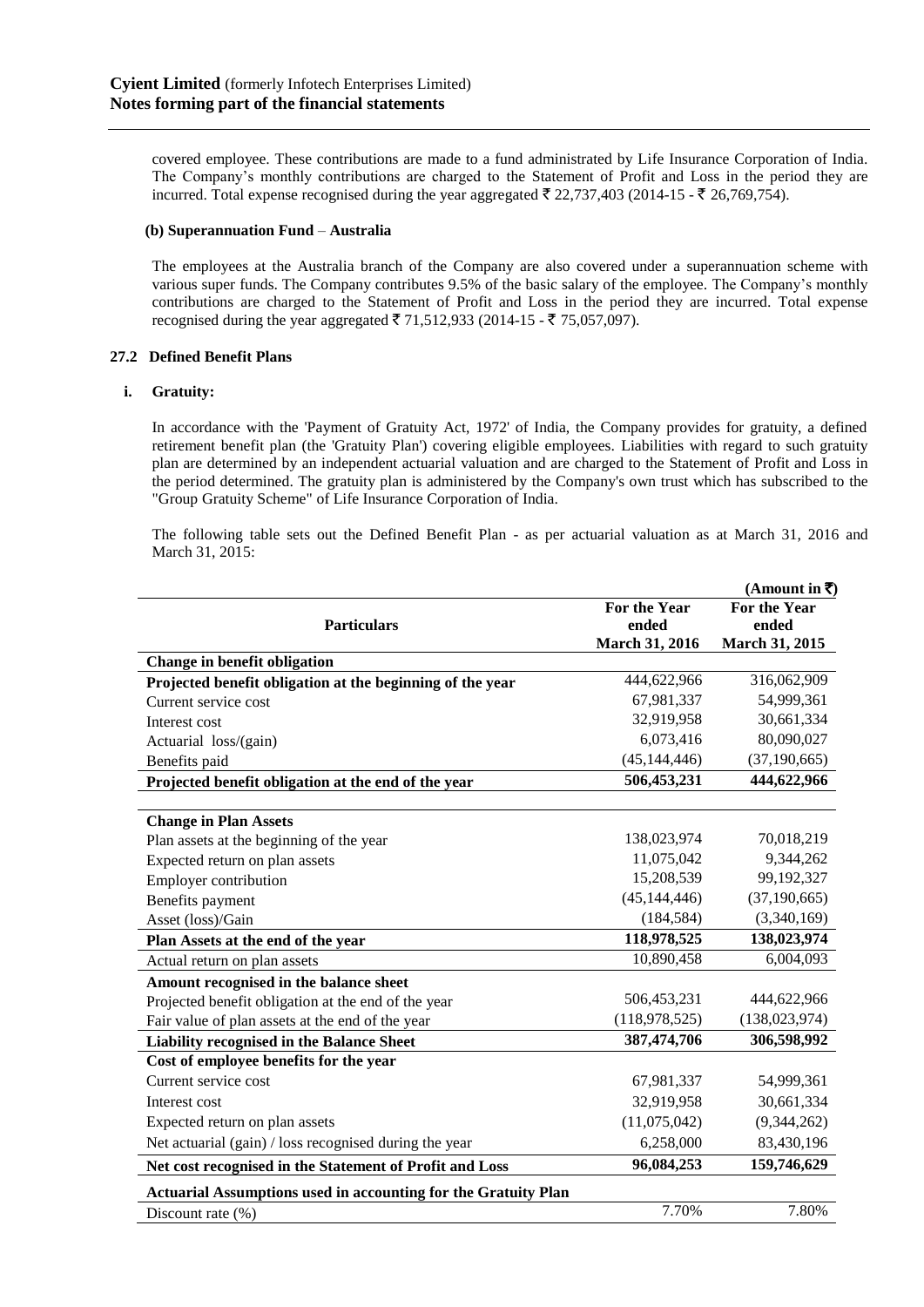| Expected return on plan assets                   | 8.85%               | 9.00%             |
|--------------------------------------------------|---------------------|-------------------|
| Long term rate of compensation increase $(\%)$   | $6.00\%$ - $8.00\%$ | $6.00\% - 8.00\%$ |
| Attrition (%)                                    | 17.00%              | 17.00%            |
|                                                  | IALM (2006-08)      | IALM (2006-08)    |
| Mortality table                                  | <b>Ultimate</b>     | Ultimate          |
| Expected Company contributions for the next year | 86,032,850          | 72,936,753        |

## **Experience adjustments**

|                                      |             |             |              |                | (Amount in ₹)  |
|--------------------------------------|-------------|-------------|--------------|----------------|----------------|
| <b>Gratuity</b>                      | March 31,   | March 31,   | March 31,    | March 31,      | March 31,      |
|                                      | 2016        | 2015        | 2014         | 2013           | 2012           |
| Fair value of plan assets, end of    |             |             |              |                |                |
| period                               | 118,978,525 | 138,023,974 | 70,018,219   | 48,692,361     | 23,268,234     |
| Projected benefit obligation, end of |             |             |              |                |                |
| period                               | 506,453,231 | 444,622,966 | 316,062,909  | 295,222,595    | 287,945,446    |
| (Surplus)/deficit in the plan        | 387,474,706 | 306,598,992 | 246,044,690  | 246,530,234    | 264,677,212    |
| Experience adjustments on plan       |             |             |              |                |                |
| assets                               | (184, 584)  | (3,340,169) | 1,211,347    | 589,222        | (863, 656)     |
| (Gains)/losses due to change in      |             |             |              |                |                |
| assumptions                          | 2,319,904   | 23,425,302  | (14,706,973) | (74, 843, 507) | (8,319,485)    |
| Experience (gains)/losses on PBO     | 3,753,512   | 56,664,725  | (15,375,769) | 27,956,197     | (7,706,260)    |
| Total (gain)/loss                    | 6,073,416   | 80,090,027  | (30,082,742) | (46, 887, 310) | (16, 025, 745) |

The estimates of future salary increases considered in the actuarial valuation take account of price inflation, seniority, promotion and other relevant factors such as demand and supply in the employment market. The discount rate is based on the prevailing market yields of Government of India securities as at the Balance Sheet date for the estimated term of the obligation.

# **Composition of plan assets**

Plan assets comprise of 100% insurer managed funds. Fund is managed by LIC as per IRDA guidelines, category wise composition of the plan assets is not available.

ii. Provision for Compensated absences of  $\bar{\tau}$  210,330,615 (March 31, 2015 -  $\bar{\tau}$  212,984,871) is based on actuarial valuation:

## **a) Compensated absences – India:**

| Actuarial assumptions for long-term compensated absences | <b>Year ended</b>     | <b>Year ended</b>     |
|----------------------------------------------------------|-----------------------|-----------------------|
|                                                          | <b>March 31, 2016</b> | <b>March 31, 2015</b> |
| Discount rate                                            | 7.70%                 | 7.80%                 |
| Expected return on plan assets                           | NA                    | NA                    |
| Salary excalation                                        | 6.00% to 8.00%        | $6.00\%$ to 8.00%     |
| <b>Attrition</b>                                         | 17.00%                | 17.00%                |
| Leave availment ratio                                    | 5%                    | 5%                    |

## **b) Compensated absences – Overseas branches:**

| Actuarial assumptions for long-term compensated absences | For the year<br>ended<br><b>March 31, 2016</b> | For the year<br>ended<br><b>March 31, 2015</b> |
|----------------------------------------------------------|------------------------------------------------|------------------------------------------------|
| Discount rate                                            | 7.70%                                          | 7.80%                                          |
| Expected return on plan assets                           | NA                                             | <b>NA</b>                                      |
| Salary escalation                                        | 2.00%                                          | 4.00%                                          |
| Attrition                                                | 5.00%                                          | 5.00%                                          |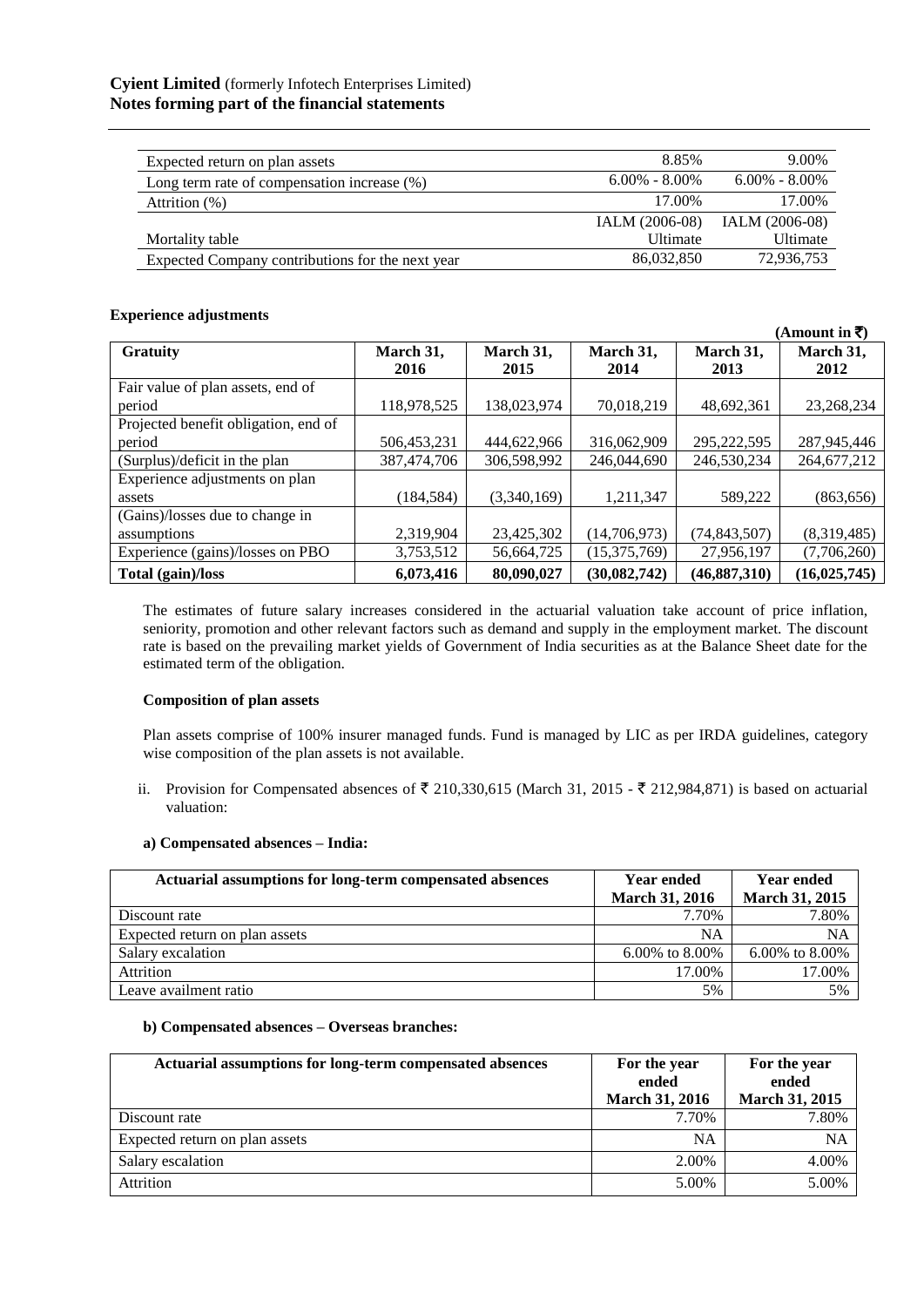The accrual for unutilised leave is determined for the entire available leave balance standing to the credit of the employees at year-end as per Company's policy. The value of such leave balance eligible for carry forward, is determined by an independent actuarial valuation and charged to Statement of Profit and Loss in the period determined.

The estimates of future salary increases considered in the actuarial valuation take account of price inflation, seniority, promotion and other relevant factors such as demand and supply in the employment market. The discount rate is based on the prevailing market yields of Government of India securities as at the Balance Sheet date for the estimated term of the obligation.

# **c) Long Service Leave – Australia:**

The regulations of long service leave are applicable to the associates of the Company employed at its Australia Branch. The accrual of long service leave is in addition to the compensated absences to which the associates are entitled to. These long service leaves are dependent on the tenure of the employee with the same employer and are regulated by respective state laws. An amount of  $\bar{\tau}$  14,281,696 has been recognised as liability towards such long service leave.

## **28. Segment Information**

Segment information has been presented in the Consolidated Financial Statements as permitted by Accounting Standard (AS 17) on Segment Reporting specified under Section 133 of the Companies Act, 2013, read with Rule 7 of the Companies (Accounts) Rules, 2014.

## **29. Related Party Transactions**

**29.1.** The list of related parties of the Company is given below:

#### **Subsidiaries:**

| <b>Name of the Subsidiary</b>           | <b>Country of</b><br>incorporation | <b>Extent of holding</b><br>$(\%)$ as at<br>March 31, 2016 | <b>Extent of holding</b><br>$(\% )$ as at<br>March 31, 2015 |
|-----------------------------------------|------------------------------------|------------------------------------------------------------|-------------------------------------------------------------|
| <b>Cyient Europe Limited (formerly</b>  | <b>UK</b>                          | 100%                                                       | 100%                                                        |
| Infotech Enterprises Europe Limited)    |                                    |                                                            |                                                             |
| Cyient Inc., (formerly Infotech         | <b>USA</b>                         | 100%                                                       | 100%                                                        |
| Enterprises America Inc.) (Refer Note   |                                    |                                                            |                                                             |
| (iv) below)                             |                                    |                                                            |                                                             |
| Cyient GmbH (formerly Infotech          | Germany                            | 100%                                                       | 100%                                                        |
| Enterprises GmbH)                       |                                    |                                                            |                                                             |
| Infotech Geospatial (India) Private     | India                              |                                                            | 100%                                                        |
| Limited, (IGIL)                         |                                    |                                                            |                                                             |
| (Refer Note (vii) below)                |                                    |                                                            |                                                             |
| Cyient KK (formerly Infotech            | Japan                              | 100%                                                       | 100%                                                        |
| Enterprises Japan KK)                   |                                    |                                                            |                                                             |
| <b>Infotech Enterprises Information</b> | India                              |                                                            | 100%                                                        |
| Technology Services Private Limited,    |                                    |                                                            |                                                             |
| (IEITS) (Refer Note (vi) below)         |                                    |                                                            |                                                             |
| <b>Cyient Insights Private Limited</b>  | India                              | 51%                                                        | 51%                                                         |
| (formerly Invati Insights Private       |                                    |                                                            |                                                             |
| Limited) (Refer Note (i) below)         |                                    |                                                            |                                                             |
| Cyient Australia Pty Limited (Refer     | Australia                          | 100%                                                       | 100%                                                        |
| Note (ii) below)                        |                                    |                                                            |                                                             |
| Rangsons Electronics Private Limited    | India                              | 74%                                                        | 74%                                                         |
| (Refer Note (iii) below)                |                                    |                                                            |                                                             |
| <b>Cyient Singapore Private Limited</b> | Singapore                          | 100%                                                       |                                                             |
| (Refer Note (v) below)                  |                                    |                                                            |                                                             |
| Cyient Engineering (Beijing) Limited    | China                              | 100%                                                       |                                                             |
| (Refer Note (viii) below)               |                                    |                                                            |                                                             |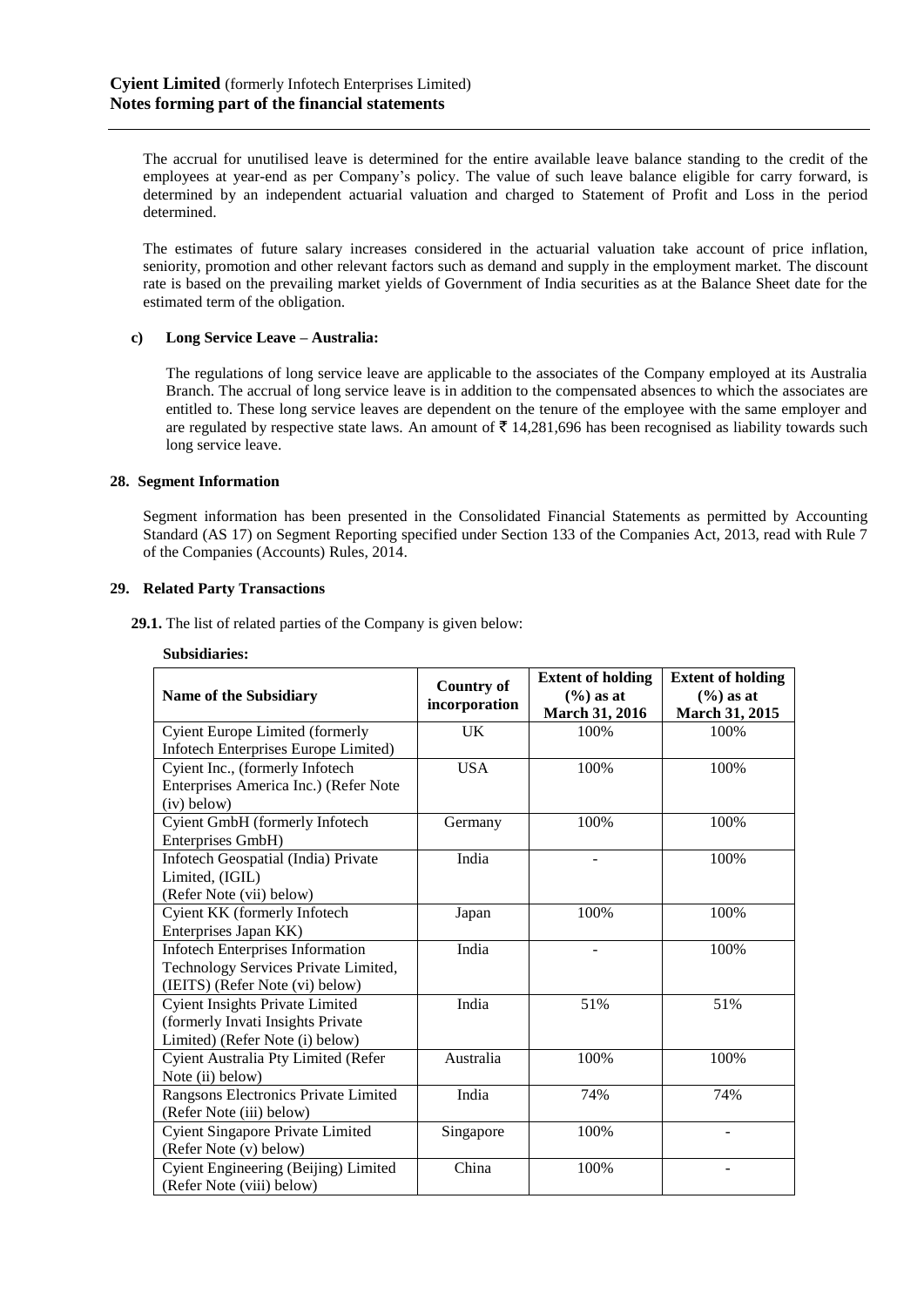## **Note:**

- (i) During the previous year, the Company acquired 51% stake in Invati Insights Private Limited on October 15, 2014. The acquisition was executed through a share purchase agreement for a consideration of  $\bar{\xi}$  87,938,018. Subsequent to the acquisition, Invati Insights Private Limited acquired 100% stake in Invati Insights LLC, USA on October 16, 2014. Consequent to the acquisition, Invati Insights Private Limited was renamed to Cyient Insights Private Limited.
- (ii) During the previous year, on September 05, 2014, the Company incorporated a wholly owned subsidiary, Cyient Australia Pty Limited, in Melbourne, Australia. Cyient Australia Pty Limited commenced commercial operations during the year. The Company invested an amount of  $\bar{\mathfrak{g}}$  46,265.
- (iii) During the previous year, the Company acquired 74% stake in Rangsons Electronics Private Limited, India and its wholly owned subsidiary, Techno Tools Precision Engineering Private Limited on February 04, 2015. The acquisition was executed through a share purchase agreement for a consideration of  $\bar{\tau}$  2,925,310,754.
- (iv) During the previous year, with effect from April 01, 2014, the Company acquired 100% stake in Softential Inc, through its wholly-owned subsidiary Cyient Inc. (formerly Infotech Enterprises America Inc.). Softential Inc, merged with Cyient Inc. (formerly Infotech Enterprises America Inc.) with effect from April 01, 2015.
- (v) On May 07, 2015, the company incorporated a wholly owned subsidiary, Cyient Singapore Private Limited, in Singapore. Cyient Singapore Private Limited commenced commercial operations during the year. The Company invested an amount of ₹ 238,179,600.
- (vi) The Company disinvested its 100% stake in Infotech Enterprises Information Technology Services Private Limited, India and its wholly-owned subsidiary, Infotech Enterprises Information Technology Services GmbH, Germany, on September 16, 2015. The Company ceased to consolidate these entities from its consolidated financial results w.e.f September 01, 2015 for convenience as the transactions between September 01, 2015 and September 15, 2015 were not material. (Refer Note 39)
- (vii) The Company merged its wholly-owned subsidiary Infotech Geospatial (India) Private Limited, India with effect from April 1, 2015. (Refer Note 40)
- (viii) On March 25, 2016, the company incorporated a wholly owned subsidiary, Cyient Engineering (Beijing) Limited, in Beijing, China, which has not commenced commercial operations during the year.

#### **Joint Venture:**

| Name of the Joint Venture Company | <b>Country of</b> | <b>Extent of holding</b> | <b>Extent of holding</b> |
|-----------------------------------|-------------------|--------------------------|--------------------------|
|                                   | incorporation     | $(% )$ as at             | $(\% )$ as at            |
|                                   |                   | <b>March 31, 2016</b>    | <b>March 31, 2015</b>    |
| Infotech HAL Limited              | India             | 50%                      | 50%                      |

**Associate:**

| Name of the Associate             | Country of    | <b>Extent of holding</b>                       | <b>Extent of holding</b>              |
|-----------------------------------|---------------|------------------------------------------------|---------------------------------------|
|                                   | incorporation | $(\frac{6}{6})$ as at<br><b>March 31, 2016</b> | $(%$ ) as at<br><b>March 31, 2015</b> |
| Infotech Aerospace Services Inc., | USA           | 49%                                            | 49%                                   |

# **Subsidiary of Cyient Inc. (formerly Infotech Enterprises America Inc.):**

| Name of the Subsidiary                 | <b>Country of</b><br>incorporation | <b>Extent of holding</b><br>$(\frac{6}{6})$ as at<br><b>March 31, 2016</b> | <b>Extent of holding</b><br>$(\% )$ as at<br><b>March 31, 2015</b> |
|----------------------------------------|------------------------------------|----------------------------------------------------------------------------|--------------------------------------------------------------------|
| Cyient Canada Inc., (formerly Infotech | Canada                             | 100%                                                                       | 100%                                                               |
| Software Solutions Canada Inc.)        |                                    |                                                                            |                                                                    |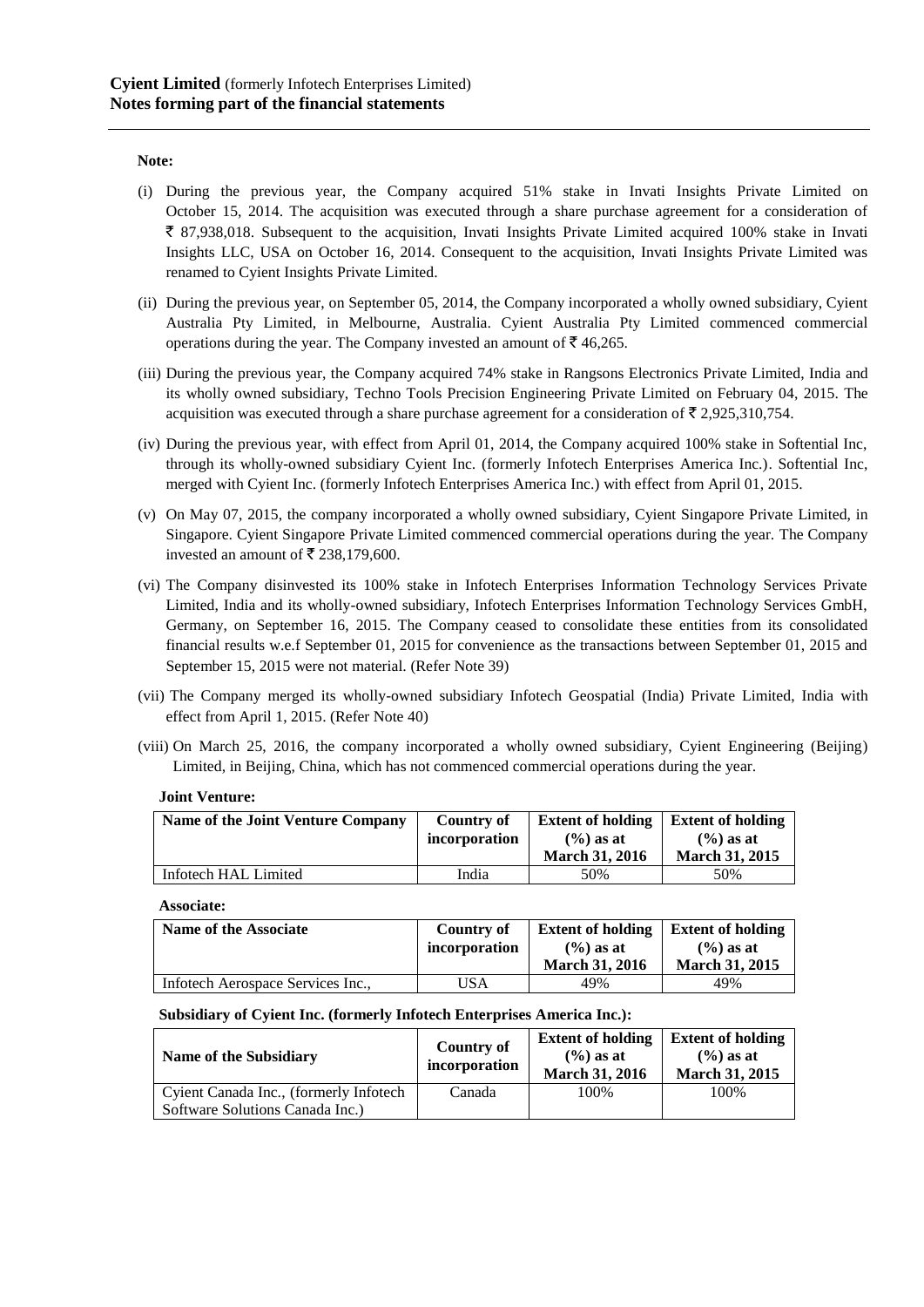| Name of the Subsidiary                                             | <b>Country of</b><br>incorporation | <b>Extent of holding</b><br>$(\% )$ as at<br><b>March 31, 2016</b> | <b>Extent of holding</b><br>$(\% )$ as at<br>March 31, 2015 |
|--------------------------------------------------------------------|------------------------------------|--------------------------------------------------------------------|-------------------------------------------------------------|
| Cyient Benelux BV (formerly Infotech<br>Enterprises Benelux BV)    | <b>Netherlands</b>                 | 100\%                                                              | 100\%                                                       |
| Schweiz GmbH<br>(formerly)<br>Cyient<br>Infotech Enterprises GmbH) | Switzerland                        | 100%                                                               | 100\%                                                       |
| Cyient SRO <sup>*</sup>                                            | Czech Republic                     | 100%                                                               |                                                             |

**Subsidiary of Cyient Europe Limited (formerly Infotech Enterprises Europe Limited):**

\* The Company's wholly-owned subsidiary, Cyient Europe Limited, UK, incorporated a wholly-owned step down subsidiary, Cyient SRO in Prague, Czech Republic on September 30, 2015.

**Subsidiary of Cyient GmbH (formerly Infotech Enterprises GmbH):**

| Name of the Subsidiary       | Country of<br>incorporation | <b>Extent of holding</b><br>$(\% )$ as at<br><b>March 31, 2016</b> | <b>Extent of holding</b><br>$(\frac{6}{6})$ as at<br><b>March 31, 2015</b> |
|------------------------------|-----------------------------|--------------------------------------------------------------------|----------------------------------------------------------------------------|
| Cyient AB (formerly Infotech | Sweden                      | 100%                                                               | 100%                                                                       |
| Enterprises AB)              |                             |                                                                    |                                                                            |

# **Subsidiary of Infotech Enterprises Information Technology Services Private Limited:**

| Name of the Subsidiary                                                                         | Country of<br>incorporation | <b>Extent of holding</b><br>$(\frac{6}{6})$ as at<br><b>March 31, 2016</b> | <b>Extent of holding</b><br>$(\% )$ as at<br><b>March 31, 2015</b> |
|------------------------------------------------------------------------------------------------|-----------------------------|----------------------------------------------------------------------------|--------------------------------------------------------------------|
| <b>Infotech Enterprises Information</b><br>Technology Services GmbH *<br>(Refer Note 29.1(vi)) | Germany                     |                                                                            | 100%                                                               |

\* During the previous year, on March 23, 2015, the Company acquired 100% stake in Infotech Enterprises Information Technology Services GmbH, Germany through its wholly owned subsidiary, Infotech Enterprises Information Technology Services Private Limited.

# **Subsidiary of Cyient Insights Private Limited (formerly Invati Insights Private Limited):**

| Name of the Subsidiary                                                | Country of<br>incorporation | <b>Extent of holding</b><br>$(\% )$ as at<br><b>March 31, 2016</b> | <b>Extent of holding</b><br>$(\% )$ as at<br><b>March 31, 2015</b> |
|-----------------------------------------------------------------------|-----------------------------|--------------------------------------------------------------------|--------------------------------------------------------------------|
| $\mid$ Cyient Insights LLC $*$ (formerly Invati<br>Insights $LLC$ ) # | USA                         | 51%                                                                | 51%                                                                |

\* During the previous year, on October 16, 2014, Cyient Insights Private Limited (formerly Invati Insights Private Limited) acquired 100% stake in Invati Insights LLC, USA.

# Invati Insights LLC, USA (a wholly owned subsidiary of Cyient Insights Private Limited, India) was renamed as Cyient Insights LLC w.e.f November 18, 2015.

# **Subsidiary of Rangsons Electronics Private Limited:**

| Name of the Subsidiary             | Country of<br>incorporation | <b>Extent of holding</b><br>$(\% )$ as at<br><b>March 31, 2016</b> | <b>Extent of holding</b><br>$(\% )$ as at<br><b>March 31, 2015</b> |
|------------------------------------|-----------------------------|--------------------------------------------------------------------|--------------------------------------------------------------------|
| Techno Tools Precision Engineering | India                       | 74%                                                                | 74%                                                                |
| Private Limited *                  |                             |                                                                    |                                                                    |

\* During the previous year, on February 04, 2015, the Company acquired 74% stake in Rangsons Electronics Private Limited and its wholly owned subsidiary, Techno Tools Precision Engineering Private Limited.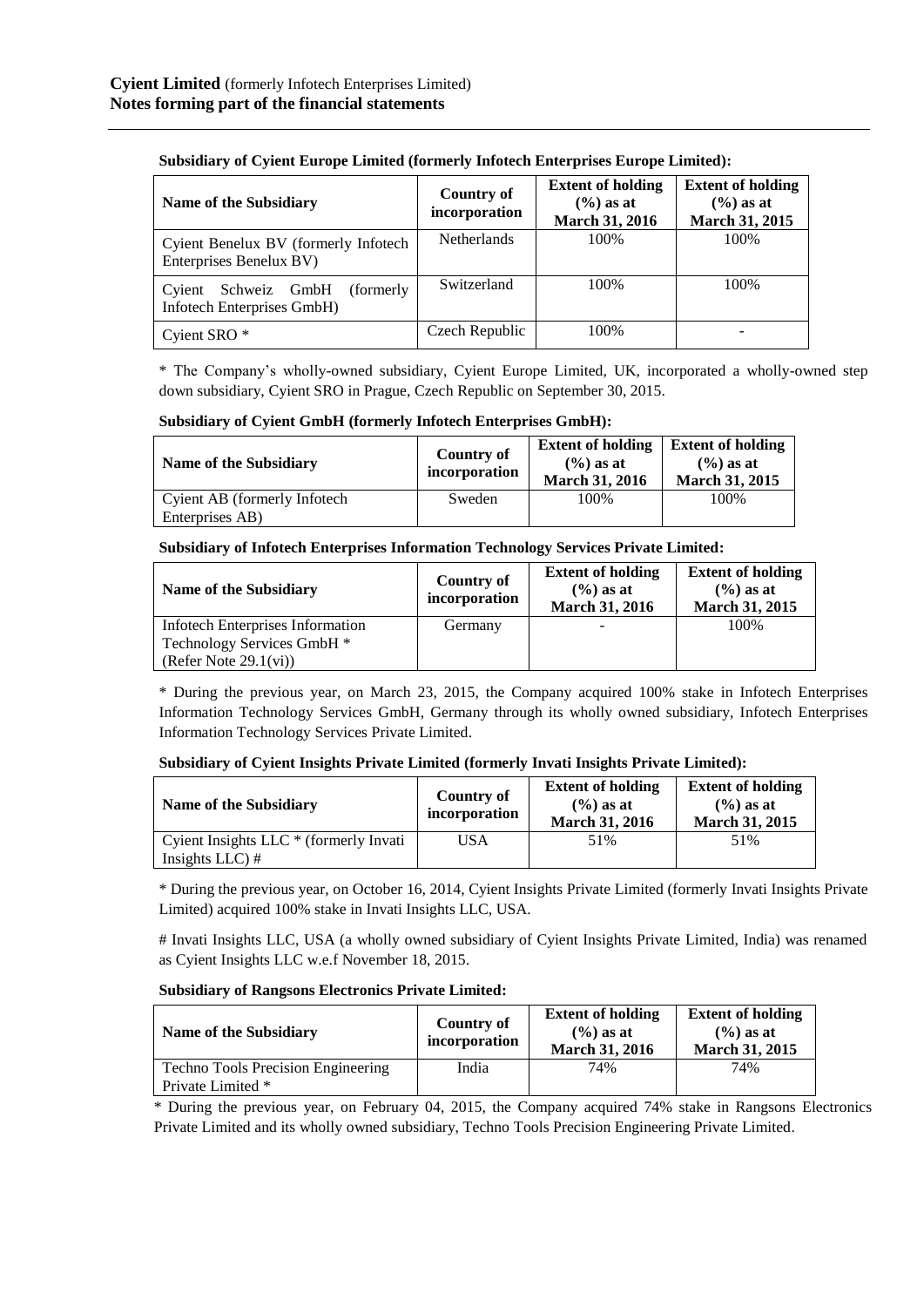# **Other related party:**

| <b>Entity</b>                                                         | Country of<br>incorporation | Nature of relationship |
|-----------------------------------------------------------------------|-----------------------------|------------------------|
| Cyient Foundation (formerly Infotech<br>Enterprises Charitable Trust) | India                       | Controlled trust       |

# **Key Managerial Personnel:**

| <b>Name</b>       | <b>Designation</b>                                                                         |  |  |
|-------------------|--------------------------------------------------------------------------------------------|--|--|
| B V R Mohan Reddy | Executive Chairman                                                                         |  |  |
| B Sucharitha      | Whole time director (Up to April, 2014) Ceased to be a<br>director w.e.f $17th$ July 2014) |  |  |
| Krishna Bodanapu  | Managing Director & CEO                                                                    |  |  |
| Ajay Aggarwal     | <b>Chief Financial Officer</b>                                                             |  |  |

# **Relative of Executive Chairman & Managing Director & CEO**

| Ashok Reddv | $\sim$<br>President<br>Attairs<br>Corporate |
|-------------|---------------------------------------------|

# **29.2 Summary of the transactions and balances with the above related parties are as follows:**

(a) Transactions during the year: (Amount in  $\overline{\zeta}$ )

**Nature of the transaction Party name For the year ended March 31, 2016 For the year ended March 31, 2015** Revenue Cyient Inc. (formerly Infotech Enterprises America Inc.) (Refer Note 29.1 (iv)) 3,090,853,509 3,011,235,005 Cyient Europe Limited (formerly Infotech Enterprises Europe Limited) 956,628,383 683,794,337 Cyient Benelux BV (formerly Infotech Enterprises Benelux BV) 277,914,544 257,232,214 Cyient Schweiz GmbH (formerly Infotech Enterprises GmbH) 65,112,371 55,293,485 Cyient GmbH (formerly Infotech Enterprises GmbH) 584,640,906 1,081,549,687 Cyient AB (formerly Infotech Enterprises AB) 174,381,024 149,465,507 Cyient Canada Inc. (formerly Infotech Software Solutions Canada Inc.) 117,040,455 119,879,611 Infotech Geospatial (India) Private Limited (Refer Note 40)  $-11,704,655$ Cyient KK (formerly Infotech Enterprises Japan KK) 150,086,015 114,201,113 Infotech HAL Limited 15,054,070 19,486,078 Cyient Australia Pty Limited 260,180,558 Subcontracting charges Cyient Inc. (formerly Infotech Enterprises America Inc.) 329,424,657 Cyient Europe Limited (formerly Infotech Enterprises Europe Limited) 36,275,271 17,784,436 Cyient Benelux BV (formerly Infotech Enterprises Benelux BV) 11,743,358 15,604,731 Cyient GmbH (formerly Infotech Enterprises GmbH) 45,049,727 56,777,709 Cyient AB (formerly Infotech Enterprises AB) 6,431,067 9,602,853 Cyient Canada Inc. (formerly Infotech Software Solutions Canada Inc.) 7,869,305 11,307,678 Infotech Geospatial (India) Private Limited (Refer Note 40) - 7,476,291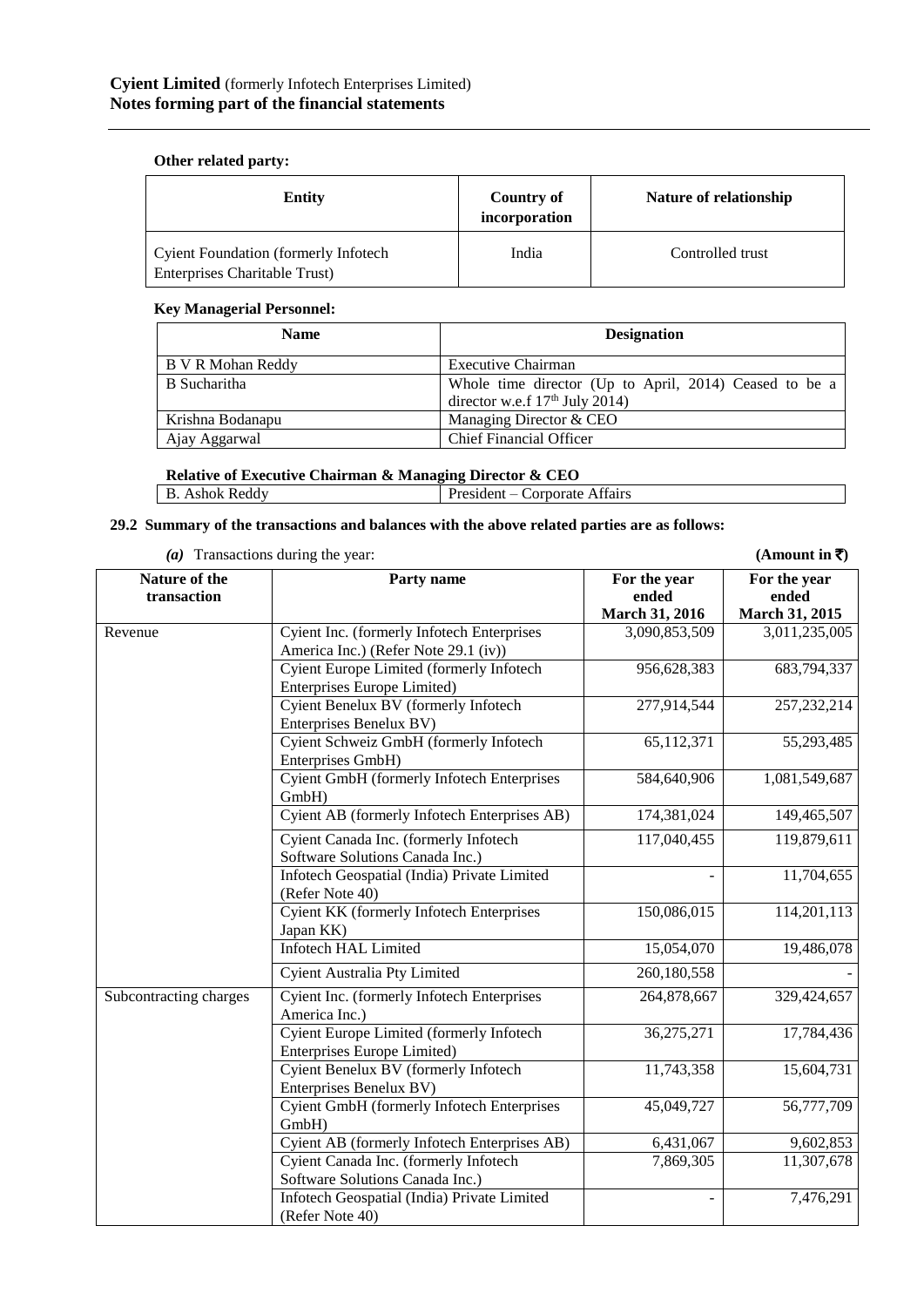# **Cyient Limited** (formerly Infotech Enterprises Limited) **Notes forming part of the financial statements**

| Nature of the<br>transaction           | Party name                                                                                            | For the year<br>ended<br>March 31, 2016 | For the year<br>ended<br>March 31, 2015 |
|----------------------------------------|-------------------------------------------------------------------------------------------------------|-----------------------------------------|-----------------------------------------|
|                                        | Cyient KK (formerly Infotech Enterprises<br>Japan KK)                                                 |                                         | 5,837,288                               |
|                                        | Cyient Insights Private Limited (formerly<br>Invati Insights Private Limited)                         | 11,981,928                              | 4,366,367                               |
|                                        | <b>Infotech Enterprises Information Technology</b><br>Services Private Limited (Refer Note 29.1(vi))  | 7,631,301                               | 19,686,196                              |
| Reimbursement of<br>Expenses           | Cyient Inc. (formerly Infotech Enterprises<br>America Inc.)                                           | 52,822,509                              | 26,759,321                              |
|                                        | Cyient Europe Limited (formerly Infotech<br>Enterprises Europe Limited)                               | 5,947,258                               | 2,717,003                               |
|                                        | Cyient Benelux BV (Formerly Infotech<br>Enterprises Benelux BV)                                       | 7,876,166                               | 3,312,163                               |
|                                        | Cyient GmbH (formerly Infotech Enterprises<br>GmbH)                                                   | 5,367,600                               | 8,346,347                               |
|                                        | Cyient AB (formerly Infotech Enterprises AB)                                                          | 260,841                                 | 821,959                                 |
|                                        | Cyient Canada Inc. (formerly Infotech<br>Software Solutions Canada Inc.)                              |                                         | 1,880,238                               |
|                                        | Infotech Geospatial (India) Private Limited<br>(Refer Note 40)                                        |                                         | 10,000                                  |
| Corporate guarantee                    | Rangsons Electronics Private Limited                                                                  | 3,210,300,000                           |                                         |
| given to subsidiary's<br>bankers       | Cyient Inc. (formerly Infotech Enterprises<br>America Inc.)                                           | 401,314,045                             | 688,498,800                             |
|                                        | <b>Cyient Singapore Private Limited</b>                                                               | 636,795,840                             |                                         |
| Commitments                            | Financial support to a subsidiary                                                                     |                                         | 479,323,840                             |
| Investments in<br>Subsidiaries         | Cyient Insights Private Limited (formerly<br>Invati Insights Private Limited)                         |                                         | 87,938,018                              |
|                                        | Rangsons Electronics Private Limited #1                                                               | (67, 588, 534)                          | 2,925,310,754                           |
|                                        | <b>Cyient Singapore Private Limited</b>                                                               | 238,179,600                             |                                         |
|                                        | Cyient Australia Pty Limited                                                                          | 46,265                                  |                                         |
| Disposal of Subsidiaries               | <b>Infotech Enterprises Information Technology</b><br>Services Private Limited (Refer Note 29.1 (vi)) | (100,000)                               |                                         |
| Advance given /<br>(recovered)         | Infotech Geospatial (India) Private Limited<br>(Refer Note 40)                                        |                                         | (227, 888)                              |
|                                        | <b>Infotech Enterprises Information Technology</b><br>Services Private Limited (Refer Note 29.1 (vi)) | 5,930,883                               | (10, 856, 459)                          |
|                                        | Cyient KK (formerly Infotech Enterprises Japan<br>KK)                                                 | 31,071,690                              | (20,591,059)                            |
|                                        | <b>Infotech HAL Limited</b>                                                                           | 3,947,622                               | 2,898,094                               |
| Loans given                            | Cyient Insights Private Limited (formerly<br>Invati Insights Private Limited)                         | 36,686,522                              | 26,000,000                              |
|                                        | Rangsons Electronics Private Limited                                                                  | 150,000,000                             |                                         |
| Loans Recovered                        | <b>Infotech HAL Limited</b>                                                                           |                                         | 2,812,500                               |
| Interest on Loans given                | Cyient Insights Private Limited (formerly Invati<br>Insights Private Limited)                         | 4,349,520                               | 417,489                                 |
|                                        | Rangsons Electronics Private Limited                                                                  | 1,717,808                               |                                         |
| Repayment of Loan by<br><b>KMP</b>     | <b>B.</b> Ashok Reddy                                                                                 | 426,693                                 | 121,176                                 |
| Interest recovered from<br>loan to KMP | <b>B.</b> Ashok Reddy                                                                                 | 1,203                                   | 12,048                                  |
| Other Income                           | <b>Infotech HAL Limited</b>                                                                           | 727,644                                 | 727,644                                 |
|                                        | Cyient Insights Private Limited (formerly Invati<br>Insights Private Limited)                         | 3,294,667                               |                                         |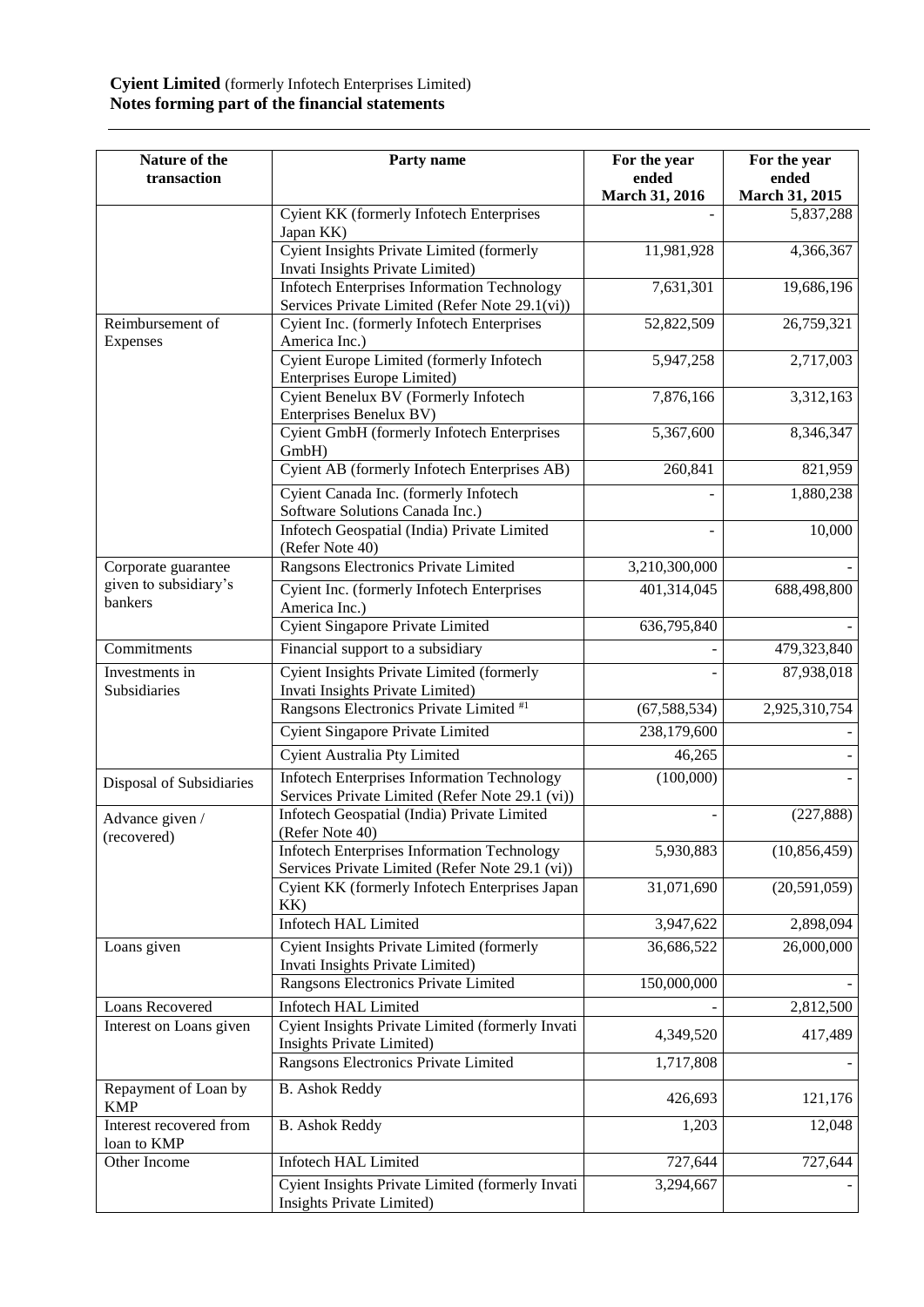| Nature of the                         |                                                         |                          |                       |
|---------------------------------------|---------------------------------------------------------|--------------------------|-----------------------|
|                                       | Party name                                              | For the year             | For the year          |
| transaction                           |                                                         | ended                    | ended                 |
|                                       |                                                         | <b>March 31, 2016</b>    | <b>March 31, 2015</b> |
| <b>CSR</b> Expenditure                | <b>Cyient Foundation (formerly Infotech Charitable)</b> | 47,567,491               | 35,118,562            |
|                                       | Trust)                                                  |                          |                       |
| Remuneration to Key                   | B V R Mohan Reddy                                       | 51,663,911               | 56,751,883            |
| Managerial Personnel <sup>#2</sup>    | <b>B</b> Sucharitha                                     | $\overline{\phantom{a}}$ | 2,091,747             |
|                                       | Krishna Bodanapu                                        | 65,061,685               | 35,227,616            |
|                                       | Ajay Aggarwal                                           | 12,949,163               | 12,914,163            |
|                                       | <b>B.</b> Ashok Reddy                                   | 10,135,515               | 9,770,693             |
| Dividend to KMP's                     | <b>B V R Mohan Reddy</b>                                | 175,238,480              | 87,584,196            |
|                                       | B Sucharitha (Refer Note 29.1)                          | 78,494,400               | 39,247,200            |
|                                       | Krishna Bodanapu                                        | 22,209,120               | 11,104,560            |
|                                       | Ajay Aggarwal                                           | 1,200                    | 25,800                |
| Sale of asset to relative<br>of KMP's | <b>B.</b> Ashok Reddy                                   | 4,367                    |                       |

#1 Adjusted for an amount of  $\bar{5}$  67,588,534 received from the promoters of Rangsons Electronics Private Limited, by way of an indemnity claim, defined by the share purchase agreement.

#2 Does not include provision for compensated absences.

| (0) Dalamets at the year-cilu. |                                                                                                       |                         | (A)                     |
|--------------------------------|-------------------------------------------------------------------------------------------------------|-------------------------|-------------------------|
| <b>Nature of the balance</b>   | Party name                                                                                            | As at<br>March 31, 2016 | As at<br>March 31, 2015 |
| <b>Trade Receivables</b>       | Cyient Inc. (formerly Infotech Enterprises<br>America Inc.) (Refer Note 29.1 (iv))                    | 548,874,844             | 343,120,321             |
|                                | Cyient Europe Limited (formerly Infotech<br>Enterprises Europe Limited)                               | 228,766,976             | 395,602,017             |
|                                | Cyient Benelux BV (formerly Infotech<br>Enterprises Benelux BV)                                       | 59,823,016              | 81,965,489              |
|                                | Cyient Schweiz GmbH (formerly Infotech<br>Enterprises GmbH)                                           |                         | 311,306                 |
|                                | Cyient GmbH (formerly Infotech Enterprises<br>GmbH)                                                   | 49,267,351              | 199,190,355             |
|                                | Cyient AB (formerly Infotech Enterprises AB)                                                          | 92,610,159              | 48,250,373              |
|                                | Cyient Canada Inc. (formerly Infotech Software<br>Solutions Canada Inc.)                              | 76,960,788              | 98,919,137              |
|                                | Infotech Geospatial (India) Private Limited<br>(Refer Note 40)                                        |                         | 13, 151, 351            |
|                                | Cyient KK (formerly Infotech Enterprises Japan<br>KK                                                  | 101,592,155             | 96,377,382              |
|                                | <b>Infotech Enterprises Information Technology</b><br>Services Private Limited (Refer Note 29.1 (vi)) |                         | 1,795,478               |
|                                | <b>Infotech HAL Limited</b>                                                                           | 21,191,187              | 14,983,950              |
|                                | Cyient Australia Pty Limited                                                                          | 160,795,725             |                         |
|                                | Cyient Insights Private Limited (formerly Invati<br>Insights Private Limited)                         | 1,387                   |                         |
|                                | Rangsons Electronics Private Limited                                                                  | 485,423                 |                         |
|                                | <b>Cyient Singapore Private Limited</b>                                                               | 18,298,529              |                         |
| <b>Unbilled Revenue</b>        | Cyient Inc. (formerly Infotech Enterprises<br>America Inc.)                                           | 98,811,802              | 154,975,887             |

(b) Balances at the year-end: **(Amount in**  $\overline{z}$ **)**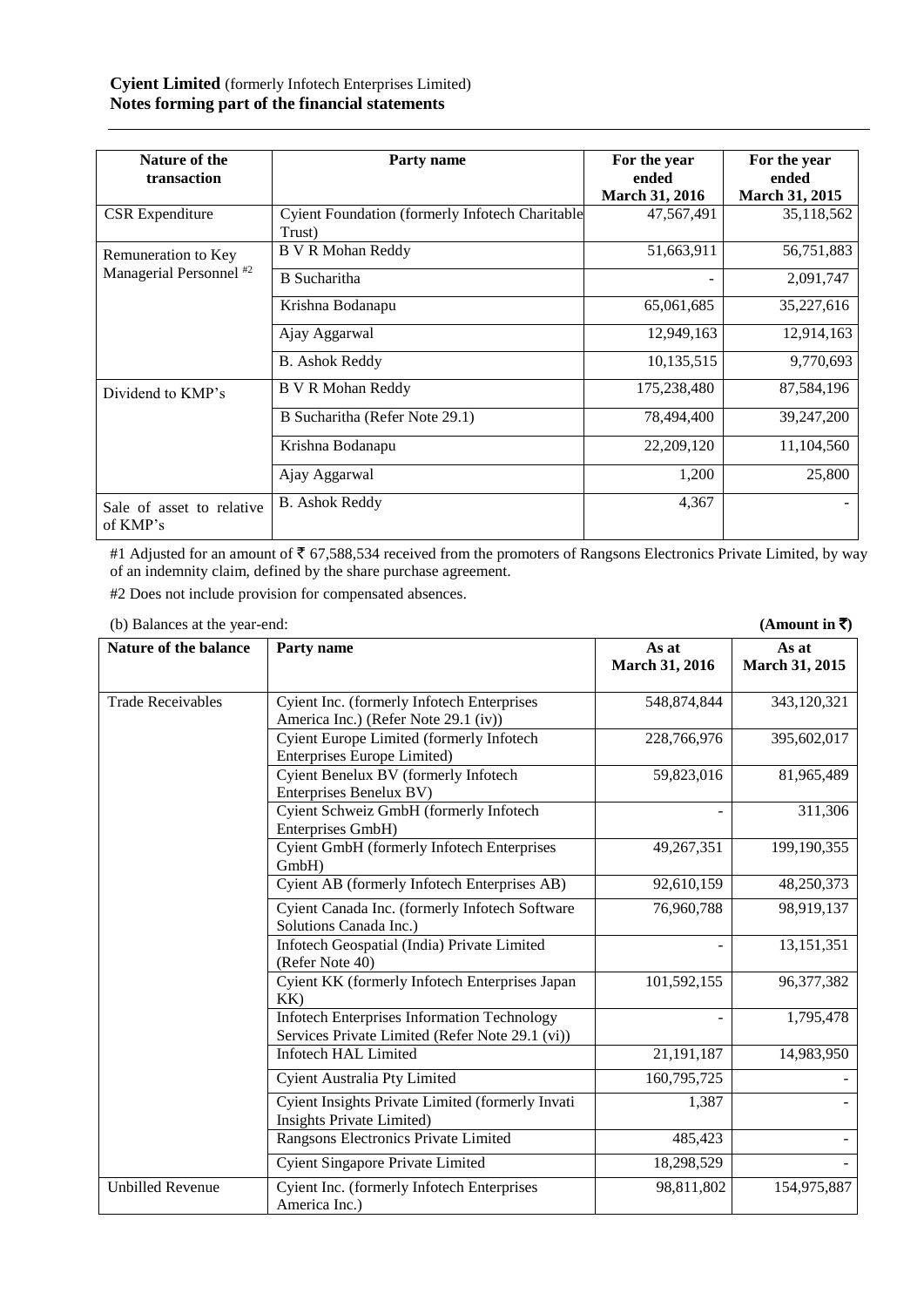# **Cyient Limited** (formerly Infotech Enterprises Limited) **Notes forming part of the financial statements**

| Nature of the balance                                                                              | Party name                                                                                            | As at<br>March 31, 2016 | As at<br>March 31, 2015 |
|----------------------------------------------------------------------------------------------------|-------------------------------------------------------------------------------------------------------|-------------------------|-------------------------|
|                                                                                                    | Cyient Europe Limited (formerly Infotech<br>Enterprises Europe Limited)                               | 117,576,591             | 69,311,851              |
|                                                                                                    | Cyient Benelux BV (formerly Infotech<br>Enterprises Benelux BV)                                       | 32,975,555              | 17,465,863              |
|                                                                                                    | Cyient Schweiz GmbH (formerly Infotech<br>Enterprises GmbH)                                           | 792,081                 | 3,602,715               |
|                                                                                                    | Cyient AB (formerly Infotech Enterprises AB)                                                          | 19,914,920              |                         |
|                                                                                                    | <b>Cyient GmbH</b> (formerly Infotech Enterprises<br>GmbH)                                            | 98,109,679              | 87,400,279              |
|                                                                                                    | Cyient KK (formerly Infotech Enterprises Japan<br>KK)                                                 | 3,377,849               |                         |
|                                                                                                    | Cyient Australia Pty Limited                                                                          | 33,521,802              |                         |
| Trade payables                                                                                     | Cyient Inc. (formerly Infotech Enterprises<br>America Inc.)                                           | 319,691,137             | 90,694,598              |
|                                                                                                    | Cyient Europe Limited (formerly Infotech<br><b>Enterprises Europe Limited)</b>                        | 27,551,532              |                         |
|                                                                                                    | Cyient Benelux BV (formerly Infotech<br>Enterprises Benelux BV)                                       | 24,433,190              | 251,352                 |
|                                                                                                    | <b>Cyient GmbH</b> (formerly Infotech Enterprises<br>GmbH)                                            | 26,897,557              |                         |
|                                                                                                    | Cyient KK (formerly Infotech Enterprises Japan<br>KK)                                                 | 38,379,970              | 17,427,346              |
|                                                                                                    | Cyient Insights Private Limited (formerly Invati<br>Insights Private Limited)                         |                         | 2,970,585               |
|                                                                                                    | <b>Infotech Enterprises Information Technology</b>                                                    |                         | 3,677,283               |
|                                                                                                    | Services Private Limited (Refer Note 29.1 (vi))                                                       |                         |                         |
|                                                                                                    | Cyient Canada Inc. (formerly Infotech Software<br>Solutions Canada Inc.)                              | 10,809,457              |                         |
|                                                                                                    | <b>Infotech HAL Limited</b>                                                                           | 295,856                 |                         |
| Corporate guarantee<br>given to subsidiary's                                                       | Cyient Inc. (formerly Infotech Enterprises America<br>Inc.)                                           | 1,462,640,445           | 1,001,452,800           |
| bankers                                                                                            | <b>Cyient Europe Limited (formerly Infotech</b><br>Enterprises Europe Limited)                        | 171,634,201             | 166,888,676             |
|                                                                                                    | Cyient GmbH (formerly Infotech Enterprises<br>GmbH)                                                   | 330,420,200             | 297,045,760             |
|                                                                                                    | Infotech Geospatial (India) Private Limited (Refer<br>Note 40)                                        |                         | 40,000,000              |
|                                                                                                    | Rangsons Electronic Private Limited                                                                   | 3,210,300,000           |                         |
|                                                                                                    | Cyient Singapore Private Limited                                                                      | 621,827,440             |                         |
| Commitments                                                                                        | Financial support to a subsidiary Company                                                             | 533,178,050             | 479,323,840             |
| Advance to subsidiaries                                                                            | Cyient KK (formerly Infotech Enterprises Japan<br>KK)                                                 | 113,684,968             | 82,613,278              |
|                                                                                                    | Infotech Geospatial (India) Private Limited (Refer<br>Note $40$ )                                     |                         | 31,347,462              |
|                                                                                                    | <b>Infotech Enterprises Information Technology</b><br>Services Private Limited (Refer Note 29.1 (vi)) |                         | 3,631,158               |
|                                                                                                    | <b>Infotech HAL Limited</b>                                                                           | 8,331,287               | 4,383,665               |
| Cyient Insights Private Limited (formerly Invati<br>Outstanding loans<br>Insights Private Limited) |                                                                                                       | 62,686,522              | 26,000,000              |
|                                                                                                    | <b>B</b> .Ashok Reddy                                                                                 |                         | 426,693                 |
|                                                                                                    | Rangsons Electronics Private Limited                                                                  | 150,000,000             |                         |
| Interest on outstanding                                                                            | Cyient Insights Private Limited (formerly Invati<br>Insights Private Limited)                         | 4,767,009               | 417,489                 |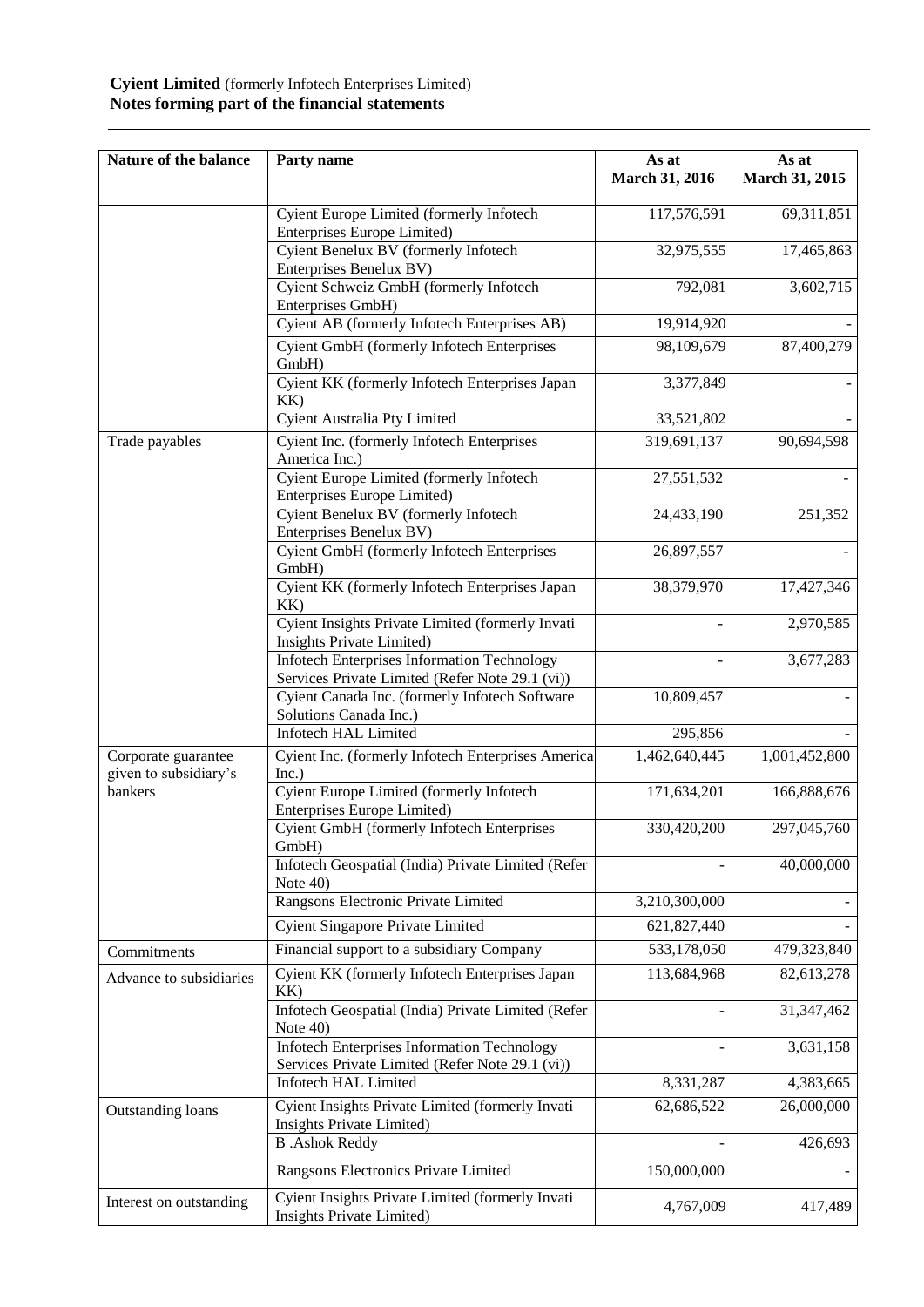| Nature of the balance      | Party name                          | As at<br><b>March 31, 2016</b> | As at<br><b>March 31, 2015</b> |
|----------------------------|-------------------------------------|--------------------------------|--------------------------------|
| loans                      | Rangsons Electronic Private Limited | 1,717,808                      |                                |
| <b>Outstanding Balance</b> | <b>B V R Mohan Reddy</b>            | 28,761,178                     | 35,057,014                     |
| payable to KMP             | Krishna Bodanapu                    | 28,761,178                     | 17,528,507                     |

**30.** Lease expense incurred under operating leases aggregating  $\bar{\xi}$  306,252,725 (2014-15 -  $\bar{\xi}$  250,191,390) have been recognised as an expense in the Statement of Profit and Loss. The future minimum lease commitments under non-cancellable operating leases are as follows:

|                                                            |                       | (Amount in $\bar{\bar{\mathbf{x}}}$ ) |
|------------------------------------------------------------|-----------------------|---------------------------------------|
| Maximum obligations on long-term non-cancellable operating | As at                 | As at                                 |
| leases:                                                    | <b>March 31, 2016</b> | <b>March 31, 2015</b>                 |
| Not later than one year                                    | 266,665,972           | 255,748,888                           |
| Later than one year but not later than five years          | 211,923,024           | 351,170,356                           |
| Later than five years                                      |                       |                                       |
| <b>Total</b>                                               | 478,588,996           | 606,919,244                           |

# **31. Earnings per share (EPS)**

|                                                                  |                       | (Amount in ₹)         |
|------------------------------------------------------------------|-----------------------|-----------------------|
| <b>Particulars</b>                                               | For the year          | For the year          |
|                                                                  | ended                 | ended                 |
|                                                                  | <b>March 31, 2016</b> | <b>March 31, 2015</b> |
| Profit after tax $(\bar{\zeta})$                                 | 2,334,504,308         | 2,711,589,299         |
| <b>Basic:</b>                                                    |                       |                       |
| Number of shares outstanding at the year end                     | 112,483,377           | 112,361,065           |
| Weighted average number of equity shares                         | 112,442,098           | 112,182,127           |
| Earnings per share $(\bar{\zeta})$                               | 20.76                 | 24.17                 |
| Diluted:                                                         |                       |                       |
| Effect of potential equity shares on employee stock options      | 195,515               | 396.868               |
| outstanding                                                      |                       |                       |
| Weighted average number of equity shares outstanding (including) | 112,637,613           | 112,578,995           |
| dilution)                                                        |                       |                       |
| Earnings per share $(\bar{\zeta})$                               | 20.73                 | 24.09                 |

# **32. Provision for taxation:**

# **32.1 Current tax**

The Company has made provision towards current tax in respect of its domestic operations for the year ended March 31, 2016. Further, the Management has assessed the Company's tax position in respect of its overseas operations taking into account the relevant rules and regulations as applicable in the respective countries.

# **32.2Deferred tax**

|                                                           |                       | $(A$ mount in $\overline{\mathbf{z}}$ ) |
|-----------------------------------------------------------|-----------------------|-----------------------------------------|
| <b>Particulars</b>                                        | As at                 | As at                                   |
|                                                           | <b>March 31, 2016</b> | <b>March 31, 2015</b>                   |
| $(A)$ Deferred tax (liability)                            |                       |                                         |
| Depreciation & Amortisation (Refer Note (i) below)<br>(i) | (166, 209, 712)       | (173, 117, 617)                         |
| Sub-Total $(A)$                                           | (166, 209, 712)       | (173, 117, 617)                         |
| $(B)$ Deferred tax asset                                  |                       |                                         |
| Employee benefits<br>(i)                                  | 184.381.125           | 154,332,121                             |
| (ii) Others                                               | 38, 351, 946          | 24,709,472                              |
| $Sub-Total(B)$                                            | 222,733,071           | 179,041,593                             |
| Net Deferred tax assets / (liability) $[(B) - (A)]$       | 56,523,359            | 5,923,976                               |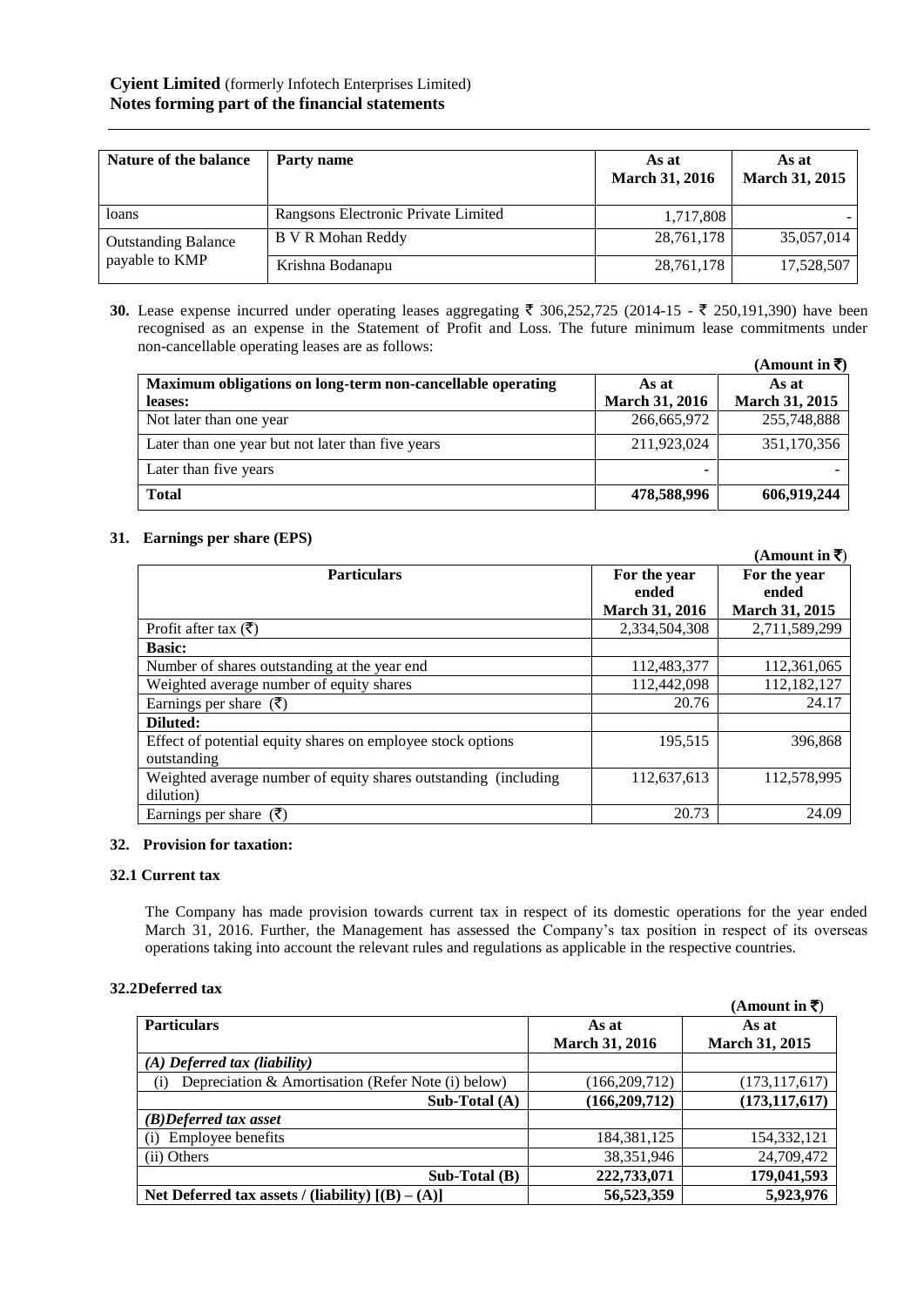## **Note**:

- i. Deferred tax liability as at March 31, 2016 includes amount of  $\bar{\tau}$  4,923,484 on account of IGIL Amalgamation (Refer Note 40)
- ii. As of March 31, 2015, Deferred tax on impact of change in useful lives of certain class of fixed assets is ` 5,716,126 (Refer Note 41)

## **32.3Tax pertaining to earlier years**

During the previous year, tax pertaining to earlier years relates to adjustment made to tax provision for earlier year arising from the Income tax assessments for assessment year 2002 - 03  $\bar{\tau}$  1,321,761.

## **32.4 Minimum Alternate Tax (MAT) credit entitlement**

|                                                         |                       | (Amount in ₹)  |
|---------------------------------------------------------|-----------------------|----------------|
| <b>Particulars</b>                                      | <b>March 31, 2016</b> | March 31, 2015 |
| Opening MAT credit entitlement                          | 2,009,229             |                |
| Add: On Account of IGIL Amalgamation<br>(Refer Note 40) | 542,459               |                |
| Add: made during the year                               | 30, 312, 167          | 2,009,229      |
| Less: utilised during the year                          | -                     |                |
| Closing MAT credit entitlement                          | 32,863,855            | 2,009,229      |

## **32.5 Transfer pricing**

The Company has entered into international transactions with related parties. In this regard, the Management is of the opinion that all necessary documents as prescribed by the Income Tax Act, 1961, to prove that these transactions are at arm's length are maintained by the Company.

#### **33. Research and development expenses**

Revenue expenditure pertaining to research and development charged to the Statement of Profit and Loss amounts to  $\bar{\xi}$  56,129,089 (2014-15 –  $\bar{\xi}$  14,687,303). The Company has made an application to the Department of Scientific and Industrial Research (DSIR) for approval of R&D centres and the same is pending approval.

#### **34. Details of provisions**

The Company has made provision for various contractual obligations and disputed liabilities based on its assessment of the amount it estimates to incur to meet such obligations, details of which are given below:

|                                |                       | (Amount in ₹)         |
|--------------------------------|-----------------------|-----------------------|
| <b>Particulars</b>             | <b>March 31, 2016</b> | <b>March 31, 2015</b> |
| <b>Opening Balance</b>         | 5,578,782             | 4,097,989             |
| Add: Additions during the year | 4,705,626             | 6,326,595             |
| Less: Utilisation / Reversal   | 6,049,152             | 4,845,802             |
| <b>Closing Balance</b>         | 4,235,256             | 5,578,782             |

Of the above the following are expected to be utilised / reversed within a year

|                        |                             | $(Amount in \bar{z})$ |
|------------------------|-----------------------------|-----------------------|
| <b>Particulars</b>     | <b>As at March 31, 2016</b> | As at March 31, 2015  |
| Provision for warranty | 4.235.256                   | 5,578,782             |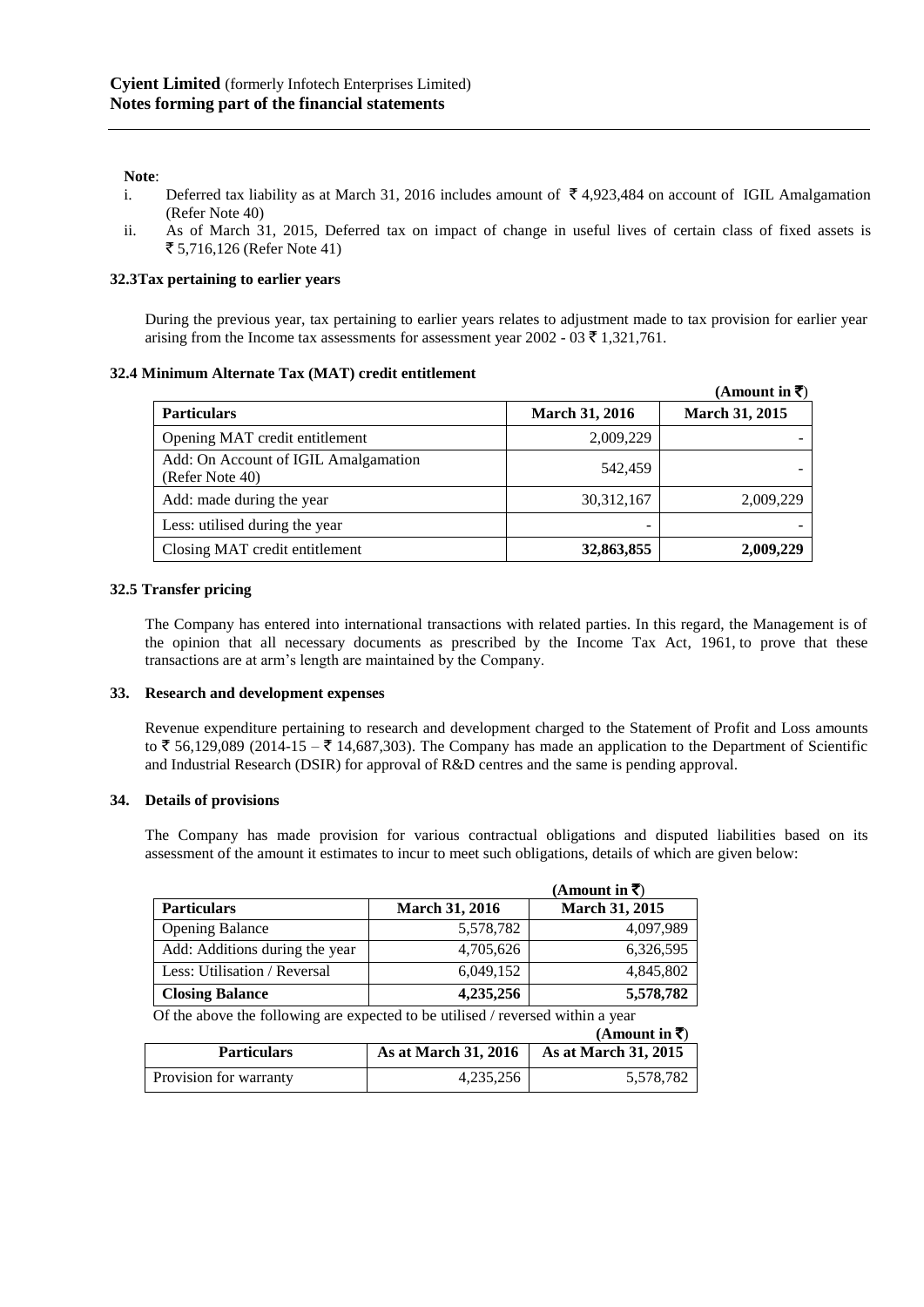## **35.1 Associate Stock Option Plans**

#### **Infotech Employee Stock Offer Scheme 1999 (ESOP Plan)**

In 1998-99, the Company set up the Infotech Employee Stock Offer Scheme (ESOP Plan) and allotted 80,900 equity shares of  $\bar{\xi}10$  each at a premium of  $\bar{\xi}100$  per share to the "Infotech ESOP Trust" ("Trust"). The Trust, on the recommendation of the Management and upon the receipt of full payment upfront transfers the equity shares in the name of selected employees. The Company modified the ESOP Plan and adjusted the number of options and exercise price on account of bonus issue and stock split cum bonus issue during 2002-03, 2006-07 and 2010-11 respectively. These equity shares are under lock-in period (i.e., the date of transfer of the shares from the Trust to the employee) and it differs from offer to offer. When the employee leaves the Company before the expiry of the lock-in-period the options allocated to such employee stands transferred to the Trust at a predetermined price. Hence, the lock-in-period has been considered as the vesting period. However, the Trust and the Company have a discretionary power to waive the restriction on selling such stock to the Trust.

As at March 31, 2016 and March 31, 2015, 80,900 equity shares of  $\bar{z}10$  each have been allotted to the Infotech ESOP trust.

## **Associate Stock Option Plan – 2001 (ASOP 2001)**

The Company instituted ASOP 2001 in April 2001 and earmarked 225,000 equity shares of  $\bar{\tau}$  10 each for issue to the employees under ASOP. The Company modified ASOP 2001 and adjusted the number of options and exercise price on account of stock split cum bonus issue during 2006-07. Under ASOP 2001, options will be issued to employees at an exercise price, which shall not be less than the market price on the date of grant. These options vest over a period ranging from one to three years from the date of grant, starting with 10% at the end of first year, 15% at the end of one and half years, 20% after two years, 25% at the end of two and half years and 30% at the end of third year.

As at March 31, 2016, 1,650,630 (March 31, 2015 – 1,650,630) equity shares of  $\bar{z}$  5 each has been allotted to the associates under ASOP 2001 plan. Accordingly, options (net of cancellations) for a total number of Nil (March 31, 2015 – Nil) equity shares of  $\bar{\tau}$  5 each were outstanding as at March 31, 2016.

#### **Associate Stock Option Plan – 2002 (ASOP 2002)**

The Company instituted ASOP 2002 in October 2002 and earmarked 575,000 equity shares of  $\bar{\tau}$  10 each for issue to the employees under ASOP. The Company modified ASOP 2002 and adjusted the number of options and exercise price on account of stock split cum bonus issue during 2006-07. Under ASOP 2002, options will be issued to employees at an exercise price, which shall not be less than the market price on the date of grant. These options vest over a period ranging from one to three years from the date of grant, starting with 10% at the end of first year, 15% at the end of one and half years, 20% after two years, 25% at the end of two and half years and 30% at the end of third year.

As at March 31, 2016, 2,123,507 (March 31, 2015 – 2,123,507) equity shares of ₹ 5 each has been allotted to the associates under ASOP 2002 plan. Accordingly, options (net of cancellations) for a total number of Nil (March 31,  $2015 -$  Nil) equity shares of  $\overline{5}$  5 each were outstanding as at March 31, 2016.

#### **Associate Stock Option Plan – 2004 (ASOP 2004)**

The Company instituted ASOP 2004 in October 2004 and earmarked 1,150,000 equity shares of  $\bar{\tau}$  10 each for issue to the employees under ASOP. The Company modified ASOP 2004 and adjusted the number of options and exercise price on account of stock split cum bonus issue during 2006-07. Under ASOP 2004, options will be issued to employees at an exercise price, which shall not be less than the market price on the date of grant. These options vest over a period ranging from one to three years from the date of grant, starting with 10% at the end of first year, 15% at the end of one and half years, 20% after two years, 25% at the end of two and half years and 30% at the end of third year.

As at March 31, 2016, 3,296,545 (March 31, 2015 – 3,296,545) equity shares of  $\bar{z}$  5 each has been allotted to the associates under ASOP 2004 plan. Accordingly, options (net of cancellations) for a total number of Nil (March 31, 2015 – Nil) equity shares of  $\bar{\tau}$  5 each were outstanding as at March 31, 2016.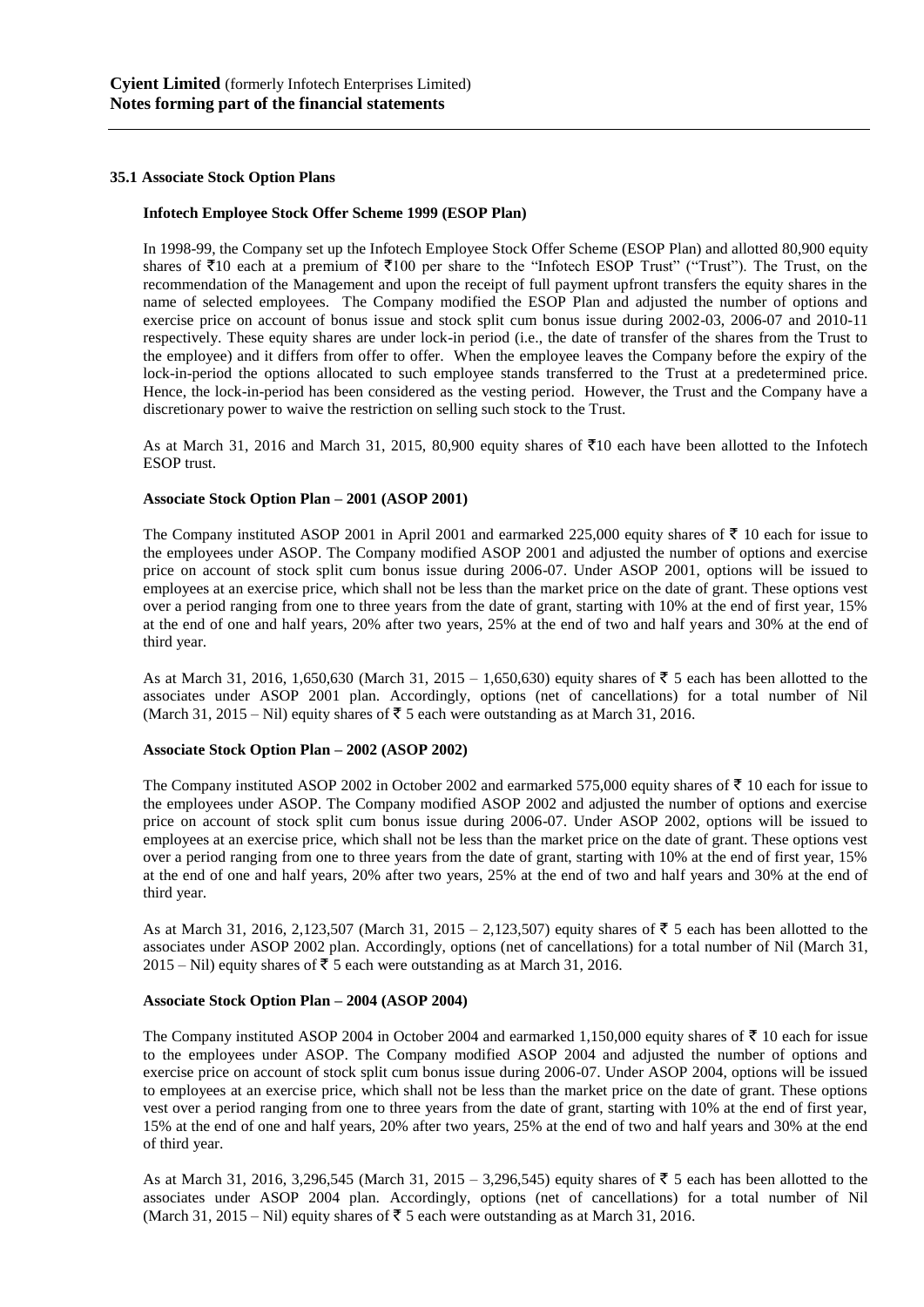## **Associate Stock Option Plan – 2008 (ASOP 2008)**

The Company instituted ASOP 2008 in July 2008 and earmarked 1,000,000 equity shares of  $\bar{\tau}$  5 each for issue to the employees under ASOP. Under ASOP 2008, options will be issued to employees at an exercise price, which shall not be less than the market price on the date of grant. These options vest over a period ranging from one to three years from the date of grant, starting with 10% at the end of first year, 15% at the end of one and half years, 20% after two years, 25% at the end of two and half years and 30% at the end of third year.

As the options were granted to the employees at the market price on the date of grant there is no cost relating to grant of options during the year.

## **Changes in number of options outstanding were as follows:**

| <b>Particulars</b>                               | <b>March 31, 2016</b> | <b>March 31, 2015</b> |
|--------------------------------------------------|-----------------------|-----------------------|
| Options outstanding at the beginning of the year | 637,383               | 956.144               |
| Granted                                          | 81,000                | 105,000               |
| Forfeited                                        | (277, 321)            | (27, 309)             |
| Exercised                                        | (122, 312)            | (396,452)             |
| Options outstanding at the end of year           | 318,750               | 637,383               |

Out of the total outstanding options,  $132,500$  (March 31,  $2015 - 125,000$ ) options pertain to options granted to the associates of subsidiary companies. During the year Company has granted 81,000 (2014 - 15 – 105,000) options to the associates.

As at March 31, 2016, 807,571 (March 31, 2015 – 685,259) equity shares of  $\overline{5}$  5 each has been allotted to the associates under ASOP 2008 plan. Accordingly, options (net of cancellations) for a total number of 318,750 (March 31, 2015 – 637,383) equity shares of  $\overline{\xi}$  5 each were outstanding as at March 31, 2016.

# **Associate Stock Option Plan – 2015 (ASOP 2015)**

The Company instituted Associate Stock Option Plan 2015 for all eligible employees in pursuance of the resolution passed by the members of the Company at their meeting held on July 16, 2015. Company has got the in-principle approval from the stock exchanges. Under the said scheme, 1,200,000 equity shares of  $\overline{\tau}$  5 each have been earmarked. The options are yet to be granted to eligible employees.

# **Proforma EPS**

In accordance with Securities Exchange Board of India (Employee Stock Option Scheme and Employee Stock Purchase Scheme) Guidelines, 1999 / SEBI (Share Based Employee Benefits) Regulations, 2014, had the compensation cost for Stock Option plans been recognised based on the fair value at the date of grant in accordance with Black Scholes model, the proforma amounts of the Company's net profit and earnings per share would have been as follows:

|                                           |                       | (Amount in ₹)         |
|-------------------------------------------|-----------------------|-----------------------|
| <b>Particulars</b>                        | <b>Year ended</b>     | <b>Year ended</b>     |
|                                           | <b>March 31, 2016</b> | <b>March 31, 2015</b> |
| Profit after tax                          |                       |                       |
| As reported $(\bar{\zeta})$               | 2,334,504,308         | 2,711,589,299         |
| Proforma $(\overline{\mathfrak{F}})$      | 2,324,766,936         | 2,704,631,554         |
| <b>Earnings Per Share</b>                 |                       |                       |
| <b>Basic</b>                              |                       |                       |
| Weighted average number of shares         | 112,442,098           | 112,182,127           |
| EPS as reported $(\overline{\zeta})$      | 20.76                 | 24.17                 |
| Proforma EPS $(\overline{\tau})$          | 20.68                 | 24.11                 |
| <b>Diluted</b>                            |                       |                       |
| Weighted average number of shares         | 112,637,613           | 112,578,995           |
| EPS as reported $(\overline{\mathbf{z}})$ | 20.73                 | 24.09                 |
| Proforma EPS $(\bar{\zeta})$              | 20.64                 | 24.02                 |
|                                           |                       |                       |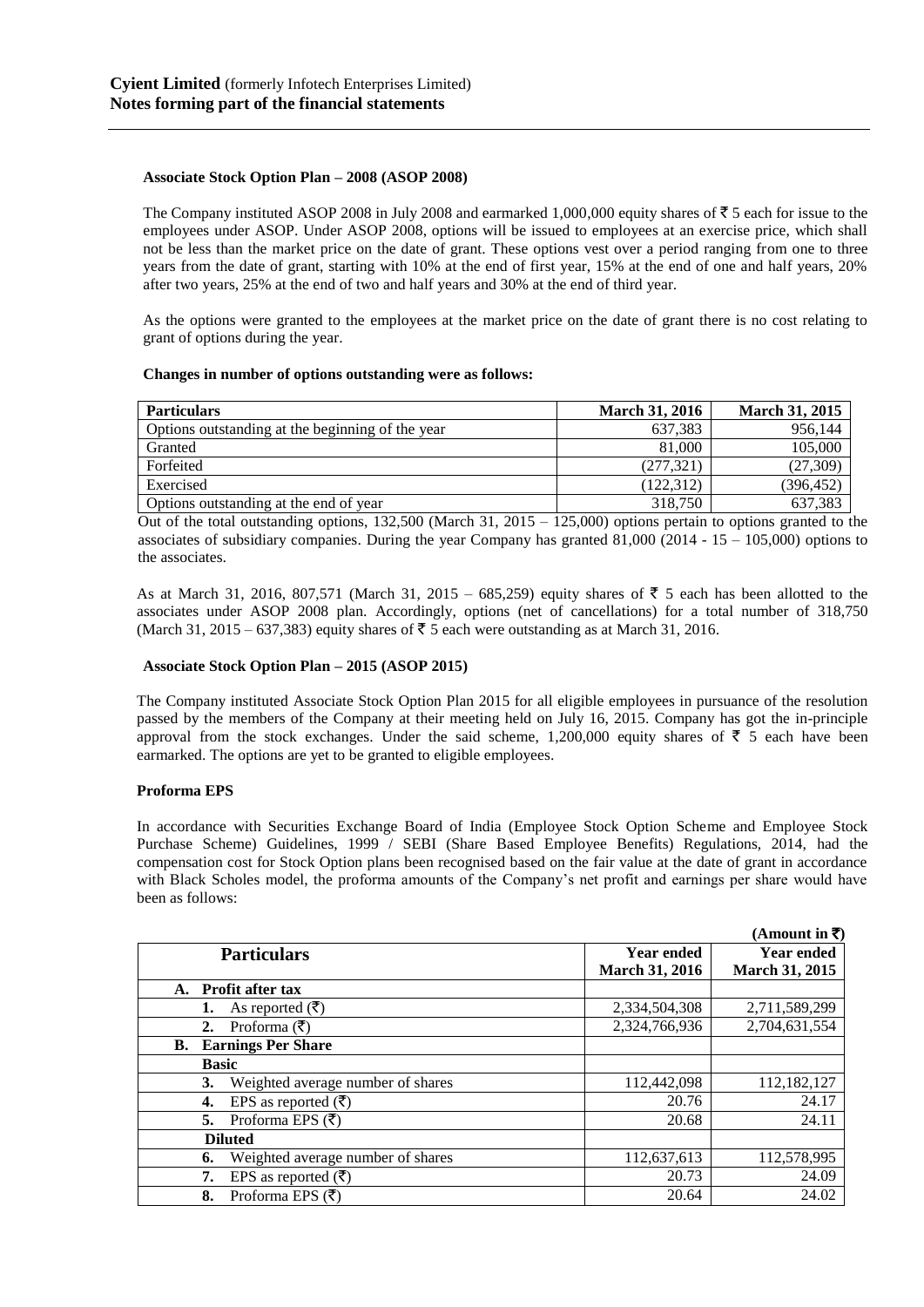| <b>Particulars</b>                                     | As at<br><b>March 31, 2016</b> | As at<br><b>March 31, 2015</b> |
|--------------------------------------------------------|--------------------------------|--------------------------------|
|                                                        | <b>Black-Scholes Model</b>     | <b>Black-Scholes Model</b>     |
| Exercise price $(\overline{\mathbf{\xi}})$ (ASOP 2008) | $184 - 559$                    | 184 - 324                      |
| Grant date share price $(\bar{\zeta})$                 | $185 - 531.5$                  | $185 - 325$                    |
| Dividend yield (%)                                     | $1.53 - 2.64$                  | $1.53 - 2.64$                  |
| Expected volatility (%)                                | $40 - 58.29$                   | $40 - 47$                      |
| Risk-free interest $(\% )$                             | $8.29 - 8.4$                   | $8.29 - 8.4$                   |
| Expected term (in years)                               | $3 - 4$                        | $3 - 4$                        |

The following assumptions were used for calculation of fair value of grants:

During the year Company has granted 81,000 options to the associates in respect of ASOP 2008.

As no grants were made during the year ended March 31, 2016 and March 31, 2015 in respect of ASOP 2002 and ASOP 2004, the assumptions have not been changed.

## **35.2 Bonus Issue**

The members of the Company during the year 2010-11 approved the Bonus Issue at the rate of one equity share of  $\bar{\zeta}$  5 each for every one equity share of  $\bar{\zeta}$  5 each held on the record date for the financial year 2010-11. The effect of bonus issue has been applied to all the outstanding options as at the date of member's approval.

#### **36 Intangible Assets:**

Intangible assets under development include amounts incurred by the Company to acquire right to use / right to exclusive supply arrangements. Subsequent to the completion of the projects the amounts would be capitalised as Intangible assets.

The amount capitalised as Intangible assets under development as at March 31, 2016  $\bar{\xi}$  8,999,949 (March 31, 2015  $\bar{\tau}$  8,999,949) pertains to amounts incurred by the Company pursuant to an agreement with a customer to re-engineer and design certain equipment for which the Company would acquire a right to exclusive manufacture and supply of such equipment to the customer over the contracted period.

- **37** Contingency reserve relates to certain tax liabilities. During the previous year, the Company received favourable orders from tax appellate authorities with respect to various assessment years. As a result, during the previous year the Company transferred  $\bar{\tau}$  161,000,000 from contingency reserve to general reserve, based on professional advice. Balance in contingency reserve as at March 31, 2016  $\bar{\mathcal{F}}$  Nil (March 31, 2015 -  $\bar{\mathcal{F}}$  Nil).
- **38** The Company contributes towards Corporate Social Responsibility (CSR) activities through its trust, Cyient Foundation (formerly Infotech Enterprises Charitable Trust). As per Section 135 of the Companies Act, 2013, a CSR committee has been formed by the Company. The areas for CSR activities are promoting education, adoption of schools, medical and other social projects. Expenses incurred on CSR activities are charged to the Statement of Profit and Loss under 'Operating, administration and other expenses' -  $\overline{(}47,567,491)$  (2014-15 -  $\overline{(}35,118,562)$ )
- **39** The Company disinvested its 100% stake in Infotech Enterprises Information Technology Services Private Limited, India, and its wholly-owned subsidiary, Infotech Enterprises Information Technology Services GmbH, Germany, on September 16, 2015. An amount of  $\bar{\xi}$  98,184,877, being excess of sale consideration over the investment, was recognised as Profit on Sale of Long-term investment.

#### **40 Amalgamation:**

During the year, Infotech Geospatial (India) Private Limited (IGIL), a wholly owned subsidiary of Cyient Limited (formerly Infotech Enterprises Limited) ("the Company") was amalgamated with the Company w.e.f. April 1, 2015 ("Appointed Date") pursuant to Scheme of Amalgamation approved by the Hon'ble High Court of Judicature, Andhra Pradesh & Telangana vide its order dated March 02, 2016 and filed with Registrar of Companies on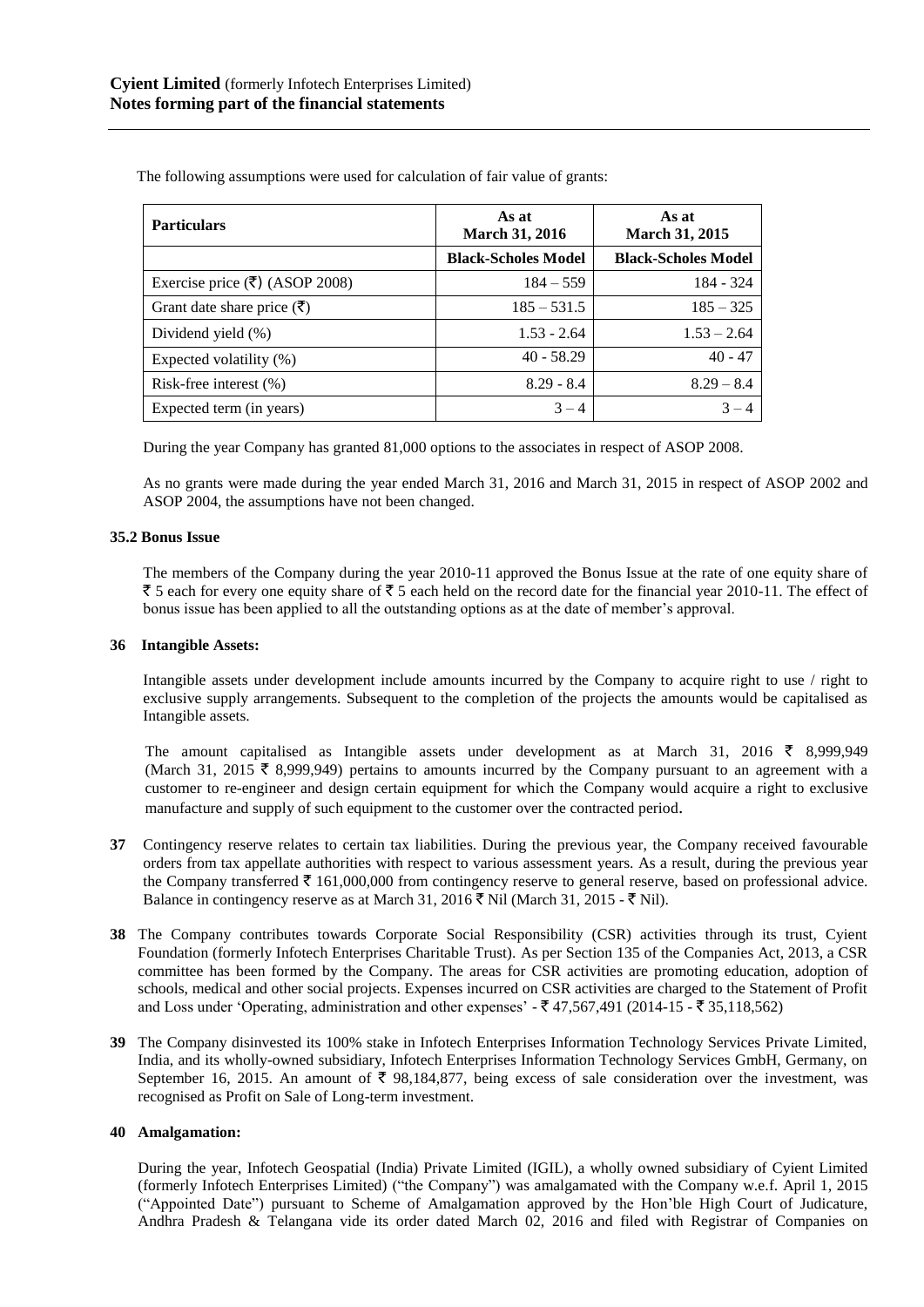March 31, 2016. Consequently all the Assets, Liabilities and Reserves stand transferred and vested in the Company retrospectively from April 1, 2015. The amalgamation has been accounted for under the "Pooling of Interests" method as prescribed by Accounting Standard – 14. Accordingly, the assets, liabilities and reserves have been taken over at their book values and in the same form. As Infotech Geospatial (India) Private Limited was a wholly owned subsidiary of the Company, no additional shares were issued to effect the Amalgamation. Increase in Authorised share capital of the Company on amalgamation is pending filing of relevant documents with Registrar of Companies.

|                                                                 |                | (Amount in ₹)  |
|-----------------------------------------------------------------|----------------|----------------|
|                                                                 | As at          |                |
|                                                                 | March 31, 2016 |                |
| Value of assets and liabilities amalgamated:                    | ₹              | ₹              |
| <b>Fixed assets</b>                                             |                | 12,200,751     |
| Deferred Tax                                                    |                | 4,923,484      |
| Long-term loans and advances                                    |                | 7,122,137      |
|                                                                 |                |                |
| Net current assets:                                             |                |                |
| <b>Current Assets</b>                                           |                |                |
| Trade receivables                                               | 5,973,589      |                |
| Cash and cash equivalents                                       | 2,974,798      |                |
| Short-term loans and advances                                   | 740,368        |                |
| Other current assets                                            | 65,154         |                |
| <b>Current Liabilities</b>                                      |                |                |
| Trade payables                                                  | (44,733,368)   |                |
| Other current liabilities                                       | (5,376,720)    |                |
| Short-term provisions                                           | (65, 138)      | (40, 421, 317) |
|                                                                 |                |                |
| Long-term provisions                                            |                | (374, 958)     |
| General reserve                                                 |                | (246, 486)     |
| <b>Adjusted against Surplus in Statement of Profit and Loss</b> |                | 56,796,389     |
|                                                                 |                |                |
| Share Capital of Infotech Geospatial (India) Private Limited    |                | 40,000,000     |
| Less: Carrying value of Investments in the Company              |                | 43,600,000     |
| Difference considered as capital reserve*                       |                | (3,600,000)    |

\* Capital Reserve has been adjusted to the general reserve of the Company on amalgamation as at Appointed Date.

**41** During the previous year ended March 31, 2015, pursuant to the transition provisions prescribed in Schedule II to the Companies Act, 2013, the Company has fully depreciated the carrying value of assets, net of residual value, where the remaining useful life of the asset was determined to be Nil as on April 1, 2014, and has adjusted an amount of  $\bar{\tau}$  11,314,383 (net of deferred tax of  $\bar{\tau}$  5,716,126) against the opening surplus balance in the Statement of Profit and Loss under Reserves and Surplus.

The depreciation expense in the Statement of Profit and Loss for the year ended March 31, 2015 was lower by  $\bar{\xi}$  52,919,089 consequent to the change in the useful life of the assets.

# **42 Share application money pending allotment**

The Company has received an amount of  $\bar{\tau}$  1,288,000 (March 31, 2015 -  $\bar{\tau}$  Nil) towards share application money pending allotment. The share application money relates to money received from associates pursuant to Associate Stock Option Plan (ASOP) 2008.

**43** Exceptional item relates to provision made towards bonus payable for the period of April to December 2015 amounting to  $\bar{\tau}$  71,629,096 consequent to the amendment to the Payment of Bonus Act, 1965 (i.e the Payment of Bonus (Amendment) Act, 2015). The liability for the year 2014 - 15 has been disclosed as a contingent liability.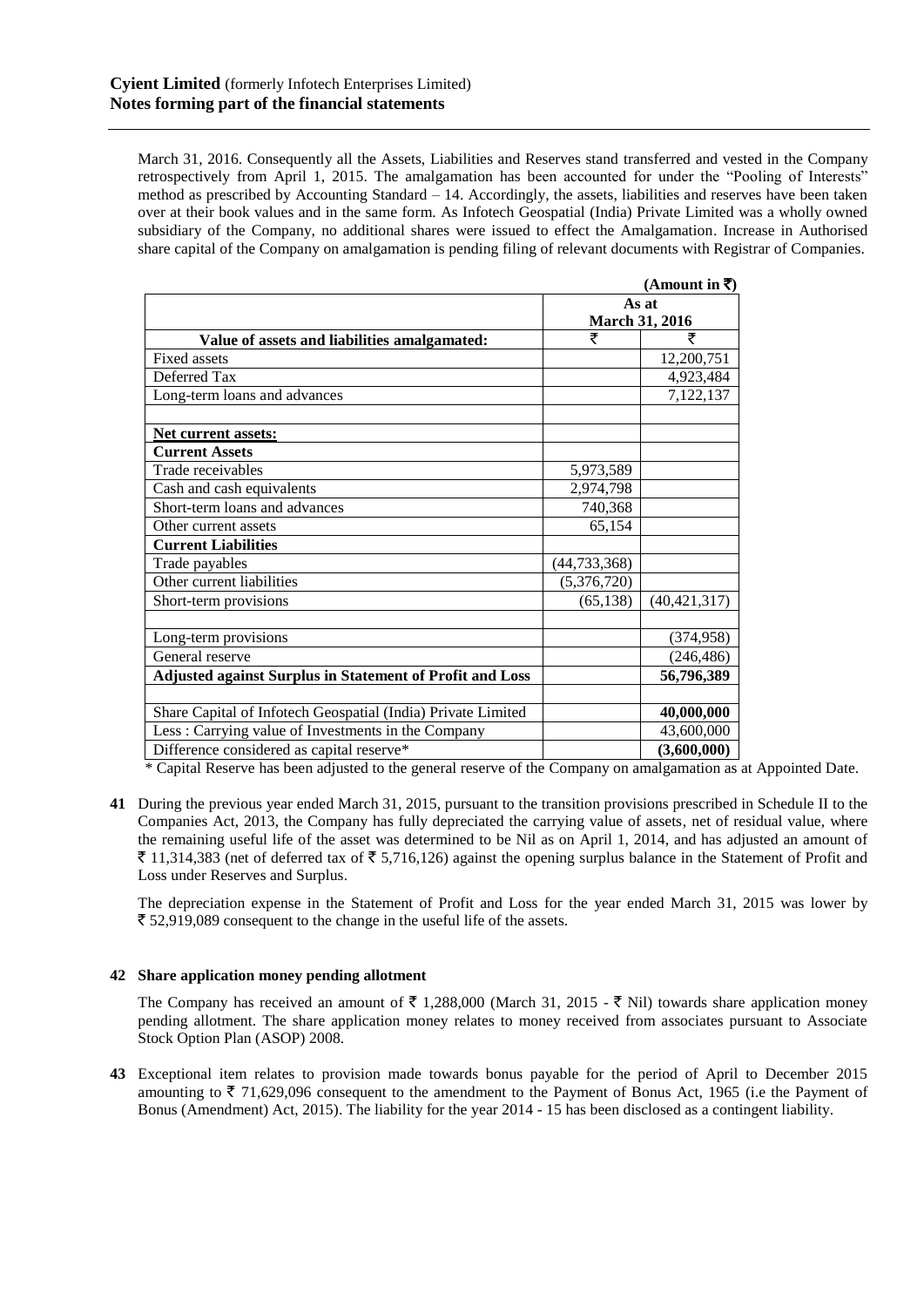## **44 Interest in Joint Ventures**

The Company's share, as a venturer, in jointly controlled entities (incorporated joint ventures) is :

| Name of the Company  | Country of    | <b>Extent of Holding</b> |                       |
|----------------------|---------------|--------------------------|-----------------------|
|                      | Incorporation | As at                    | As at                 |
|                      |               | <b>March 31, 2016</b>    | <b>March 31, 2015</b> |
| Infotech HAL Limited | India         | 50%                      | 50%                   |

The Company's interest in the joint venture is reported as Non-current investment (Refer Note 10) and stated at cost. However, the Company's share of each of the assets, liabilities, income and expenses (each without elimination of the effect of transactions between the Company and the Joint Venture), related to its interest in the joint venture are:

#### **Balance Sheet:**

|                               |                       | $(A$ mount in ₹) |
|-------------------------------|-----------------------|------------------|
| <b>Particulars</b>            | As at                 | As at            |
|                               | <b>March 31, 2016</b> | March 31, 2015   |
| Reserves and surplus          | (8,340,112)           | (13,315,089)     |
| Short-term provisions         | 294,863               | 59,994           |
| Long-term provisions          | 876,351               | 668.786          |
| Trade payables                | 23,050,987            | 13,754,317       |
| Other current liabilities     | 246,462               | 33,750           |
| Fixed assets                  | 109,079               | 98,503           |
| Deferred tax assets (net)     | 173,892               |                  |
| Long-term loans and advances  | 3,173,898             | 2,281,291        |
| Trade receivables             | 10,478,711            | 10,740,638       |
| Cash and bank balances        | 2,671,681             | 1,442,517        |
| Short-term loans and advances | 388,855               | 245,802          |
| Other current assets          | 19,132,435            | 6.393,007        |

#### **Statement of Profit and loss:**

|                                       |                       | $(A$ mount in ₹ $)$   |
|---------------------------------------|-----------------------|-----------------------|
| <b>Particulars</b>                    | <b>Year ended</b>     | <b>Year ended</b>     |
|                                       | <b>March 31, 2016</b> | <b>March 31, 2015</b> |
| Income from services                  | 30,282,213            | 30,018,705            |
| Other Income                          | 463,168               | 134,946               |
| Employee benefits expense             | 9,809,671             | 8,177,220             |
| Other expenses                        | 15,890,650            | 18,577,488            |
| Finance costs                         | $\qquad \qquad$       | 46,875                |
| Depreciation and Amortisation expense | 21,522                | 11,083                |
| Tax                                   | 48,562                | 12,625                |